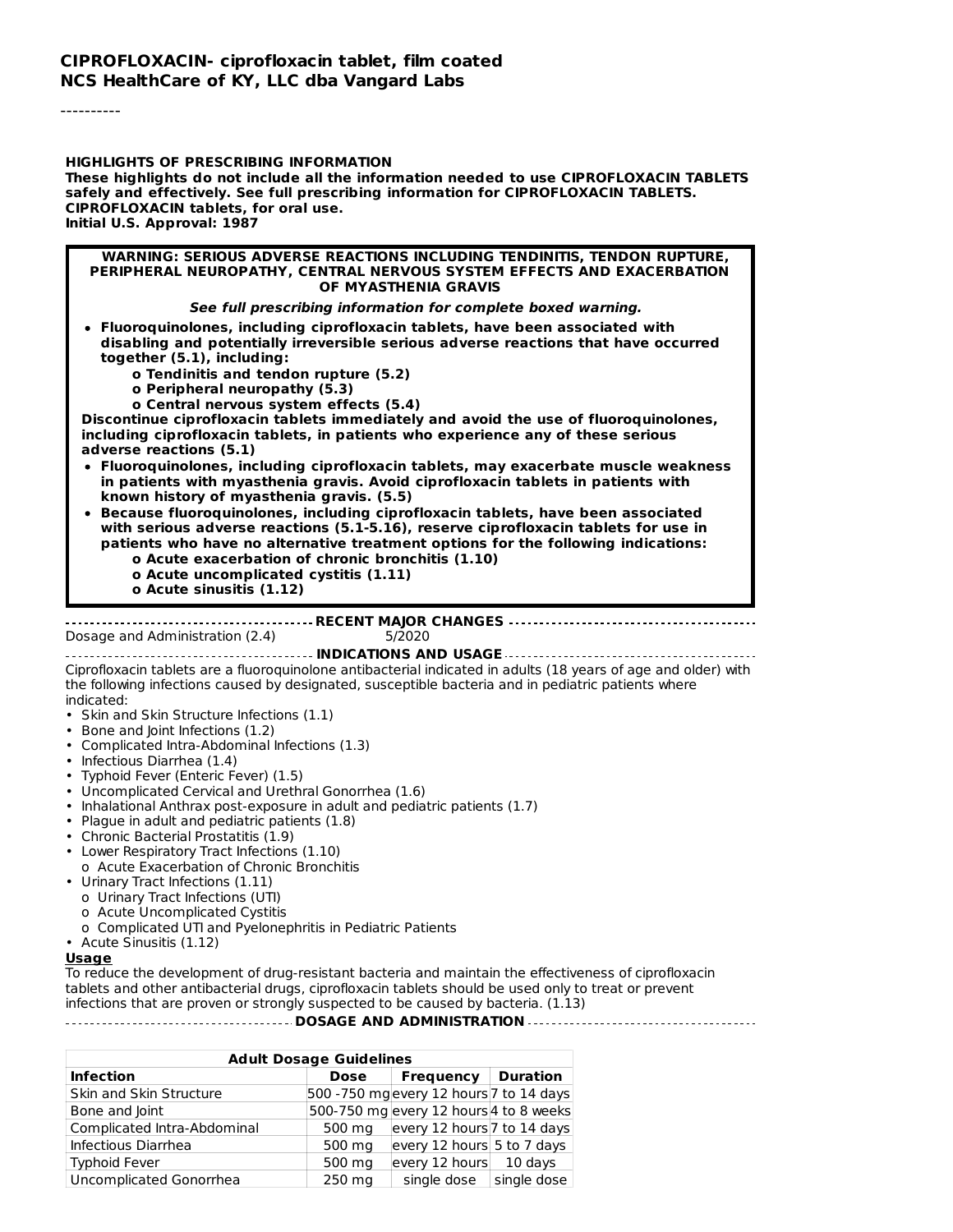| Inhalational anthrax (post-exposure) | 500 mg | every 12 hours                         | 60 days |
|--------------------------------------|--------|----------------------------------------|---------|
| Plaque                               |        | 500 - 750 mg every 12 hours            | 14 days |
| Chronic Bacterial Prostatitis        | 500 ma | every 12 hours                         | 28 days |
| Lower Respiratory Tract              |        | 500 -750 mgevery 12 hours 7 to 14 days |         |
| Urinary Tract                        |        | 250-500 mg every 12 hours 7 to 14 days |         |
| Acute Uncomplicated Cystitis         | 250 mg | every 12 hours                         | 3 days  |
| Acute Sinusitis                      | 500 mg | every 12 hours                         | 10 days |

Adults with creatinine clearance 30–50 mL/min 250–500 mg q 12 h (2.3)

Adults with creatinine clearance 5–29 mL/min 250–500 mg q 18 h  $(2.3)$ 

Patients on hemodialysis or peritoneal dialysis 250–500 mg q 24 h (after dialysis) (2.3)

| <b>Pediatric Oral Dosage Guidelines</b>                      |                                                           |                        |                   |  |
|--------------------------------------------------------------|-----------------------------------------------------------|------------------------|-------------------|--|
| <b>Infection</b>                                             | <b>Dose</b>                                               | Frequency              | <b>Duration</b>   |  |
| Complicated UTI and Pyelonephritis (1 to 17<br>years of age) | 10-20 mg/kg (maximum 750 mg   Every 12 hours<br>per dose) |                        | $10 - 21$<br>days |  |
| Inhalational Anthrax (Post-Exposure)                         | 15 mg/kg (maximum 500 mg per<br>dose)                     | Every 12 hours 60 days |                   |  |
| Plaque                                                       | 15 mg/kg (maximum 500 mg per<br>dose)                     | Every 8 to 12<br>hours | 14 days           |  |

**DOSAGE FORMS AND STRENGTHS**

Tablets: 250 mg, 500 mg and 750 mg (3)

**CONTRAINDICATIONS**

• Known hypersensitivity to ciprofloxacin tablets or other quinolones (4.1, 5.6, 5.7)

Concomitant administration with tizanidine (4.2)

**WARNINGS AND PRECAUTIONS**

- Hypersensitivity and other serious reactions: Serious and sometimes fatal reactions (for example, anaphylactic reactions) may occur after the first or subsequent doses of ciprofloxacin tablets. Discontinue ciprofloxacin tablets at the first sign of skin rash, jaundice or any sign of hypersensitivity. (4.1, 5.6, 5.7)
- Hepatotoxicity: Discontinue immediately if signs and symptoms of hepatitis occur. (5.8)
- Clostridioides difficile-associated diarrhea: Evaluate if colitis occurs. (5.11)
- OT Prolongation: Prolongation of the OT interval and isolated cases of torsade de pointes have been reported. Avoid use in patients with known prolongation, those with hypokalemia, and with other drugs that prolong the QT interval. (5.12, 7, 8.5)

**ADVERSE REACTIONS** The most common adverse reactions ≥1% were nausea, diarrhea, liver function tests abnormal, vomiting, and rash. (6)

#### **To report SUSPECTED ADVERSE REACTIONS, contact Hikma Pharmaceuticals USA Inc. at 1- 877-233-2001, or FDA at 1-800-FDA-1088 or www.fda.gov/medwatch.**

**DRUG INTERACTIONS**

| <b>Interacting Drug</b>                                                                      | <b>Interaction</b>                                                                                                                                  |
|----------------------------------------------------------------------------------------------|-----------------------------------------------------------------------------------------------------------------------------------------------------|
| Theophylline                                                                                 | Serious and fatal reactions. Avoid concomitant use. Monitor<br>serum level (7)                                                                      |
| Warfarin                                                                                     | Anticoagulant effect enhanced. Monitor prothrombin time, INR,<br>and bleeding (7)                                                                   |
| Antidiabetic agents                                                                          | Hypoglycemia including fatal outcomes have been reported.<br>Monitor blood glucose (7)                                                              |
| Phenytoin                                                                                    | Monitor phenytoin level (7)                                                                                                                         |
| Methotrexate                                                                                 | Monitor for methotrexate toxicity (7)                                                                                                               |
| Cyclosporine                                                                                 | May increase serum creatinine. Monitor serum creatinine (7)                                                                                         |
| Multivalent cation-containing products<br>including antacids, metal cations or<br>didanosine | Decreased ciprofloxacin tablets absorption. Take 2 hours before<br>or 6 hours after administration of multivalent cation containing<br>drugs. $(7)$ |

**USE IN SPECIFIC POPULATIONS**

**Lactation:** Breastfeeding is not recommended during treatment, but a lactating woman may pump and discard breastmilk during treatment and an additional 2 days after the last dose. In patients treated for inhalational anthrax (post exposure), consider the risks and benefits of continuing breastfeeding. (8.2) See full prescribing information for use in pediatric and geriatric patients (8.4, 8.5) **See 17 for PATIENT COUNSELING INFORMATION and Medication Guide.**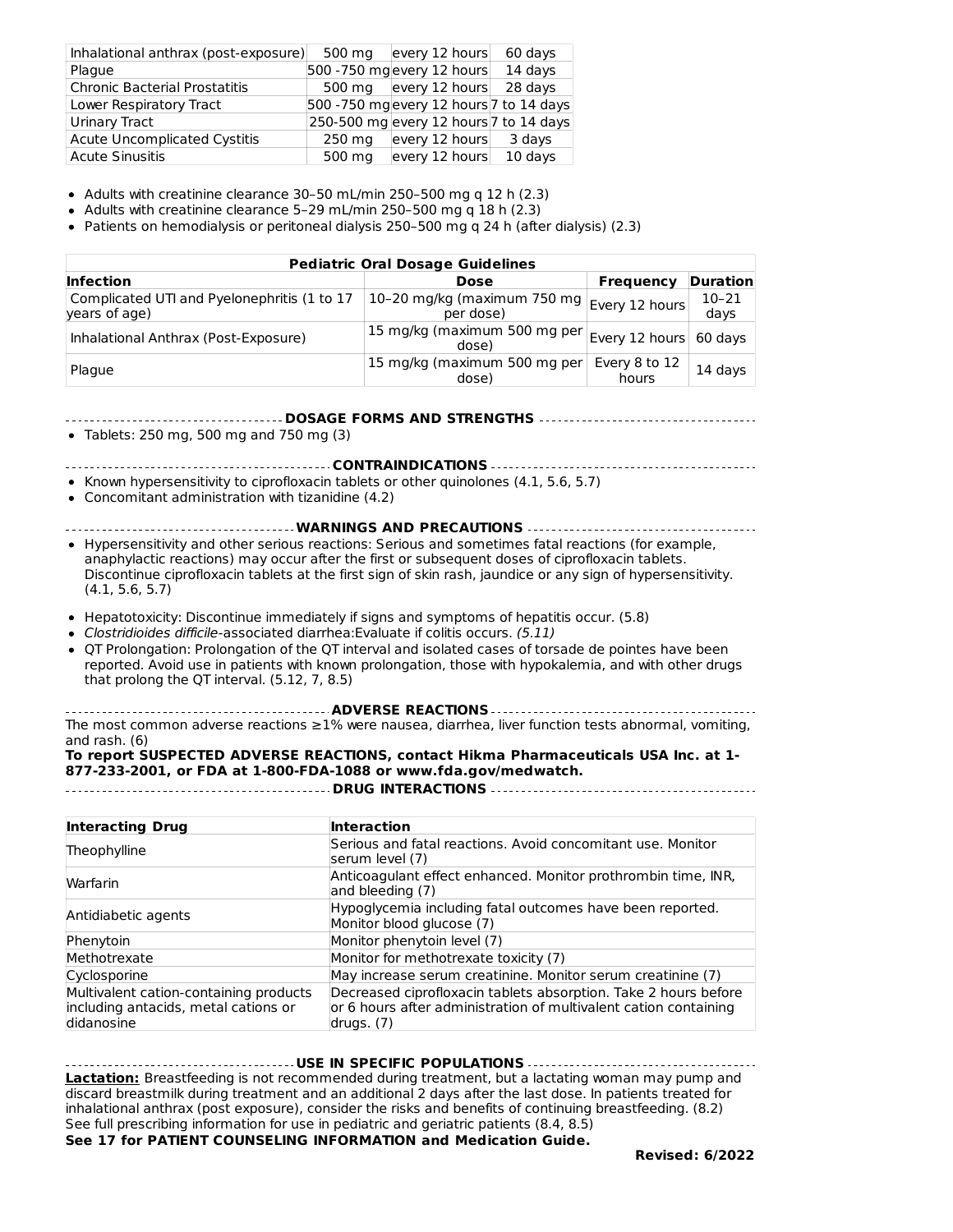#### **FULL PRESCRIBING INFORMATION: CONTENTS\***

**WARNING: SERIOUS ADVERSE REACTIONS INCLUDING TENDINITIS, TENDON RUPTURE, PERIPHERAL NEUROPATHY, CENTRAL NERVOUS SYSTEM EFFECTS AND EXACERBATION OF MYASTHENIA GRAVIS**

#### **1 INDICATIONS AND USAGE**

- **1.1 Skin and Skin Structure Infections**
- **1.2 Bone and Joint Infections**
- **1.3 Complicated Intra-Abdominal Infections**
- **1.4 Infectious Diarrhea**
- **1.5 Typhoid Fever (Enteric Fever)**
- **1.6 Uncomplicated Cervical and Urethral Gonorrhea**
- **1.7 Inhalational Anthrax (Post-Exposure)**
- **1.8 Plague**
- **1.9 Chronic Bacterial Prostatitis**
- **1.10 Lower Respiratory Tract Infections**
- **1.11 Urinary Tract Infections**
- **1.12 Acute Sinusitis**
- **1.13 Usage**
- **2 DOSAGE AND ADMINISTRATION**
	- **2.1 Dosage in Adults**
	- **2.2 Dosage in Pediatric Patients**
	- **2.3 Dosage Modifications in Patients with Renal Impairment**
	- **2.4 Important Administration Instructions**
- **3 DOSAGE FORMS AND STRENGTHS**
- **3.1 Tablets**
- **4 CONTRAINDICATIONS**
	- **4.1 Hypersensitivity**
	- **4.2 Tizanidine**
- **5 WARNINGS AND PRECAUTIONS**
	- **5.1 Disabling and Potentially Irreversible Serious Adverse Reactions Including Tendinitis and Tendon Rupture, Peripheral Neuropathy, and Central Nervous System Effects**
	- **5.2 Tendinitis and Tendon Rupture**
	- **5.3 Peripheral Neuropathy**
	- **5.4 Central Nervous System Effects**
	- **5.5 Exacerbation of Myasthenia Gravis**
	- **5.6 Other Serious and Sometimes Fatal Adverse Reactions**
	- **5.7 Hypersensitivity Reactions**
	- **5.8 Hepatotoxicity**
	- **5.9 Risk of Aortic Aneurysm and Dissection**
	- **5.10 Serious Adverse Reactions with Concomitant Theophylline**
	- **5.11 Clostridioides difficle-Associated Diarrhea**
	- **5.12 Prolongation of the QT Interval**

**5.13 Musculoskeletal Disorders in Pediatric Patients and Arthropathic Effects in Animals**

- **5.14 Photosensitivity/Phototoxicity**
- **5.15 Development of Drug Resistant Bacteria**
- **5.16 Potential Risks with Concomitant Use of Drugs Metabolized by**
- **Cytochrome P450 1A2 Enzymes**
- **5.17 Interference with Timely Diagnosis of Syphilis**
- **5.18 Crystalluria**
- **5.19 Blood Glucose Disturbances**
- **6 ADVERSE REACTIONS**
	- **6.1 Clinical Trials Experience**
	- **6.2 Postmarketing Experience**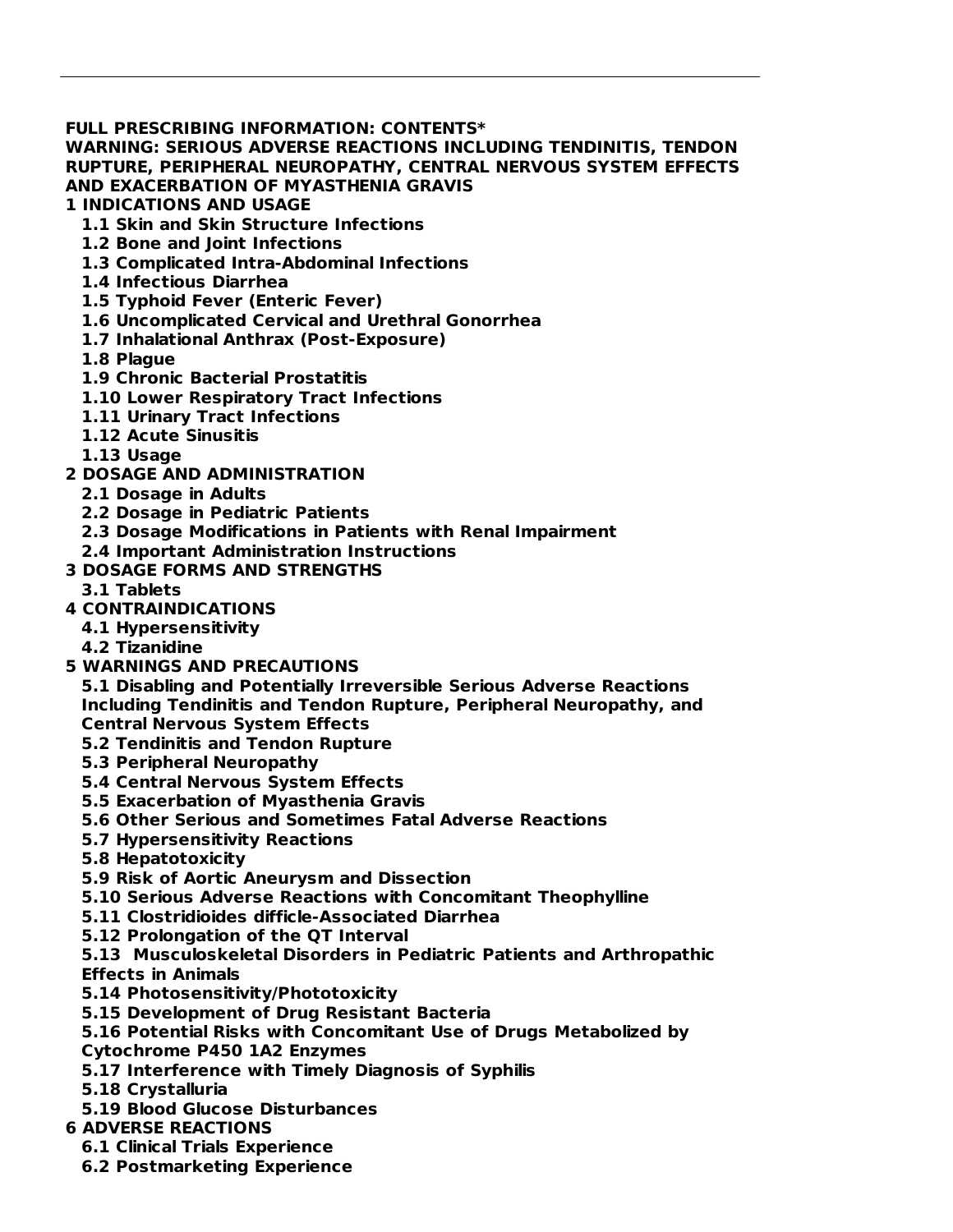#### **6.3 Adverse Laboratory Changes**

- **7 DRUG INTERACTIONS**
- **8 USE IN SPECIFIC POPULATIONS**
	- **8.1 Pregnancy**
	- **8.2 Lactation**
	- **8.4 Pediatric Use**
	- **8.5 Geriatric Use**
	- **8.6 Renal Impairment**
	- **8.7 Hepatic Impairment**
- **10 OVERDOSAGE**
- **11 DESCRIPTION**
- **12 CLINICAL PHARMACOLOGY**
	- **12.1 Mechanism of Action**
	- **12.3 Pharmacokinetics**
	- **12.4 Microbiology**
- **13 NONCLINICAL TOXICOLOGY**
	- **13.1 Carcinogenesis, Mutagenesis, Impairment of Fertility**
	- **13.2 Animal Toxicology and/or Pharmacology**
- **14 CLINICAL STUDIES**
	- **14.1 Complicated Urinary Tract Infection and Pyelonephritis–Efficacy in Pediatric Patients**
	-
	- **14.2 Inhalational Anthrax in Adults and Pediatrics**
	- **14.3 Plague**
- **15 REFERENCES**
- **16 HOW SUPPLIED/STORAGE AND HANDLING**
- **17 PATIENT COUNSELING INFORMATION**

\* Sections or subsections omitted from the full prescribing information are not listed.

**FULL PRESCRIBING INFORMATION**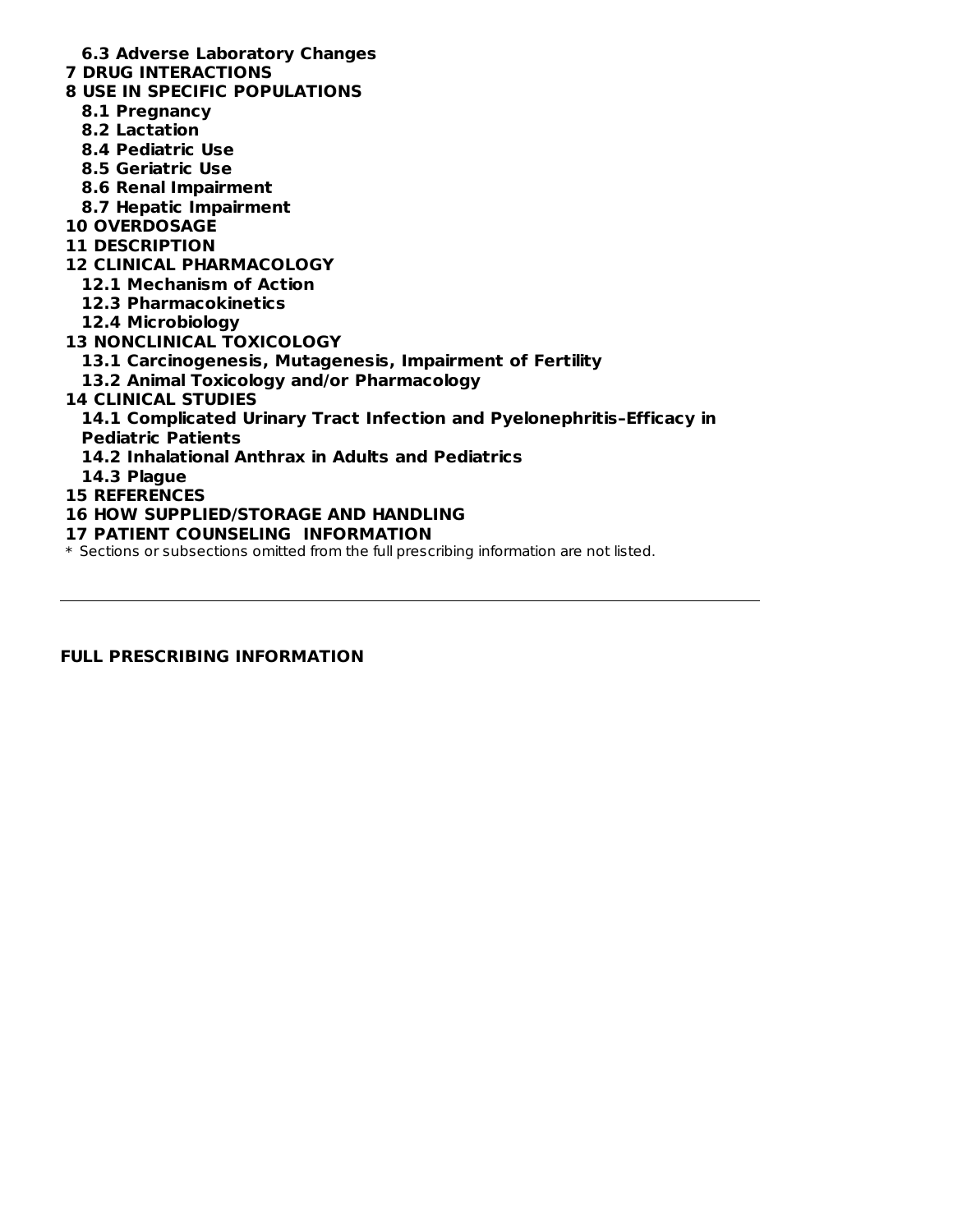**WARNING: SERIOUS ADVERSE REACTIONS INCLUDING TENDINITIS, TENDON RUPTURE, PERIPHERAL NEUROPATHY, CENTRAL NERVOUS SYSTEM EFFECTS AND EXACERBATION OF MYASTHENIA GRAVIS**

**Fluoroquinolones, including ciprofloxacin tablets have been associated with disabling and potentially irreversible serious adverse reactions that have occurred together [see Warnings and Precautions (5.1)] including:**

**o Tendinitis and tendon rupture [see Warnings and Precautions (5.2)]**

**o Peripheral neuropathy [see Warnings and Precautions (5.3]**

**o Central nervous system effects [see Warnings and Precautions (5.4)]**

- **Discontinue ciprofloxacin tablets immediately and avoid the use of fluoroquinolones, including ciprofloxacin tablets, in patients who experience any of these serious adverse reactions [see Warnings and Precautions (5.1)]. Fluoroquinolones, including ciprofloxacin tablets, may exacerbate muscle weakness in patients with myasthenia gravis. Avoid ciprofloxacin tablets in patients with known history of myasthenia gravis [see Warnings and Precautions (5.5)].**
- **Because fluoroquinolones, including ciprofloxacin tablets, have been associated with serious adverse reactions [see Warnings and Precautions (5.1–5.16)], reserve ciprofloxacin tablets for use in patients who have no alternative treatment options for the following indications:**

**o Acute exacerbation of chronic bronchitis [see Indications and Usage (1.10)]**

**o Acute uncomplicated cystitis [see Indications and Usage (1.11)]**

**o Acute sinusitis [see Indications and Usage (1.12)]**

#### **1 INDICATIONS AND USAGE**

#### **1.1 Skin and Skin Structure Infections**

Ciprofloxacin tablets are indicated in adult patients for treatment of skin and skin structure infections caused by Escherichia coli, Klebsiella pneumoniae, Enterobacter cloacae, Proteus mirabilis, Proteus vulgaris, Providencia stuartii, Morganella morganii, Citrobacter freundii, Pseudomonas aeruginosa, methicillin susceptible Staphylococcus aureus, methicillin-susceptible Staphylococcus epidermidis, or Streptococcus pyogenes.

## **1.2 Bone and Joint Infections**

Ciprofloxacin tablets are indicated in adult patients for treatment of bone and joint infections caused by Enterobacter cloacae, Serratia marcescens, or Pseudomonas aeruginosa.

## **1.3 Complicated Intra-Abdominal Infections**

Ciprofloxacin tablets are indicated in adult patients for treatment of complicated intraabdominal infections (used in combination with metronidazole) caused by *Escherichia* coli, Pseudomonas aeruginosa, Proteus mirabilis, Klebsiella pneumoniae, or Bacteroides fragilis.

#### **1.4 Infectious Diarrhea**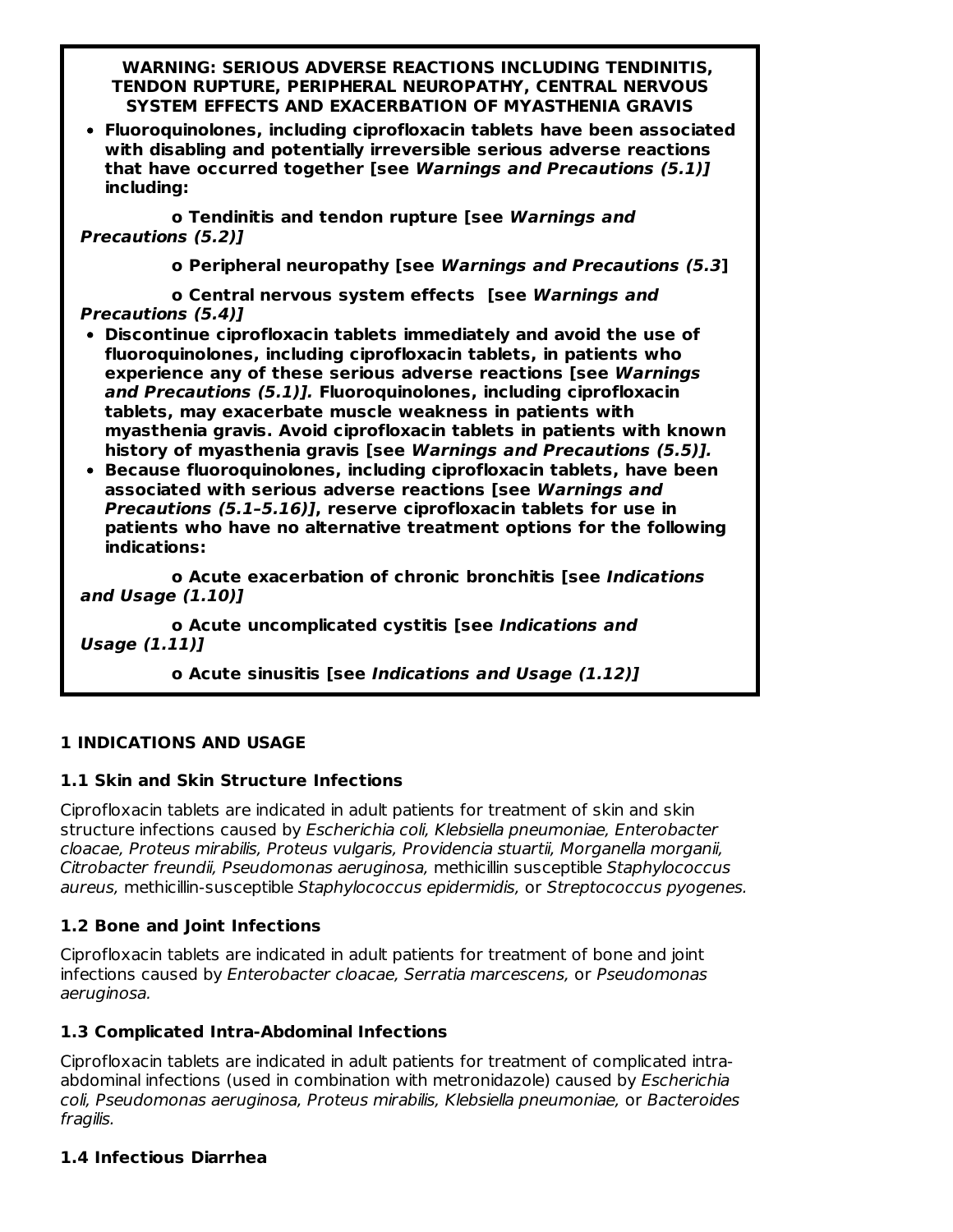Ciprofloxacin tablets are indicated in adult patients for treatment of infectious diarrhea caused by Escherichia coli (enterotoxigenic isolates), Campylobacter jejuni, Shigella boydii<sup>t</sup>, Shigella dysenteriae, Shigella flexneri or Shigella sonnei<sup>t</sup> when antibacterial therapy is indicated.

Although treatment of infections due to this organism in this organ system **†** demonstrated a clinically significant outcome, efficacy was studied in fewer than 10 patients.

# **1.5 Typhoid Fever (Enteric Fever)**

Ciprofloxacin tablets are indicated in adult patients for treatment of typhoid fever (enteric fever**)** caused by Salmonella typhi. The efficacy of ciprofloxacin in the eradication of the chronic typhoid carrier state has not been demonstrated.

# **1.6 Uncomplicated Cervical and Urethral Gonorrhea**

Ciprofloxacin tablets are indicated in adult patients for treatment of uncomplicated cervical and urethral gonorrhea due to Neisseria gonorrhoeae [see Warnings and Precautions (5.17)].

## **1.7 Inhalational Anthrax (Post-Exposure)**

Ciprofloxacin tablets are indicated in adults and pediatric patients from birth to 17 years of age for inhalational anthrax (post-exposure) to reduce the incidence or progression of disease following exposure to aerosolized Bacillus anthracis.

Ciprofloxacin serum concentrations achieved in humans served as a surrogate endpoint reasonably likely to predict clinical benefit and provided the initial basis for approval of this indication. $^1$  Supportive clinical information for ciprofloxacin for anthrax postexposure prophylaxis was obtained during the anthrax bioterror attacks of October 2001 [see Clinical Studies (14.2)].

## **1.8 Plague**

Ciprofloxacin tablets are indicated for treatment of plague, including pneumonic and septicemic plague, due to Yersinia pestis (Y. pestis) and prophylaxis for plague in adults and pediatric patients from birth to 17 years of age. Efficacy studies of ciprofloxacin could not be conducted in humans with plague for feasibility reasons. Therefore this indication is based on an efficacy study conducted in animals only [see Clinical Studies (14.3)].

## **1.9 Chronic Bacterial Prostatitis**

Ciprofloxacin tablets are indicated in adult patients for treatment of chronic bacterial prostatitis caused by Escherichia coli or Proteus mirabilis.

## **1.10 Lower Respiratory Tract Infections**

Ciprofloxacin tablets are indicated in adult patients for treatment of lower respiratory tract infections caused by Escherichia coli, Klebsiella pneumoniae, Enterobacter cloacae, Proteus mirabilis, Pseudomonas aeruginosa, Haemophilus influenzae, Haemophilus parainfluenzae, or Streptococcus pneumoniae.

Ciprofloxacin tablets are not a drug of first choice in the treatment of presumed or confirmed pneumonia secondary to Streptococcus pneumoniae.

Ciprofloxacin tablets are indicated for the treatment of acute exacerbations of chronic bronchitis (AECB) caused by Moraxella catarrhalis.

Because fluoroquinolones, including ciprofloxacin tablets, have been associated with serious adverse reactions [see Warnings and Precautions (5.1–5.16)] and for some patients AECB is self-limiting, reserve ciprofloxacin tablets for treatment of AECB in patients who have no alternative treatment options.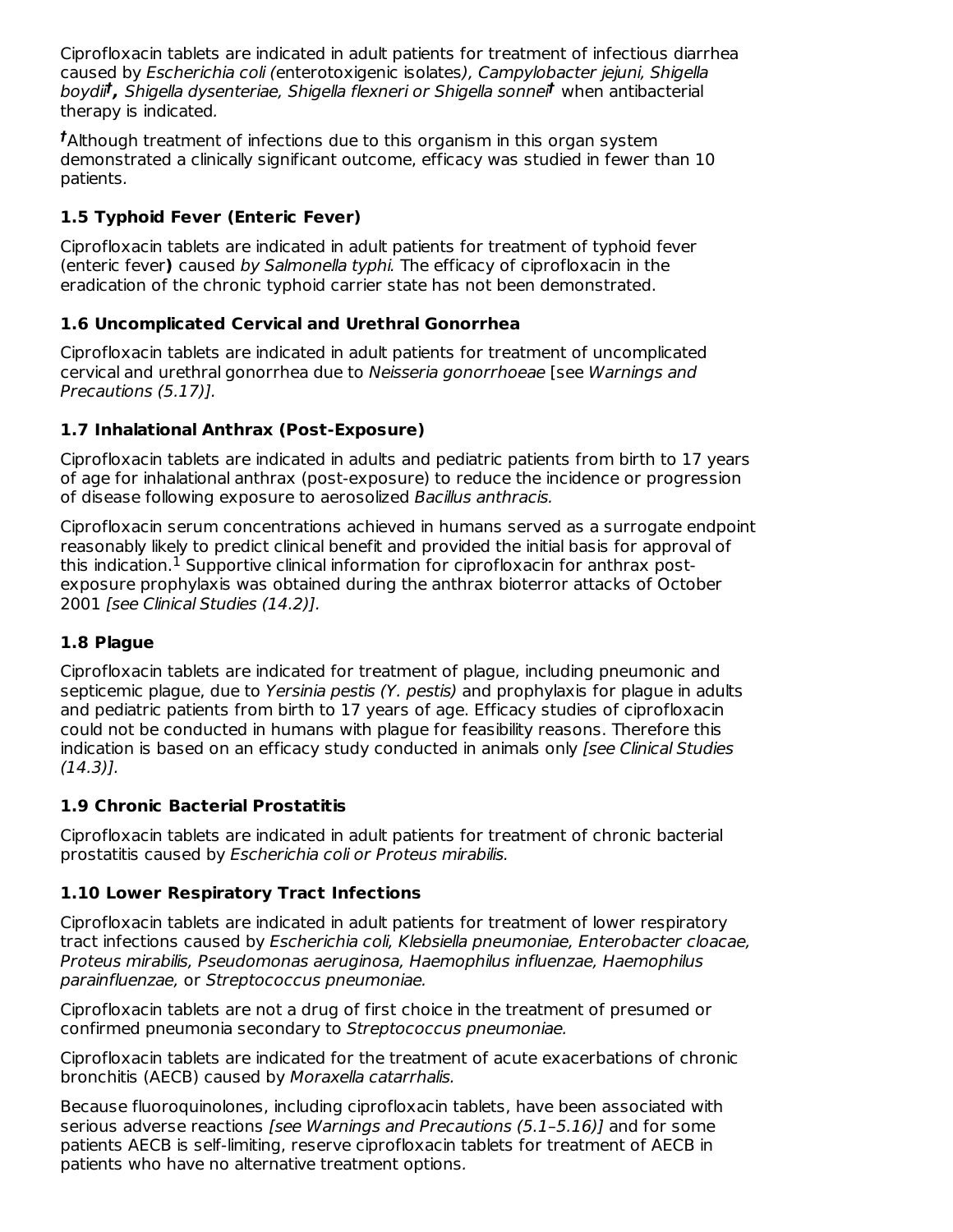# **1.11 Urinary Tract Infections**

Urinary Tract Infections in Adults: Ciprofloxacin tablets are indicated in adult patients for treatment of urinary tract infections caused by *Escherichia coli, Klebsiella pneumoniae*, Enterobacter cloacae, Serratia marcescens, Proteus mirabilis, Providencia rettgeri, Morganella morganii, Citrobacter koseri, Citrobacter freundii, Pseudomonas aeruginosa, methicillin-susceptible Staphylococcus epidermidis, Staphylococcus saprophyticus, or Enterococcus faecalis.

Acute Uncomplicated Cystitis: Ciprofloxacin tablets are indicated in adult female patients for treatment of acute uncomplicated cystitis caused by Escherichia coli or Staphylococcus saprophyticus.

Because fluoroquinolones, including ciprofloxacin tablets, have been associated with serious adverse reactions [see Warnings and Precautions (5.1-5.16)] and for some patients acute uncomplicated cystitis is self-limiting, reserve ciprofloxacin tablets for treatment of acute uncomplicated cystitis in patients who have no alternative treatment options.

Complicated Urinary Tract Infection and Pyelonephritis in Pediatric Patients: Ciprofloxacin tablets are indicated in pediatric patients aged one to 17 years of age for treatment of complicated urinary tract infections (cUTI) and pyelonephritis due to *Escherichia coli [see* Use in Specific Populations (8.4)].

Although effective in clinical trials, ciprofloxacin tablets are not a drug of first choice in the pediatric population due to an increased incidence of adverse reactions compared to controls, including reactions related to joints and/or surrounding tissues. Ciprofloxacin tablets, like other fluoroquinolones, is associated with arthropathy and histopathological changes in weight-bearing joints of juvenile animals [see Warnings and Precautions (5.13), Adverse Reactions (6.1), Use in Specific Populations (8.4) and Nonclinical Toxicology (13.2)].

## **1.12 Acute Sinusitis**

Ciprofloxacin tablets are indicated in adult patients for treatment of acute sinusitis caused by Haemophilus influenzae, Streptococcus pneumoniae, or Moraxella catarrhalis.

Because fluoroquinolones, including ciprofloxacin tablets, have been associated with serious adverse reactions [see Warnings and Precautions  $(5.1 - 5.16)$ ] and for some patients acute sinusitis is self-limiting, reserve ciprofloxacin tablets for treatment of acute sinusitis in patients who have no alternative treatment options.

## **1.13 Usage**

To reduce the development of drug-resistant bacteria and maintain the effectiveness of ciprofloxacin tablets and other antibacterial drugs, ciprofloxacin tablets should be used only to treat or prevent infections that are proven or strongly suspected to be caused by susceptible bacteria. When culture and susceptibility information are available, they should be considered in selecting or modifying antibacterial therapy. In the absence of such data, local epidemiology and susceptibility patterns may contribute to the empiric selection of therapy.

If anaerobic organisms are suspected of contributing to the infection, appropriate therapy should be administered. Appropriate culture and susceptibility tests should be performed before treatment in order to isolate and identify organisms causing infection and to determine their susceptibility to ciprofloxacin. Therapy with ciprofloxacin tablets may be initiated before results of these tests are known; once results become available appropriate therapy should be continued.

As with other drugs, some isolates of Pseudomonas aeruginosa may develop resistance fairly rapidly during treatment with ciprofloxacin. Culture and susceptibility testing performed periodically during therapy will provide information not only on the therapeutic effect of the antimicrobial agent but also on the possible emergence of bacterial resistance.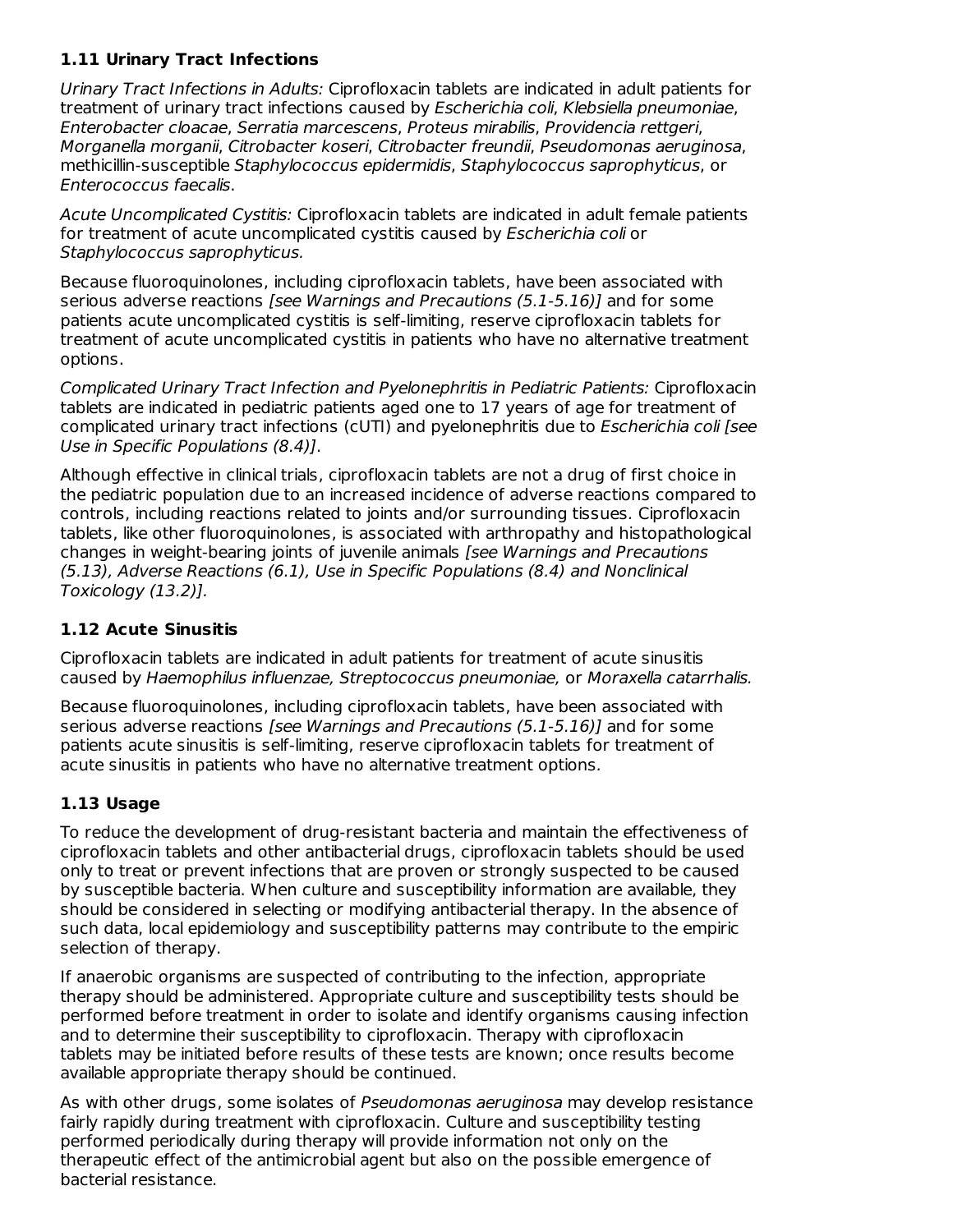#### **2 DOSAGE AND ADMINISTRATION**

Ciprofloxacin tablets should be administered orally as described in the appropriate Dosage Guidelines tables.

#### **2.1 Dosage in Adults**

The determination of dosage and duration for any particular patient must take into consideration the severity and nature of the infection, the susceptibility of the causative microorganism, the integrity of the patient's host-defense mechanisms, and the status of renal and hepatic function.

Ciprofloxacin tablets may be administered to adult patients when clinically indicated at the discretion of the physician.

| <b>Infection</b>                                                    | <b>Dose</b>       | Frequency          | <b>Usual</b><br>Durations $*$ |
|---------------------------------------------------------------------|-------------------|--------------------|-------------------------------|
| Skin and Skin Structure                                             | $500-$<br>750 mg  | every 12<br>hours  | 7 to 14<br>days               |
| Bone and Joint                                                      | 500-<br>750 mg    | every 12<br>hours  | $4$ to $8$<br>weeks           |
| Complicated Intra-Abdominal <sup>†</sup>                            | 500 mg            | every 12<br>hours  | 7 to 14<br>days               |
| Infectious Diarrhea                                                 | 500 mg            | every 12<br>hours  | 5 to 7 days                   |
| Typhoid Fever                                                       | 500 mg            | every 12<br>hours  | 10 days                       |
| Uncomplicated Urethral and Cervical<br><b>Gonococcal Infections</b> |                   | 250 mg single dose | single dose                   |
| Inhalational anthrax (post-exposure) $\ddagger$                     | 500 mg            | every 12<br>hours  | 60 days                       |
| Plague <sup>‡</sup>                                                 | $500 -$<br>750 mg | every 12<br>hours  | 14 days                       |
| Chronic Bacterial Prostatitis                                       | 500 mg            | every 12<br>hours  | 28 days                       |
| Lower Respiratory Tract Infections                                  | $500-$<br>750 mg  | every 12<br>hours  | 7 to 14<br>days               |
| Urinary Tract Infections                                            | $250 -$<br>500 mg | every 12<br>hours  | 7 to 14<br>days               |
| <b>Acute Uncomplicated Cystitis</b>                                 | 250 mg            | every 12<br>hours  | 3 days                        |
| <b>Acute Sinusitis</b>                                              | 500 mg            | every 12<br>hours  | 10 days                       |

**Table 1: Adult Dosage Guidelines**

Generally ciprofloxacin should be continued for at least 2 days after the signs and \* symptoms of infection have disappeared, except for inhalational anthrax (postexposure).

Used in conjunction with metronidazole. †

 $<sup>‡</sup>$  Begin drug administration as soon as possible after suspected or confirmed exposure.</sup>

Conversion of IV to Oral Dosing in Adults: Patients whose therapy is started with ciprofloxacin IV may be switched to ciprofloxacin tablets when clinically indicated at the discretion of the physician (Table 2) [see Clinical Pharmacology (12.3)].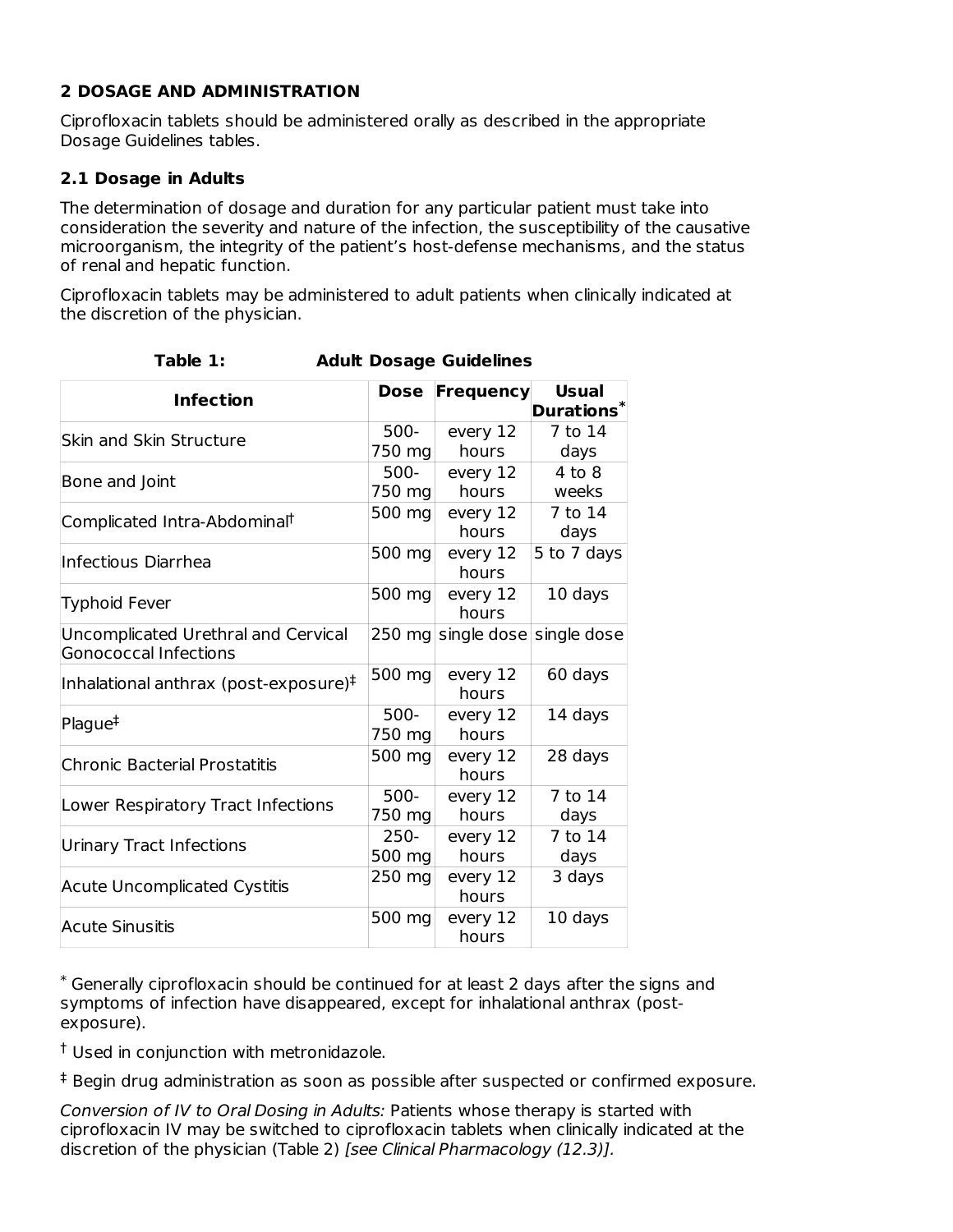#### **Table 2: Equivalent AUC Dosing Regimens**

| <b>Ciprofloxacin Tablets</b><br><b>Oral Dosage</b> | <b>Equivalent</b><br><b>Ciprofloxacin IV</b><br><b>Dosage</b> |
|----------------------------------------------------|---------------------------------------------------------------|
| 250 mg Tablet every 12                             | 200 mg intravenous                                            |
| hours                                              | every 12 hours                                                |
| 500 mg Tablet every 12                             | 400 mg intravenous                                            |
| hours                                              | every 12 hours                                                |
| 750 mg Tablet every 12                             | 400 mg intravenous                                            |
| hours                                              | every 8 hours                                                 |

# **2.2 Dosage in Pediatric Patients**

Dosing and initial route of therapy (that is, IV or oral) for cUTI or pyelonephritis should be determined by the severity of the infection. Ciprofloxacin tablets should be administered as described in Table 3.

|  |  |  |  | Table 3: Pediatric Dosage Guidelines |
|--|--|--|--|--------------------------------------|
|--|--|--|--|--------------------------------------|

| <b>Infection</b>                                                                          | <b>Dose</b>                                                                                                           | <b>Frequency Total</b>   |                    |
|-------------------------------------------------------------------------------------------|-----------------------------------------------------------------------------------------------------------------------|--------------------------|--------------------|
| Complicated Urinary Tract<br>or Pyelonephritis<br>(patients from 1 to 17<br>years of age) | 10 mg/kg to 20 mg/kg (maximum<br>750 mg per dose;<br>not to be exceeded even in patients<br>weighing more than 51 kg) | Every 12<br>hours        | $10-21$<br>$days*$ |
| $Exposure$ <sup>†</sup>                                                                   | Inhalational Anthrax (Post-15 mg/kg (maximum 500 mg per<br>dose)                                                      | Every 12<br><b>hours</b> | 60 days            |
| Plague <sup>†</sup>                                                                       | 15 mg/kg (maximum 500 mg per<br>dose)                                                                                 | Every 8 to<br>12 hours   | 14 days            |

 $*$  The total duration of therapy for cUTI and pyelonephritis in the clinical trial was determined by the physician. The mean duration of treatment was 11 days (range 10 to 21 days).

 $^\dagger$  Begin drug administration as soon as possible after suspected or confirmed exposure.

 $<sup>‡</sup>$  Begin drug administration as soon as possible after suspected or confirmed exposure</sup> to Y. pestis.

#### **2.3 Dosage Modifications in Patients with Renal Impairment**

Ciprofloxacin is eliminated primarily by renal excretion; however, the drug is also metabolized and partially cleared through the biliary system of the liver and through the intestine. These alternative pathways of drug elimination appear to compensate for the reduced renal excretion in patients with renal impairment. Nonetheless, some modification of dosage is recommended, particularly for patients with severe renal dysfunction. Dosage guidelines for use in patients with renal impairment are shown in Table 4.

#### **Table 4: Recommended Starting and Maintenance Doses for Adult Patients with Impaired Renal Function**

| <b>Creatinine Clearance (mL/min)</b> | <b>Dose</b>               |
|--------------------------------------|---------------------------|
| > 50                                 | See Usual Dosage.         |
| $30 - 50$                            | 250-500 mg every 12 hours |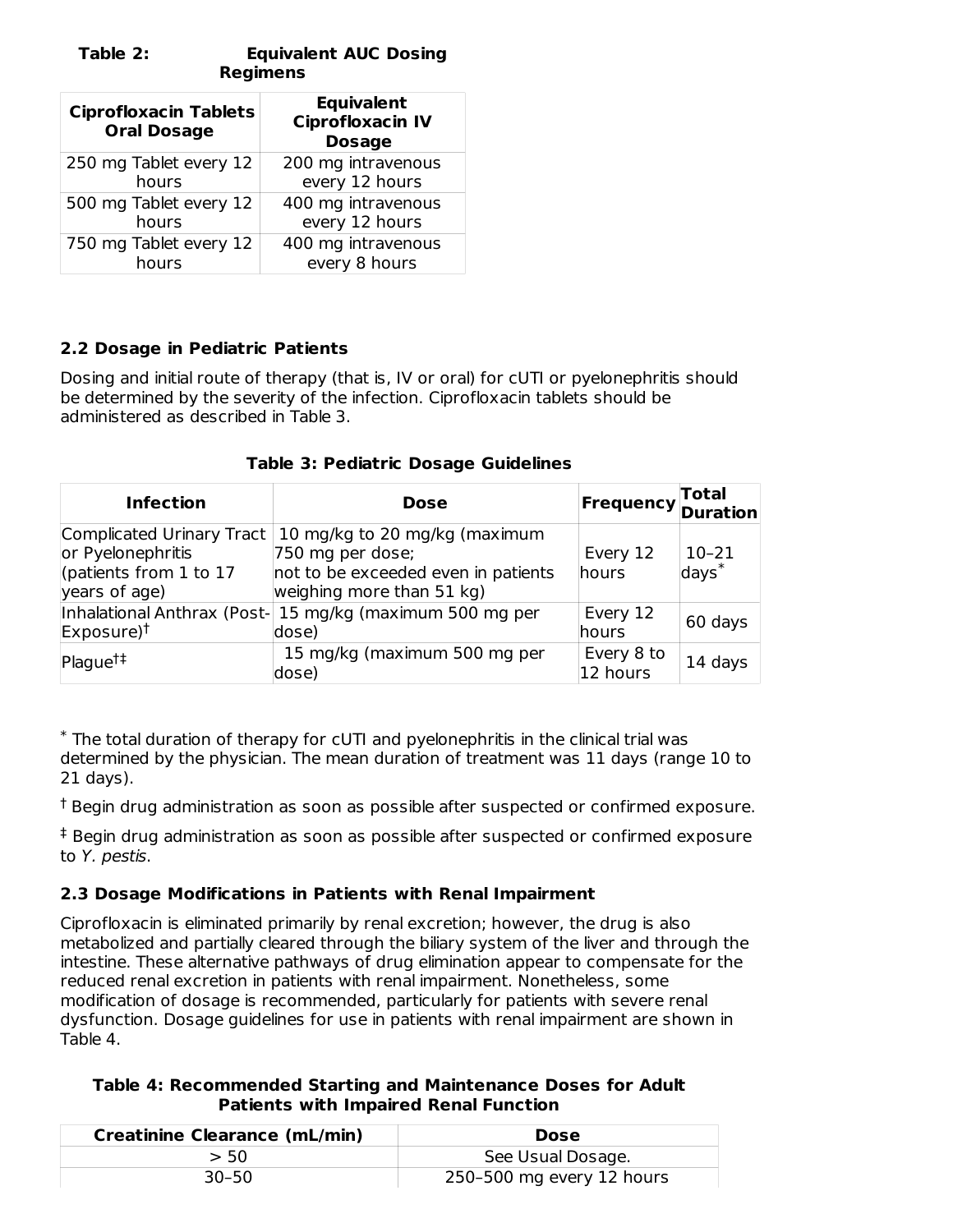| $5 - 29$                               | 250-500 mg every 18 hours        |
|----------------------------------------|----------------------------------|
| Patients on hemodialysis or Peritoneal | 250–500 mg every 24 hours (after |
| dialysis                               | dialysis)                        |

When only the serum creatinine concentration is known, the following formulas may be used to estimate creatinine clearance:

Men - Creatinine clearance (mL/min) = Weight (kg) x (140-age) 72 x serum creatinine (mg/dL) Women - 0.85 x the value calculated for men.

The serum creatinine should represent a steady state of renal function.

In patients with severe infections and severe renal impairment, a unit dose of 750 mg may be administered at the intervals noted above. Patients should be carefully monitored.

Pediatric patients with moderate to severe renal insufficiency were excluded from the clinical trial of cUTI and pyelonephritis. No information is available on dosing adjustments necessary for pediatric patients with moderate to severe renal insufficiency (that is, creatinine clearance of  $< 50$  mL/min/1.73m<sup>2</sup>).

## **2.4 Important Administration Instructions**

With Multivalent Cations: Administer ciprofloxacin tablets at least 2 hours before or 6 hours after magnesium/aluminum antacids; polymeric phosphate binders (for example, sevelamer, lanthanum carbonate) or sucralfate; Videx® (didanosine) chewable/buffered tablets or pediatric powder for oral solution; other highly buffered drugs; or other products containing calcium, iron or zinc.

With Dairy Products: Concomitant administration of ciprofloxacin tablets with dairy products (like milk or yogurt) or calcium-fortified juices alone should be avoided since decreased absorption is possible; however, ciprofloxacin tablets may be taken with a meal that contains these products.

Hydration of Patients Receiving Ciprofloxacin Tablets: Assure adequate hydration of patients receiving ciprofloxacin tablets to prevent the formation of highly concentrated urine. Crystalluria has been reported with quinolones.

Instruct the patient of the appropriate ciprofloxacin tablets administration [see Patient] Counseling Information (17)].

Missed Doses: If a dose is missed, it should be taken anytime but not later than 6 hours prior to the next scheduled dose. If less than 6 hours remain before the next dose, the missed dose should not be taken and treatment should be continued as prescribed with the next scheduled dose. Double doses should not be taken to compensate for a missed dose.

# **3 DOSAGE FORMS AND STRENGTHS**

## **3.1 Tablets**

- 250 mg white, round, film-coated tablets imprinted with "WW927" on one side.
- 500 mg white medium capsule shape, film-coated tablet, engraved with "WW928" from one side and plain from the other side.
- 750 mg white, large capsule-shaped, film-coated tablets imprinted with "WW929" on one side.

## **4 CONTRAINDICATIONS**

#### **4.1 Hypersensitivity**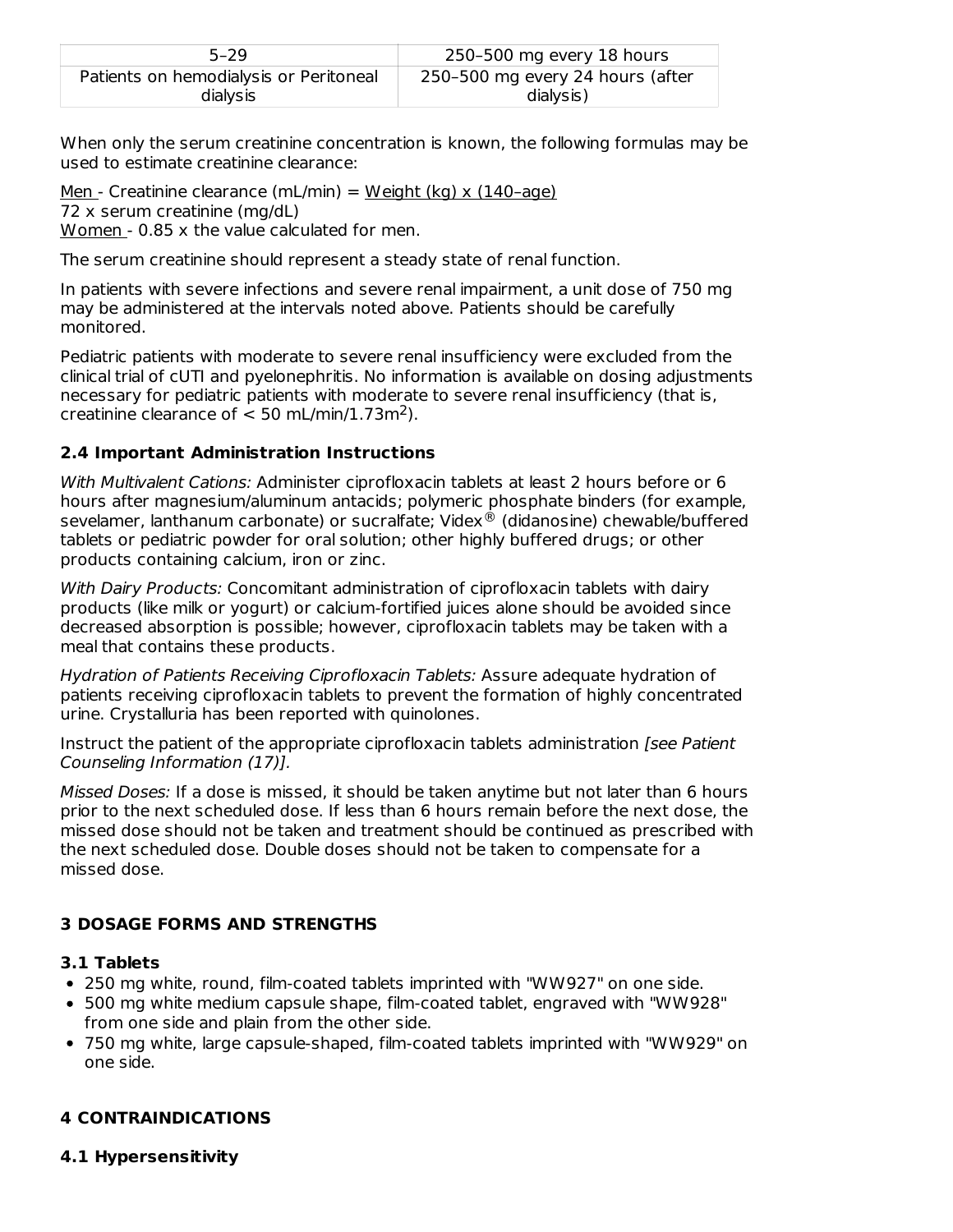Ciprofloxacin tablets are contraindicated in persons with a history of hypersensitivity to ciprofloxacin, any member of the quinolone class of antibacterials, or any of the product components [see Warnings and Precautions (5.7)].

## **4.2 Tizanidine**

Concomitant administration with tizanidine is contraindicated [see Drug Interactions (7)].

## **5 WARNINGS AND PRECAUTIONS**

#### **5.1 Disabling and Potentially Irreversible Serious Adverse Reactions Including Tendinitis and Tendon Rupture, Peripheral Neuropathy, and Central Nervous System Effects**

Fluoroquinolones, including ciprofloxacin tablets, have been associated with disabling and potentially irreversible serious adverse reactions from different body systems that can occur together in the same patient. Commonly seen adverse reactions include tendinitis, tendon rupture, arthralgia, myalgia, peripheral neuropathy, and central nervous system effects (hallucinations, anxiety, depression, insomnia, severe headaches, and confusion). These reactions can occur within hours to weeks after starting ciprofloxacin tablets. Patients of any age or without pre-existing risk factors have experienced these adverse reactions *[see Warnings and Precautions (5.2, 5.3,* 5.4)].

Discontinue ciprofloxacin tablets immediately at the first signs or symptoms of any serious adverse reaction. In addition, avoid the use of fluoroquinolones, including ciprofloxacin tablets, in patients who have experienced any of these serious adverse reactions associated with fluoroquinolones.

## **5.2 Tendinitis and Tendon Rupture**

Fluoroquinolones, including ciprofloxacin tablets, have been associated with an increased risk of tendinitis and tendon rupture in all ages [see Warnings and Precautions (5.1) and Adverse Reactions (6.2)]. This adverse reaction most frequently involves the Achilles tendon, and has also been reported with the rotator cuff (the shoulder), the hand, the biceps, the thumb, and other tendons. Tendinitis or tendon rupture can occur, within hours or days of starting ciprofloxacin tablets, or as long as several months after completion of fluoroquinolone therapy. Tendinitis and tendon rupture can occur bilaterally.

The risk of developing fluoroquinolone-associated tendinitis and tendon rupture is increased in patients over 60 years of age, in patients taking corticosteroid drugs, and in patients with kidney, heart or lung transplants. Other factors that may independently increase the risk of tendon rupture include strenuous physical activity, renal failure, and previous tendon disorders such as rheumatoid arthritis. Tendinitis and tendon rupture have also occurred in patients taking fluoroquinolones who do not have the above risk factors. Discontinue ciprofloxacin tablets immediately if the patient experiences pain, swelling, inflammation or rupture of a tendon. Avoid fluoroquinolones, including ciprofloxacin tablets, in patients who have a history of tendon disorders or have experienced tendinitis or tendon rupture [see Adverse Reactions (6.2)].

## **5.3 Peripheral Neuropathy**

Fluoroquinolones, including ciprofloxacin tablets, have been associated with an increased risk of peripheral neuropathy. Cases of sensory or sensorimotor axonal polyneuropathy affecting small and/or large axons resulting in paresthesias, hypoesthesias, dysesthesias and weakness have been reported in patients receiving fluoroquinolones, including ciprofloxacin tablets. Symptoms may occur soon after initiation of ciprofloxacin tablets and may be irreversible in some patients [see Warnings and Precautions (5.1) and Adverse Reactions (6.1, 6.2)].

Discontinue ciprofloxacin tablets immediately if the patient experiences symptoms of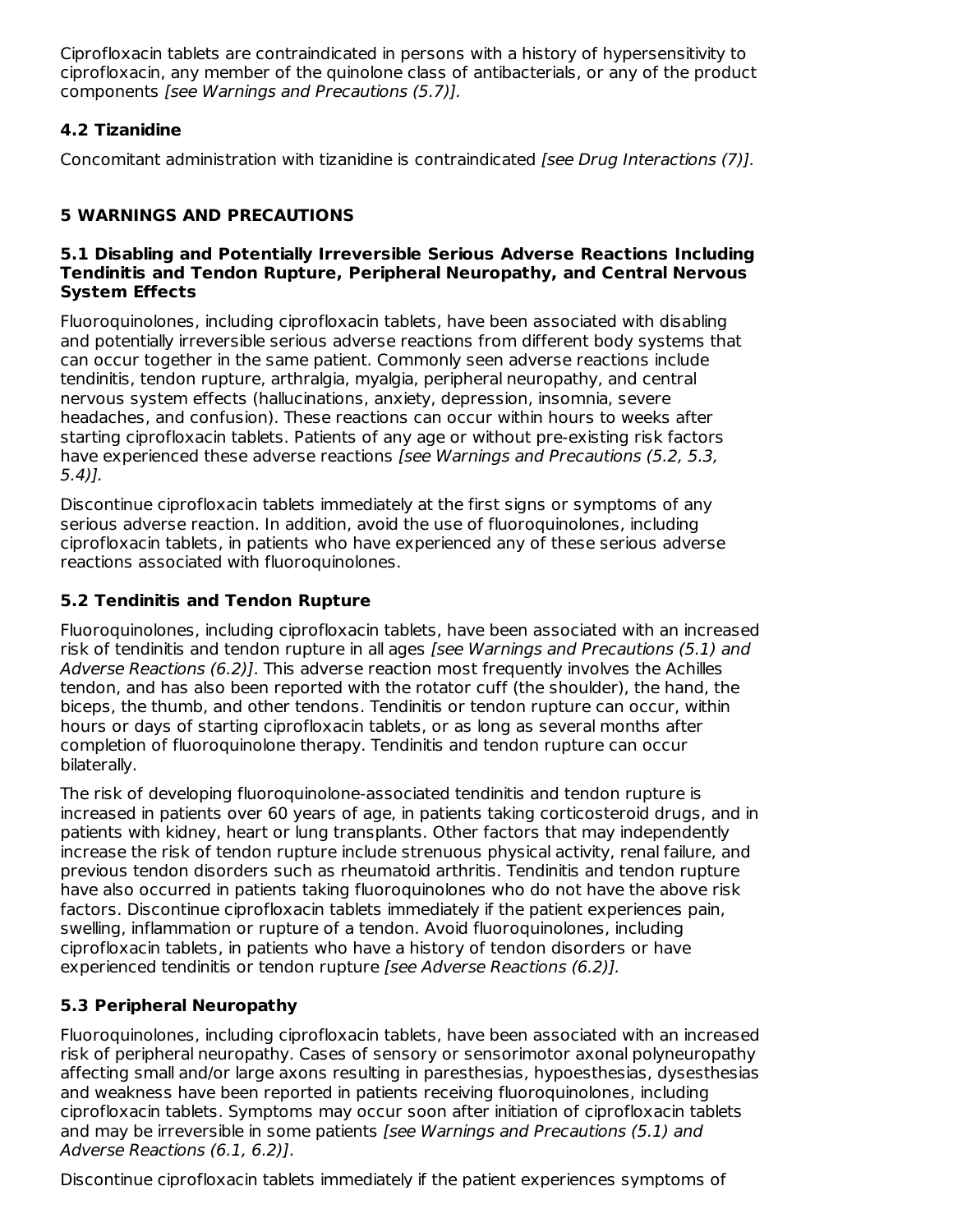Discontinue ciprofloxacin tablets immediately if the patient experiences symptoms of peripheral neuropathy including pain, burning, tingling, numbness, and/or weakness, or other alterations in sensations including light touch, pain, temperature, position sense and vibratory sensation, and/or motor strength in order to minimize the development of an irreversible condition. Avoid fluoroquinolones, including ciprofloxacin tablets, in patients who have previously experienced peripheral neuropathy *[see Adverse Reactions* (6.1, 6.2)].

# **5.4 Central Nervous System Effects**

Psychiatric Adverse Reactions: Fluoroquinolones, including ciprofloxacin tablets have been associated with an increased risk of psychiatric adverse reactions, including: toxic psychosis, psychotic reactions progressing to suicidal ideations/thoughts, hallucinations, or paranoia; depression, or self-injurious behavior such as attempted or completed suicide; anxiety, agitation, or nervousness; confusion, delirium, disorientation, or disturbances in attention; insomnia or nightmares; memory impairment. These reactions may occur following the first dose. Advise patients receiving ciprofloxacin tablets to inform their healthcare provider immediately if these reactions occur, discontinue the drug, and institute appropriate care.

Central Nervous System Adverse Reactions: Fluoroquinolones, including ciprofloxacin tablets have been associated with an increased risk of seizures (convulsions), increased intracranial pressure (pseudotumor cerebri), dizziness, and tremors. Ciprofloxacin tablets, like other fluoroquinolones, is known to trigger seizures or lower the seizure threshold. Cases of status epilepticus have been reported. As with all fluoroquinolones, use ciprofloxacin tablets with caution in epileptic patients and patients with known or suspected CNS disorders that may predispose to seizures or lower the seizure threshold (for example, severe cerebral arteriosclerosis, previous history of convulsion, reduced cerebral blood flow, altered brain structure, or stroke), or in the presence of other risk factors that may predispose to seizures or lower the seizure threshold (for example, certain drug therapy, renal dysfunction). If seizures occur, discontinue ciprofloxacin tablets and institute appropriate care [see Adverse Reactions (6.1) and Drug Interactions (7)].

# **5.5 Exacerbation of Myasthenia Gravis**

Fluoroquinolones, including ciprofloxacin tablets, have neuromuscular blocking activity and may exacerbate muscle weakness in patients with myasthenia gravis. Postmarketing serious adverse reactions, including deaths and requirement for ventilatory support, have been associated with fluoroquinolone use in patients with myasthenia gravis. Avoid ciprofloxacin tablets in patients with known history of myasthenia gravis [see Adverse Reactions (6.2)].

# **5.6 Other Serious and Sometimes Fatal Adverse Reactions**

Other serious and sometimes fatal adverse reactions, some due to hypersensitivity, and some due to uncertain etiology, have been reported in patients receiving therapy with quinolones, including ciprofloxacin tablets. These events may be severe and generally occur following the administration of multiple doses. Clinical manifestations may include one or more of the following:

- Fever, rash, or severe dermatologic reactions (for example, toxic epidermal necrolysis, Stevens-Johnson syndrome);
- Vasculitis; arthralgia; myalgia; serum sickness;
- Allergic pneumonitis:
- Interstitial nephritis; acute renal insufficiency or failure;
- Hepatitis; jaundice; acute hepatic necrosis or failure;
- Anemia, including hemolytic and aplastic; thrombocytopenia, including thrombotic thrombocytopenic purpura; leukopenia; agranulocytosis; pancytopenia; and/or other hematologic abnormalities.

Discontinue ciprofloxacin tablets immediately at the first appearance of a skin rash, jaundice, or any other sign of hypersensitivity and supportive measures instituted [see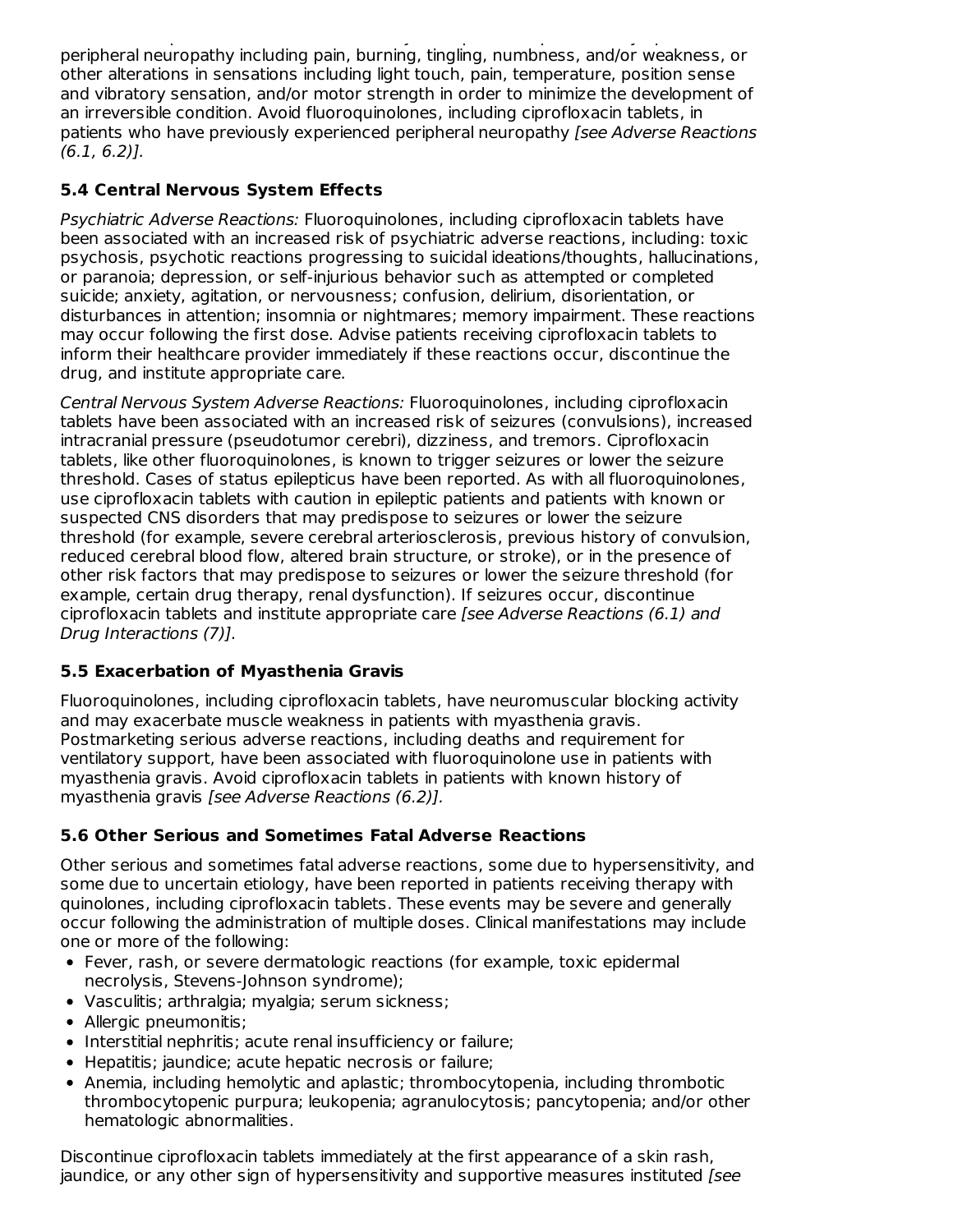# **5.7 Hypersensitivity Reactions**

Serious and occasionally fatal hypersensitivity (anaphylactic) reactions, some following the first dose, have been reported in patients receiving fluoroquinolone therapy, including ciprofloxacin tablets. Some reactions were accompanied by cardiovascular collapse, loss of consciousness, tingling, pharyngeal or facial edema, dyspnea, urticaria, and itching. Only a few patients had a history of hypersensitivity reactions. Serious anaphylactic reactions require immediate emergency treatment with epinephrine and other resuscitation measures, including oxygen, intravenous fluids, intravenous antihistamines, corticosteroids, pressor amines, and airway management, including intubation, as indicated [see Adverse Reactions (6.1)].

# **5.8 Hepatotoxicity**

Cases of severe hepatotoxicity, including hepatic necrosis, life-threatening hepatic failure, and fatal events, have been reported with ciprofloxacin tablets. Acute liver injury is rapid in onset (range 1-39 days), and is often associated with hypersensitivity. The pattern of injury can be hepatocellular, cholestatic, or mixed. Most patients with fatal outcomes were older than 55 years old. In the event of any signs and symptoms of hepatitis (such as anorexia, jaundice, dark urine, pruritus, or tender abdomen), discontinue treatment immediately.

There can be a temporary increase in transaminases, alkaline phosphatase, or cholestatic jaundice, especially in patients with previous liver damage, who are treated with ciprofloxacin tablets *[see Adverse Reactions (6.2, 6.3)].* 

# **5.9 Risk of Aortic Aneurysm and Dissection**

Epidemiologic studies report an increased rate of aortic aneurysm and dissection within two months following use of fluoroquinolones, particularly in elderly patients. The cause for the increased risk has not been identified. In patients with a known aortic aneurysm or patients who are at greater risk for aortic aneurysms, reserve ciprofloxacin tablets for use only when there are no alternative antibacterial treatments available.

## **5.10 Serious Adverse Reactions with Concomitant Theophylline**

Serious and fatal reactions have been reported in patients receiving concurrent administration of ciprofloxacin tablets and theophylline**.** These reactions have included cardiac arrest, seizure, status epilepticus, and respiratory failure. Instances of nausea, vomiting, tremor, irritability, or palpitation have also occurred.

Although similar serious adverse reactions have been reported in patients receiving theophylline alone, the possibility that these reactions may be potentiated by ciprofloxacin tablets cannot be eliminated. If concomitant use cannot be avoided, monitor serum levels of theophylline and adjust dosage as appropriate [see Drug] Interactions (7)].

## **5.11 Clostridioides difficle-Associated Diarrhea**

Clostridioides difficile (C. difficile)-associated diarrhea (CDAD) has been reported with use of nearly all antibacterial agents, including ciprofloxacin tablets, and may range in severity from mild diarrhea to fatal colitis. Treatment with antibacterial agents alters the normal flora of the colon leading to overgrowth of C. difficile.

C. difficile produces toxins A and B which contribute to the development of CDAD. Hypertoxin producing isolates of C. difficile cause increased morbidity and mortality, as these infections can be refractory to antimicrobial therapy and may require colectomy. CDAD must be considered in all patients who present with diarrhea following antibacterial use. Careful medical history is necessary since CDAD has been reported to occur over two months after the administration of antibacterial agents.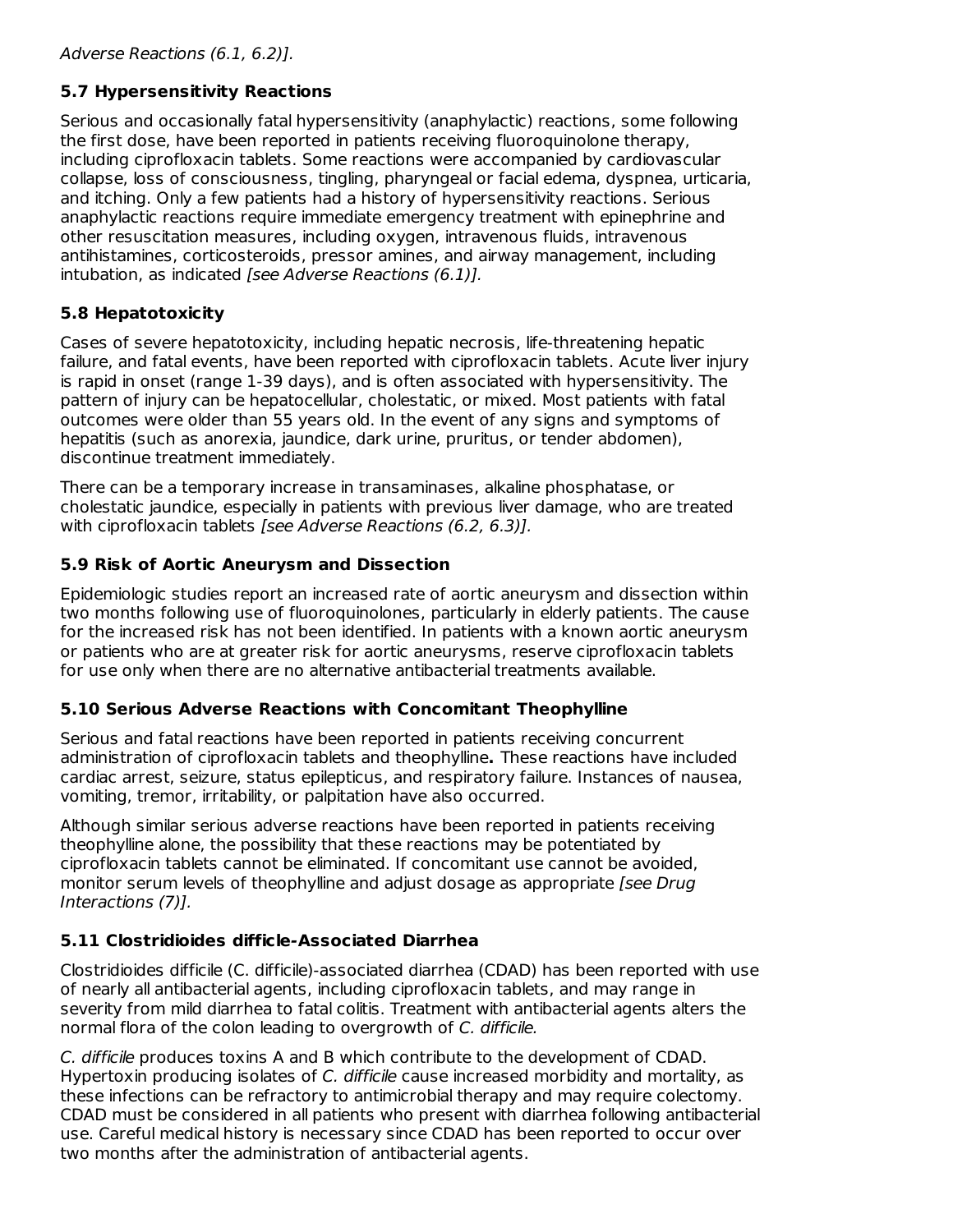If CDAD is suspected or confirmed, ongoing antibacterial use not directed against C. difficile may need to be discontinued. Appropriate fluid and electrolyte management, protein supplementation, antibacterial treatment of C. difficile, and institute surgical evaluation as clinically indicated [see Adverse Reactions (6.1)].

# **5.12 Prolongation of the QT Interval**

Some fluoroquinolones, including ciprofloxacin tablets, have been associated with prolongation of the QT interval on the electrocardiogram and cases of arrhythmia. Cases of torsade de pointes have been reported during postmarketing surveillance in patients receiving fluoroquinolones, including ciprofloxacin tablets.

Avoid ciprofloxacin tablets in patients with known prolongation of the QT interval, risk factors for QT prolongation or torsade de pointes (for example, congenital long QT syndrome, uncorrected electrolyte imbalance, such as hypokalemia or hypomagnesemia and cardiac disease, such as heart failure, myocardial infarction, or bradycardia), and patients receiving Class IA antiarrhythmic agents (quinidine, procainamide), or Class III antiarrhythmic agents (amiodarone, sotalol), tricyclic antidepressants, macrolides, and antipsychotics. Elderly patients may also be more susceptible to drug-associated effects on the QT interval [see Adverse Reactions (6.2), Use in Specific Populations (8.5)].

#### **5.13 Musculoskeletal Disorders in Pediatric Patients and Arthropathic Effects in Animals**

Ciprofloxacin tablets are indicated in pediatric patients (less than 18 years of age) only for cUTI, prevention of inhalational anthrax (post exposure), and plague [see Indications and Usage (1.7, 1.8, 1.11)]. An increased incidence of adverse reactions compared to controls, including reactions related to joints and/or surrounding tissues, has been observed [see Adverse Reactions (6.1)].

In pre-clinical studies, oral administration of ciprofloxacin tablets caused lameness in immature dogs. Histopathological examination of the weight-bearing joints of these dogs revealed permanent lesions of the cartilage. Related quinolone-class drugs also produce erosions of cartilage of weight-bearing joints and other signs of arthropathy in immature animals of various species [see Use in Specific Populations (8.4) and Nonclinical Toxicology (13.2)].

## **5.14 Photosensitivity/Phototoxicity**

Moderate to severe photosensitivity/phototoxicity reactions, the latter of which may manifest as exaggerated sunburn reactions (for example, burning, erythema, exudation, vesicles, blistering, edema) involving areas exposed to light (typically the face, "V" area of the neck, extensor surfaces of the forearms, dorsa of the hands), can be associated with the use of quinolones including ciprofloxacin tablets after sun or UV light exposure. Therefore, avoid excessive exposure to these sources of light. Discontinue ciprofloxacin tablets if phototoxicity occurs [see Adverse Reactions (6.1)].

# **5.15 Development of Drug Resistant Bacteria**

Prescribing ciprofloxacin tablets in the absence of a proven or strongly suspected bacterial infection or a prophylactic indication is unlikely to provide benefit to the patient and increases the risk of the development of drug-resistant bacteria.

## **5.16 Potential Risks with Concomitant Use of Drugs Metabolized by Cytochrome P450 1A2 Enzymes**

Ciprofloxacin tablets are an inhibitor of the hepatic CYP1A2 enzyme pathway. Coadministration of ciprofloxacin tablets and other drugs primarily metabolized by CYP1A2 (for example, theophylline, methylxanthines, caffeine, tizanidine, ropinirole, clozapine, olanzapine and zolpidem), results in increased plasma concentrations of the coadministered drug and could lead to clinically significant pharmacodynamic adverse reactions of the co-administered drug [see Drug Interactions (7) and Clinical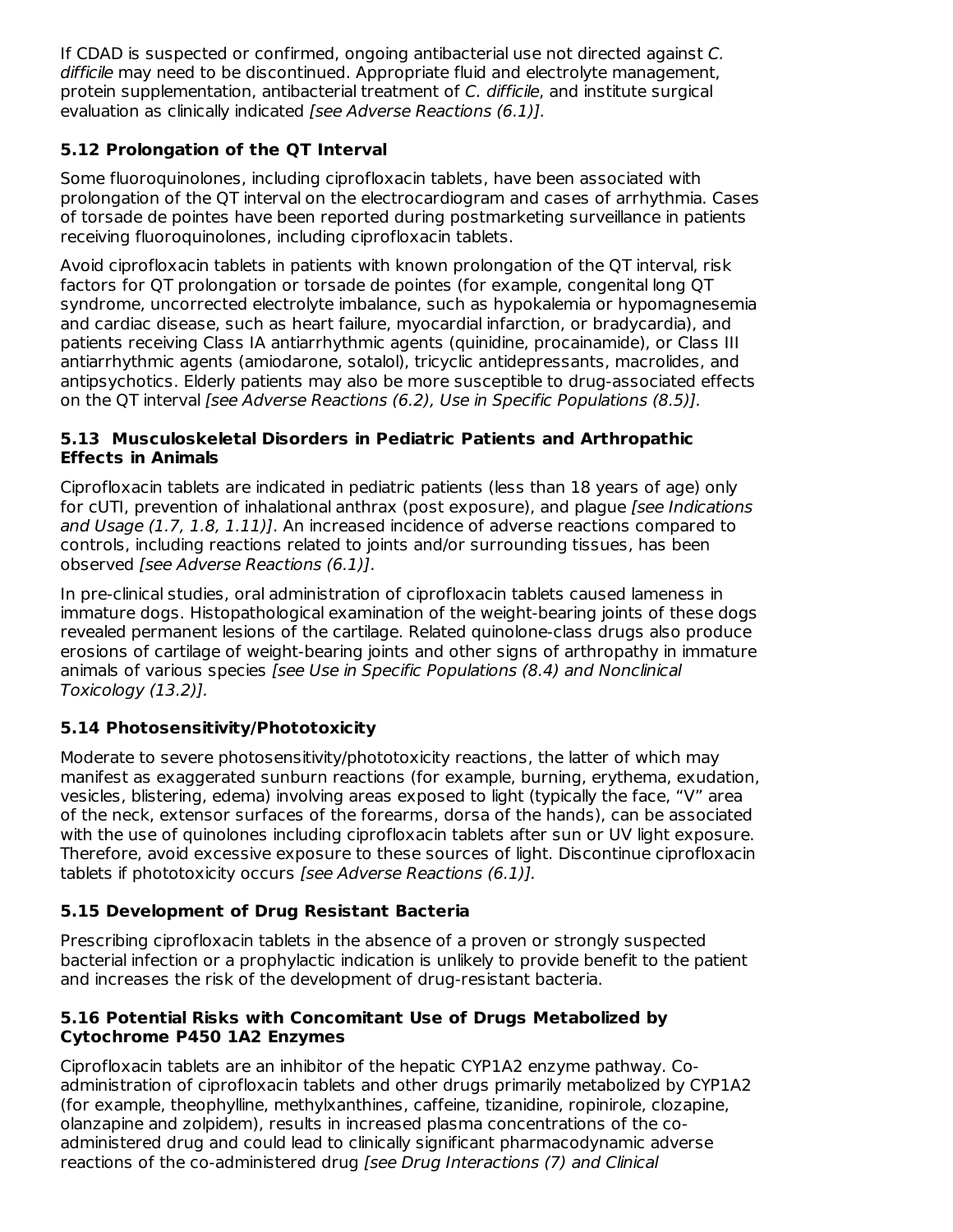## **5.17 Interference with Timely Diagnosis of Syphilis**

Ciprofloxacin tablets have not been shown to be effective in the treatment of syphilis. Antimicrobial agents used in high dose for short periods of time to treat gonorrhea may mask or delay the symptoms of incubating syphilis. Perform a serologic test for syphilis in all patients with gonorrhea at the time of diagnosis. Perform follow-up serologic test for syphilis three months after ciprofloxacin tablets treatment.

## **5.18 Crystalluria**

Crystals of ciprofloxacin have been observed rarely in the urine of human subjects but more frequently in the urine of laboratory animals, which is usually alkaline [see Nonclinical Toxicology (13.2)]. Crystalluria related to ciprofloxacin tablets has been reported only rarely in humans because human urine is usually acidic. Avoid alkalinity of the urine in patients receiving ciprofloxacin tablets. Hydrate patients well to prevent the formation of highly concentrated urine [see Dosage and Administration (2.4)].

## **5.19 Blood Glucose Disturbances**

Fluoroquinolones, including ciprofloxacin tablets have been associated with disturbances of blood glucose, including symptomatic hyperglycemia and hypoglycemia, usually in diabetic patients receiving concomitant treatment with an oral hypoglycemic agent (for example, glyburide) or with insulin. In these patients, careful monitoring of blood glucose is recommended. Severe cases of hypoglycemia resulting in coma or death have been reported. If a hypoglycemic reaction occurs in a patient being treated with ciprofloxacin tablets, discontinue ciprofloxacin tablets and initiate appropriate therapy immediately [see Adverse Reactions (6.1), Drug Interactions (7)].

# **6 ADVERSE REACTIONS**

The following serious and otherwise important adverse drug reactions are discussed in greater detail in other sections of labeling:

- Disabling and Potentially Irreversible Serious Adverse Reactions [see Warnings and Precautions (5.1)]
- Tendinitis and Tendon Rupture [see Warnings and Precautions (5.2)]
- Peripheral Neuropathy [see Warnings and Precautions (5.3)]
- Central Nervous System Effects [see Warnings and Precautions (5.4)]
- Exacerbation of Myasthenia Gravis [see Warnings and Precautions (5.5)]
- Other Serious and Sometimes Fatal Adverse Reactions [see Warnings] and Precautions (5.6)]
- Hypersensitivity Reactions [see Warnings and Precautions (5.7)]
- Hepatotoxicity [see Warnings and Precautions (5.8)]
- Risk of Aortic Aneurysm and Dissection [see Warnings and Precautions (5.9)]
- Serious Adverse Reactions with Concomitant Theophylline [see Warnings and Precautions (5.10)]
- Clostridioides difficile-Associated Diarrhea [see Warnings and Precautions (5.11)]
- Prolongation of the QT Interval [see Warnings and Precautions (5.12)]
- Musculoskeletal Disorders in Pediatric Patients [see Warnings and Precautions (5.13)]
- Photosensitivity/Phototoxicity [see Warnings and Precautions (5.14)]
- Development of Drug Resistant Bacteria [see Warnings and Precautions (5.15)]

# **6.1 Clinical Trials Experience**

Because clinical trials are conducted under widely varying conditions, adverse reaction rates observed in the clinical trials of a drug cannot be directly compared to rates in the clinical trials of another drug and may not reflect the rates observed in practice.

Adult Patients: During clinical investigations with oral and parenteral ciprofloxacin, 49,038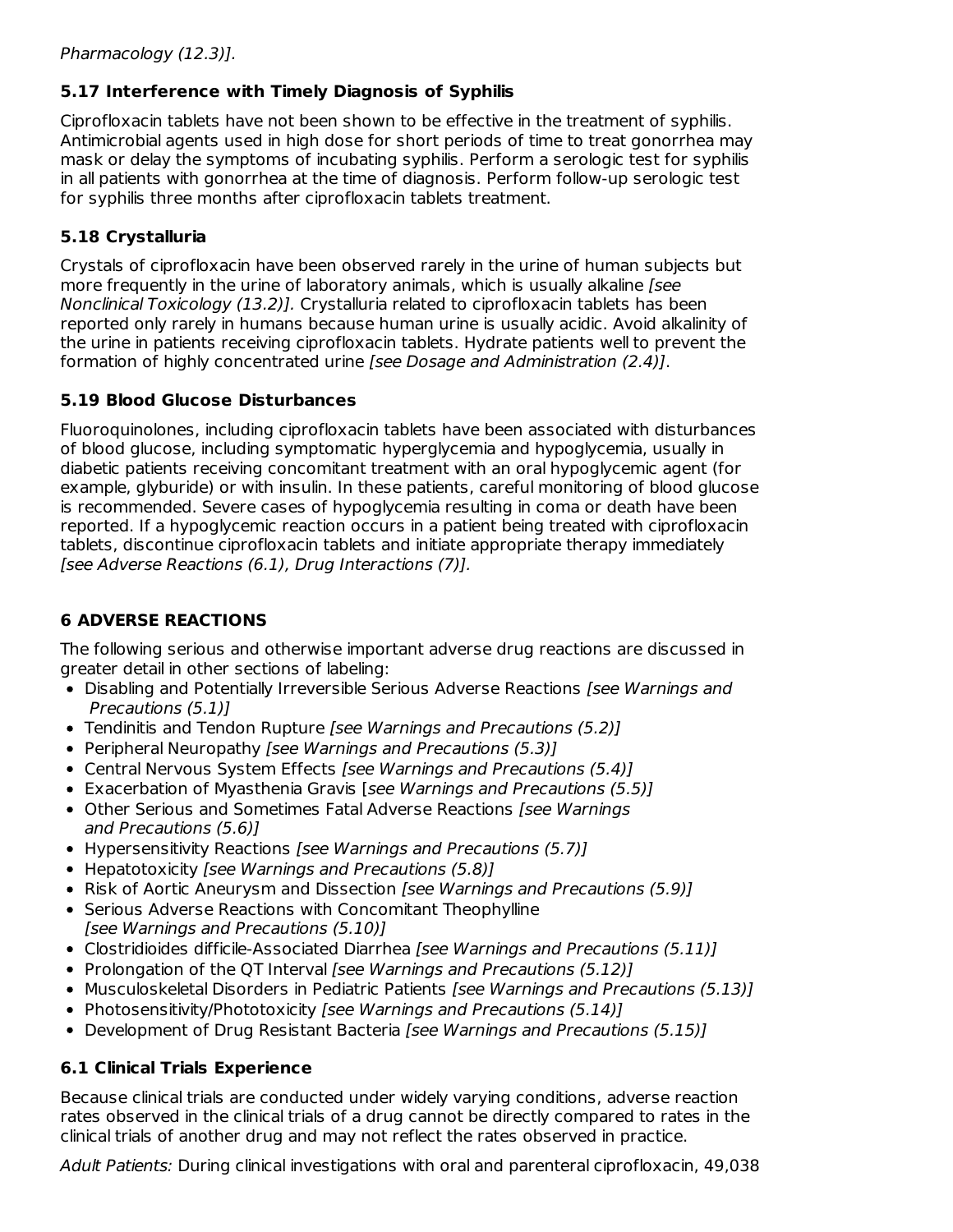patients received courses of the drug.

The most frequently reported adverse reactions, from clinical trials of all formulations, all dosages, all drug-therapy durations, and for all indications of ciprofloxacin therapy were nausea (2.5%), diarrhea (1.6%), liver function tests abnormal (1.3%), vomiting (1%), and rash (1%).

| <b>System Organ Class   Adverse Reactions</b> |                                                                         |
|-----------------------------------------------|-------------------------------------------------------------------------|
|                                               | Headache                                                                |
| <b>Body as a Whole</b>                        | <b>Abdominal Pain/Discomfort</b>                                        |
|                                               | Pain                                                                    |
|                                               | Syncope<br>Angina Pectoris                                              |
| <b>Cardiovascular</b>                         | Myocardial Infarction                                                   |
|                                               | Cardiopulmonary Arrest                                                  |
|                                               | Tachycardia                                                             |
|                                               | Hypotension                                                             |
|                                               | Restlessness                                                            |
|                                               | <b>Dizziness</b>                                                        |
|                                               | Insomnia                                                                |
|                                               | Nightmares                                                              |
|                                               | <b>Hallucinations</b>                                                   |
|                                               | Paranoia                                                                |
|                                               | Psychosis (toxic)                                                       |
|                                               | <b>Manic Reaction</b>                                                   |
|                                               | Irritability                                                            |
|                                               | Tremor                                                                  |
| <b>Central Nervous</b>                        | Ataxia                                                                  |
| <b>System</b>                                 | Seizures (including Status Epilepticus)                                 |
|                                               | Malaise                                                                 |
|                                               | Anorexia                                                                |
|                                               | Phobia                                                                  |
|                                               |                                                                         |
|                                               | Depersonalization                                                       |
|                                               | Depression (potentially culminating in self-injurious behavior (such as |
|                                               | suicidal ideations/thoughts and attempted or completed suicide)         |
|                                               | Paresthesia                                                             |
|                                               | Abnormal Gait                                                           |
|                                               | Migraine                                                                |
|                                               | <b>Intestinal Perforation</b>                                           |
|                                               | <b>Gastrointestinal Bleeding</b>                                        |
| <b>Gastrointestinal</b>                       | Cholestatic Jaundice                                                    |
|                                               | <b>Hepatitis</b>                                                        |
|                                               | Pancreatitis                                                            |
| Hemic/Lymphatic                               | Petechia                                                                |
| <b>Metabolic/Nutritional</b>                  | Hyperglycemia                                                           |
|                                               | Hypoglycemia                                                            |
|                                               | Arthralgia                                                              |
| <b>Musculoskeletal</b>                        | Joint Stiffness                                                         |
|                                               | Muscle Weakness                                                         |
|                                               | <b>Interstitial Nephritis</b>                                           |
| <b>Renal/Urogenital</b>                       | <b>Renal Failure</b>                                                    |
|                                               | Dyspnea                                                                 |
|                                               | Laryngeal Edema                                                         |
| <b>Respiratory</b>                            | Hemoptysis                                                              |
|                                               | Bronchospasm                                                            |
|                                               | Anaphylactic Reactions including life-threatening anaphylactic shock    |
|                                               |                                                                         |

#### **Table 8: Medically Important Adverse Reactions That Occurred in less than 1% of Ciprofloxacin Patients**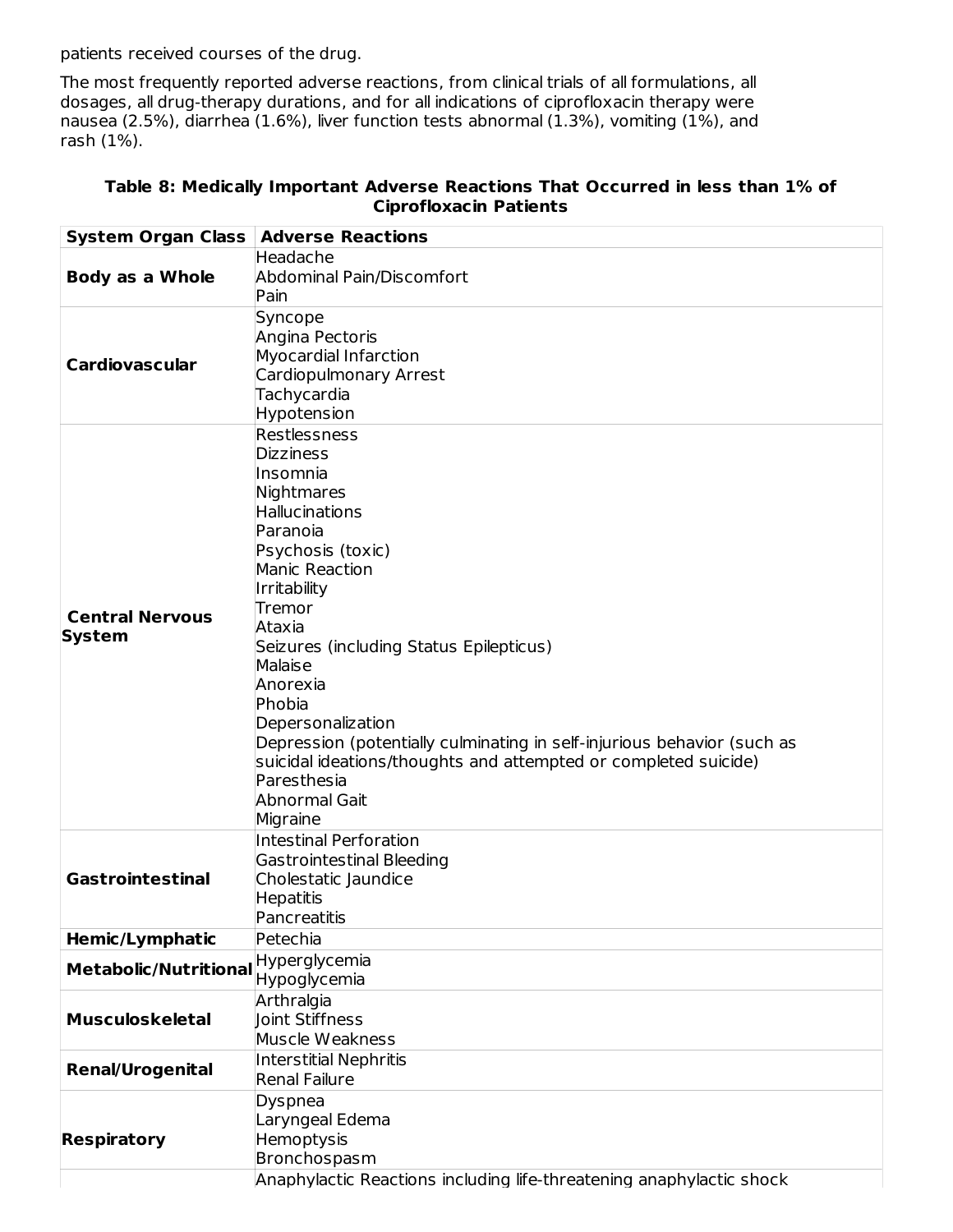| <b>Skin/Hypersensitivity</b> | Erythema Multiforme/Stevens-Johnson Syndrome<br><b>Exfoliative Dermatitis</b><br><b>Toxic Epidermal Necrolysis</b><br>Pruritus<br>Urticaria<br>Photosensitivity/Phototoxicity reaction<br>Flushing<br>Fever<br>Angioedema<br>Erythema Nodosum<br>Sweating |
|------------------------------|-----------------------------------------------------------------------------------------------------------------------------------------------------------------------------------------------------------------------------------------------------------|
| <b>Special Senses</b>        | <b>Blurred Vision</b><br>Disturbed Vision (chromatopsia and photopsia)<br>Decreased Visual Acuity<br>Diplopia<br>Tinnitus<br>Hearing Loss<br><b>Bad Taste</b>                                                                                             |

In randomized, double-blind controlled clinical trials comparing ciprofloxacin tablets [500 mg two times daily (BID)] to cefuroxime axetil (250 mg–500 mg BID) and to clarithromycin (500 mg BID) in patients with respiratory tract infections, ciprofloxacin tablets demonstrated a CNS adverse reaction profile comparable to the control drugs.

Pediatric Patients: Short (6 weeks) and long term (1 year) musculoskeletal and neurological safety of oral/intravenous ciprofloxacin, was compared to a cephalosporin for treatment of cUTI or pyelonephritis in pediatric patients 1 to 17 years of age (mean age of  $6 \pm 4$  years) in an international multicenter trial. The duration of therapy was 10 to 21 days (mean duration of treatment was 11 days with a range of 1 to 88 days). A total of 335 ciprofloxacin-and 349 comparator-treated patients were enrolled.

An Independent Pediatric Safety Committee (IPSC) reviewed all cases of musculoskeletal adverse reactions including abnormal gait or abnormal joint exam (baseline or treatmentemergent). Within 6 weeks of treatment initiation, the rates of musculoskeletal adverse reactions were 9.3% (31/335) in the ciprofloxacin-treated group versus 6% (21/349) in comparator-treated patients. All musculoskeletal adverse reactions occurring by 6 weeks resolved (clinical resolution of signs and symptoms), usually within 30 days of end of treatment. Radiological evaluations were not routinely used to confirm resolution of the adverse reactions. Ciprofloxacin-treated patients were more likely to report more than one adverse reaction and on more than one occasion compared to control patients. The rate of musculoskeletal adverse reactions was consistently higher in the ciprofloxacin group compared to the control group across all age subgroups. At the end of 1 year, the rate of these adverse reactions reported at any time during that period was 13.7% (46/335) in the ciprofloxacin-treated group versus 9.5% (33/349) in the comparator-treated patients (Table 9).

|                                      | Ciprofloxacin Comparator     |             |
|--------------------------------------|------------------------------|-------------|
| All Patients (within 6 weeks)        | $31/335 (9.3\%)$ 21/349 (6%) |             |
| 95% Confidence Interval <sup>t</sup> | $(-0.8\%, +7.2\%)$           |             |
| Age Group                            |                              |             |
| 12 months $<$ 24 months              | 1/36 (2.8%)                  | 0/41        |
| 2 years $< 6$ years                  | 5/124(4%)                    | 3/118(2.5%) |
| $6$ years < 12 years                 | 18/143 (12.6%) 12/153 (7.8%) |             |
| $ 12 \rangle$ years to 17 years      | 7/32 (21.9%)                 | 6/37(16.2%) |
|                                      |                              |             |
| All Patients (within 1 year)         | 46/335 (13.7%) 33/349 (9.5%) |             |

#### **Table 9: Musculoskeletal Adverse Reactions\* as Assessed by the IPSC**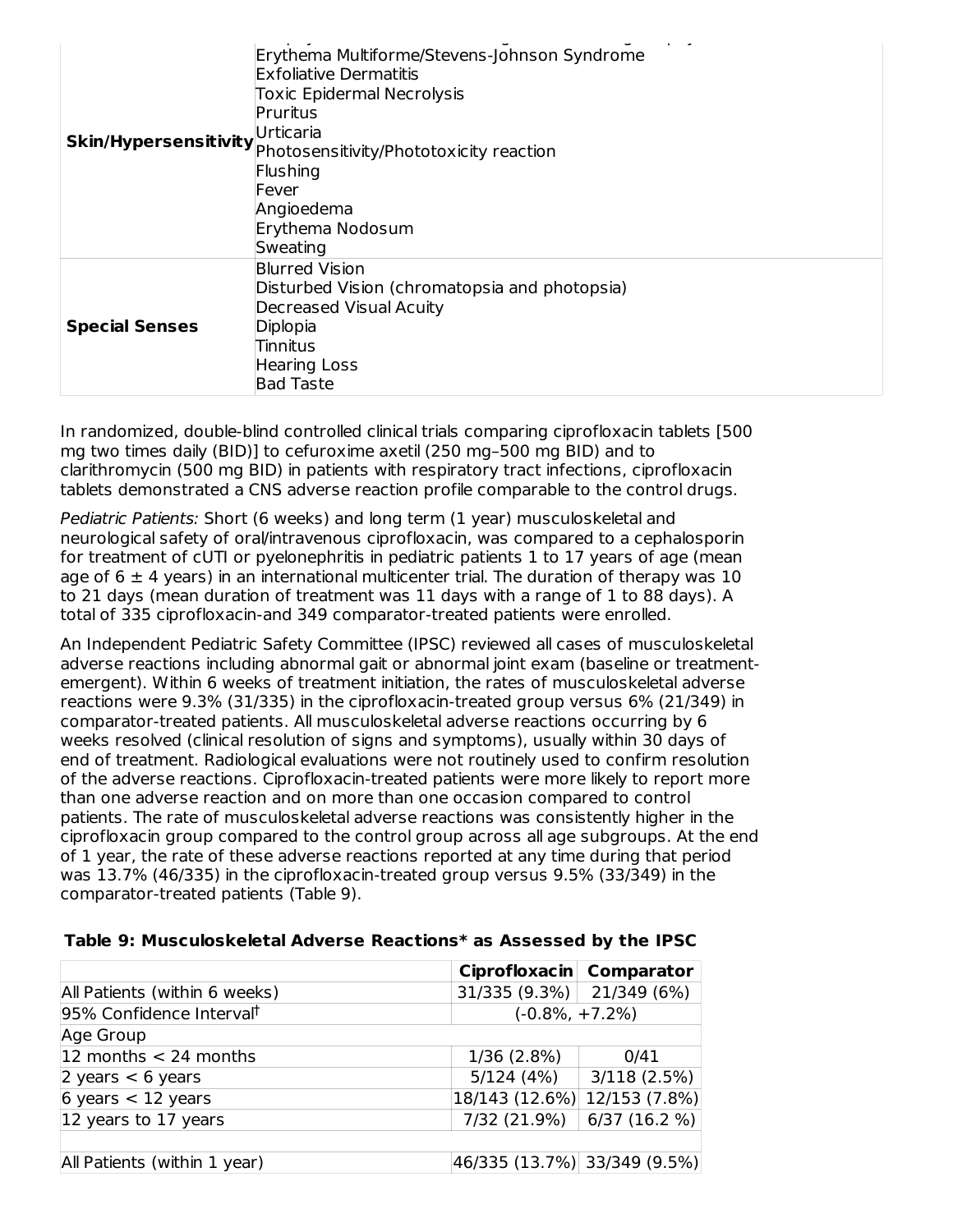$^*$  Included: arthralgia, abnormal gait, abnormal joint exam, joint sprains, leg pain, back pain, arthrosis, bone pain, pain, myalgia, arm pain, and decreased range of motion in a joint (knee, elbow, ankle, hip, wrist, and shoulder)

<sup>†</sup> The study was designed to demonstrate that the arthropathy rate for the ciprofloxacin group did not exceed that of the control group by more than  $+6\%$ . At both the 6 week and 1 year evaluations, the 95% confidence interval indicated that it could not be concluded that the ciprofloxacin group had findings comparable to the control group.

The incidence rates of neurological adverse reactions within 6 weeks of treatment initiation were 3% (9/335) in the ciprofloxacin tablets group versus 2% (7/349) in the comparator group and included dizziness, nervousness, insomnia, and somnolence.

In this trial, the overall incidence rates of adverse reactions within 6 weeks of treatment initiation were 41% (138/335) in the ciprofloxacin group versus 31% (109/349) in the comparator group. The most frequent adverse reactions were gastrointestinal: 15% (50/335) of ciprofloxacin patients compared to 9% (31/349) of comparator patients. Serious adverse reactions were seen in 7.5% (25/335) of ciprofloxacin-treated patients compared to 5.7% (20/349) of control patients. Discontinuation of drug due to an adverse reaction was observed in 3% (10/335) of ciprofloxacin-treated patients versus 1.4% (5/349) of comparator patients. Other adverse reactions that occurred in at least 1% of ciprofloxacin patients were diarrhea 4.8%, vomiting 4.8%, abdominal pain 3.3%, dyspepsia 2.7%, nausea 2.7%, fever 2.1%, asthma 1.8% and rash 1.8%.

Short-term safety data for ciprofloxacin was also collected in a randomized, double-blind clinical trial for the treatment of acute pulmonary exacerbations in cystic fibrosis patients (ages 5–17 years). Sixty-seven patients received ciprofloxacin IV 10 mg/kg/dose every 8 hours for one week followed by ciprofloxacin tablets 20 mg/kg/dose every 12 hours to complete 10–21 days treatment and 62 patients received the combination of ceftazidime intravenous 50 mg/kg/dose every 8 hours and tobramycin intravenous 3 mg/kg/dose every 8 hours for a total of 10–21 days. Periodic musculoskeletal assessments were conducted by treatment-blinded examiners. Patients were followed for an average of 23 days after completing treatment (range 0– 93 days). Musculoskeletal adverse reactions were reported in 22% of the patients in the ciprofloxacin group and 21% in the comparison group. Decreased range of motion was reported in 12% of the subjects in the ciprofloxacin group and 16% in the comparison group. Arthralgia was reported in 10% of the patients in the ciprofloxacin group and 11% in the comparison group. Other adverse reactions were similar in nature and frequency between treatment arms. The efficacy of ciprofloxacin tablets for the treatment of acute pulmonary exacerbations in pediatric cystic fibrosis patients has not been established.

In addition to the adverse reactions reported in pediatric patients in clinical trials, it should be expected that adverse reactions reported in adults during clinical trials or postmarketing experience may also occur in pediatric patients.

## **6.2 Postmarketing Experience**

The following adverse reactions have been reported from worldwide marketing experience with fluoroquinolones, including ciprofloxacin tablets. Because these reactions are reported voluntarily from a population of uncertain size, it is not always possible to reliably estimate their frequency or establish a causal relationship to drug exposure (Table 10).

| <b>System Organ Class</b> | <b>Adverse Reactions</b>              |
|---------------------------|---------------------------------------|
|                           | <b>QT</b> prolongation                |
| Cardiovascular            | Torsade de Pointes                    |
|                           | Vasculitis and ventricular arrhythmia |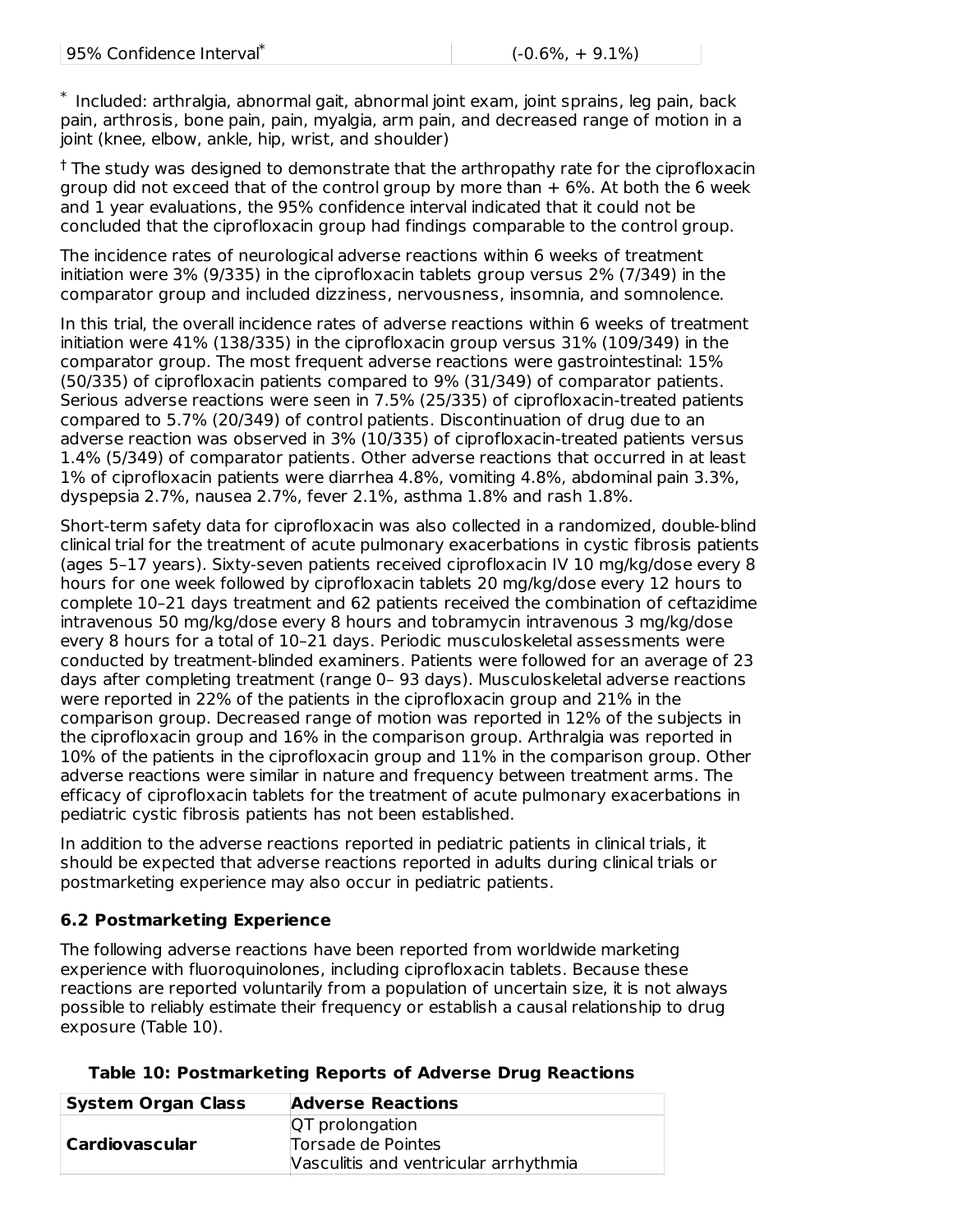| <b>Central Nervous System</b>                | Hypertonia<br>Myasthenia<br>Exacerbation of myasthenia gravis<br>Peripheral neuropathy<br>Polyneuropathy<br>Twitching |
|----------------------------------------------|-----------------------------------------------------------------------------------------------------------------------|
| <b>Eye Disorders</b>                         | Nystagmus                                                                                                             |
| <b>Gastrointestinal</b>                      | Pseudomembranous colitis                                                                                              |
| Hemic/Lymphatic                              | Pancytopenia (life threatening or fatal<br>outcome)<br>Methemoglobinemia                                              |
| <b>Hepatobiliary</b>                         | Hepatic failure (including fatal cases)                                                                               |
| <b>Infections and</b><br><b>Infestations</b> | Candidiasis (oral, gastrointestinal, vaginal)                                                                         |
| <b>Investigations</b>                        | Prothrombin time prolongation or decrease<br>Cholesterol elevation (serum)<br>Potassium elevation (serum)             |
| <b>Musculoskeletal</b>                       | Myalgia<br>Myoclonus<br><b>Tendinitis</b><br>Tendon rupture                                                           |
| <b>Psychiatric Disorders</b>                 | Agitation<br>Confusion<br>Delirium                                                                                    |
| <b>Skin/Hypersensitivity</b>                 | Acute generalize exanthematous pustulosis<br>(AGEP)<br>Fixed eruption<br>Serum sickness-like reaction                 |
| <b>Special Senses</b>                        | Anosmia<br>Hyperesthesia<br>Hypesthesia<br>Taste loss                                                                 |

## **6.3 Adverse Laboratory Changes**

Changes in laboratory parameters while on ciprofloxacin tablets are listed below:

Hepatic -Elevations of ALT (SGPT), AST (SGOT), alkaline phosphatase, LDH, serum bilirubin.

Hematologic-Eosinophilia, leukopenia, decreased blood platelets, elevated blood platelets, pancytopenia.

Renal-Elevations of serum creatinine, BUN, crystalluria, cylindruria, and hematuria have been reported.

Other changes occurring were: elevation of serum gammaglutamyl transferase, elevation of serum amylase, reduction in blood glucose, elevated uric acid, decrease in hemoglobin, anemia, bleeding diathesis, increase in blood monocytes, and leukocytosis.

#### **7 DRUG INTERACTIONS**

Ciprofloxacin is an inhibitor of human cytochrome P450 1A2 (CYP1A2) mediated metabolism. Co-administration of ciprofloxacin tablets with other drugs primarily metabolized by CYP1A2 results in increased plasma concentrations of these drugs and could lead to clinically significant adverse events of the co-administered drug.

#### **Table 11: Drugs That are Affected by and Affecting Ciprofloxacin Tablets**

**Drugs That are Affected by Ciprofloxacin Tablets**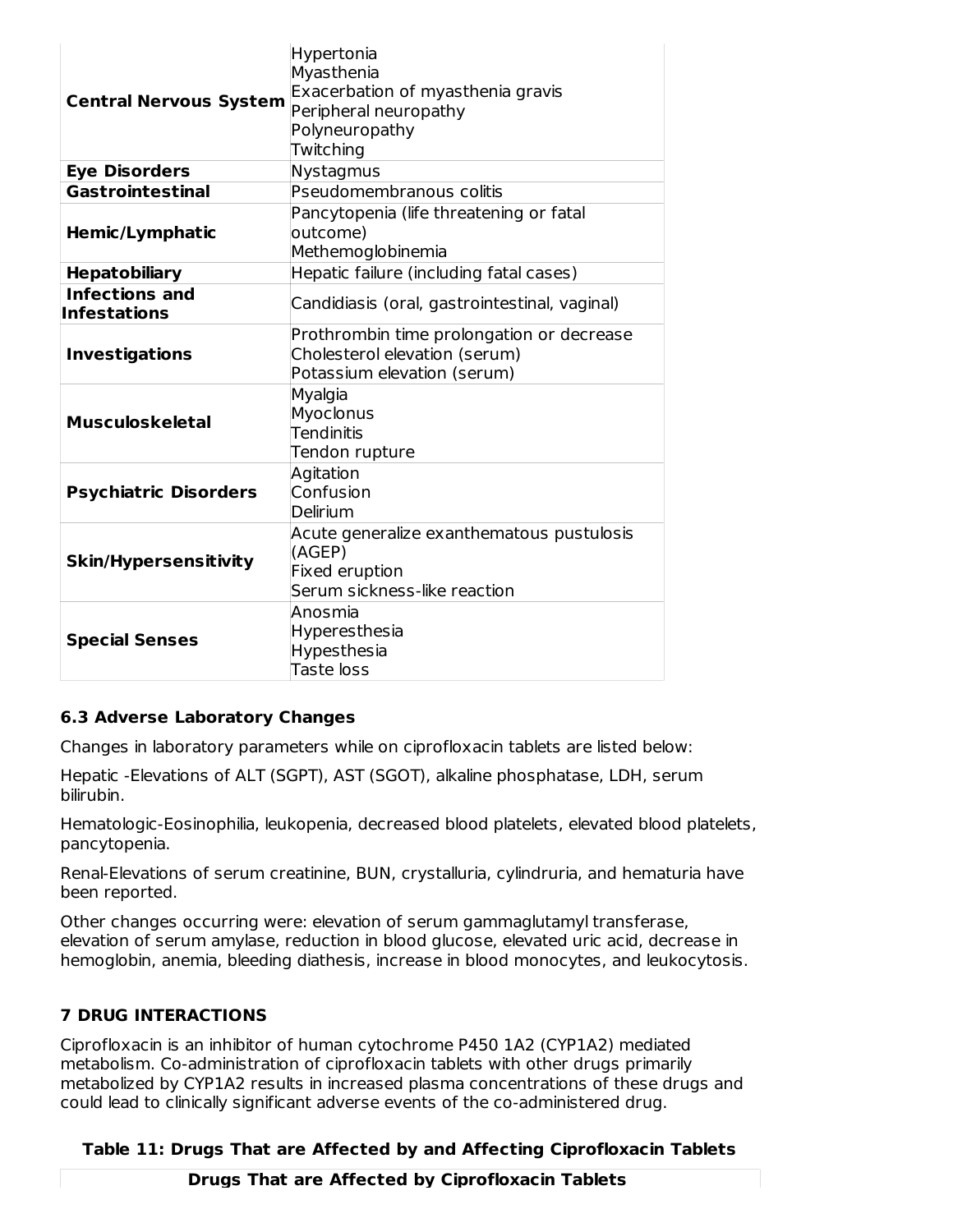| Drug(s)                               | <b>Recommendation</b>                                                     | <b>Comments</b>                                                                                                                                                                                                                                                                                                                                                                                                                                                          |
|---------------------------------------|---------------------------------------------------------------------------|--------------------------------------------------------------------------------------------------------------------------------------------------------------------------------------------------------------------------------------------------------------------------------------------------------------------------------------------------------------------------------------------------------------------------------------------------------------------------|
| Tizanidine                            | Contraindicated                                                           | Concomitant administration of<br>tizanidine and ciprofloxacin<br>tablets is contraindicated due to<br>the potentiation of hypotensive<br>and sedative effects of<br>tizanidine [see Contraindications<br>(4.2)                                                                                                                                                                                                                                                           |
| Theophylline                          | Avoid Use (Plasma<br>Exposure Likely to<br>be Increased and<br>Prolonged) | Concurrent administration of<br>ciprofloxacin tablets with<br>theophylline may result in<br>increased risk of a patient<br>developing central nervous<br>system (CNS) or other adverse<br>reactions. If concomitant use<br>cannot be avoided, monitor<br>serum levels of theophylline and<br>adjust dosage as<br>appropriate [see Warnings and<br>Precautions (5.10)].                                                                                                   |
| Drugs Known to Prolong QT<br>Interval | Avoid Use                                                                 | Ciprofloxacin tablets may further<br>prolong the QT interval in<br>patients receiving drugs known<br>to prolong the QT interval (for<br>example, class IA or III<br>antiarrhythmics, tricyclic<br>antidepressants, macrolides,<br>antipsychotics) [see Warnings<br>and Precautions (5.12) and Use<br>in<br>Specific Populations (8.5)].                                                                                                                                  |
| Oral antidiabetic drugs               | Use with caution<br>Glucose-lowering<br>effect potentiated                | Hypoglycemia sometimes severe<br>has been reported when<br>ciprofloxacin tablets and oral<br>antidiabetic agents, mainly<br>sulfonylureas (for example,<br>glyburide, glimepiride), were co-<br>administered, presumably by<br>intensifying the action of the oral<br>antidiabetic agent. Fatalities have<br>been reported. Monitor blood<br>glucose when ciprofloxacin<br>tablets are co-administered with<br>oral antidiabetic drugs [see<br>Adverse Reactions (6.1)]. |
| Phenytoin                             | Use with caution<br>of phenytoin<br>(increased and<br>decreased)          | To avoid the loss of seizure<br>control associated with<br>decreased phenytoin levels and<br>to prevent phenytoin overdose-<br>related adverse reactions upon<br>Altered serum levels ciprofloxacin tablets<br>discontinuation in patients<br>receiving both agents, monitor<br>phenytoin therapy, including<br>phenytoin serum concentration<br>during and shortly after co-<br>administration of ciprofloxacin                                                         |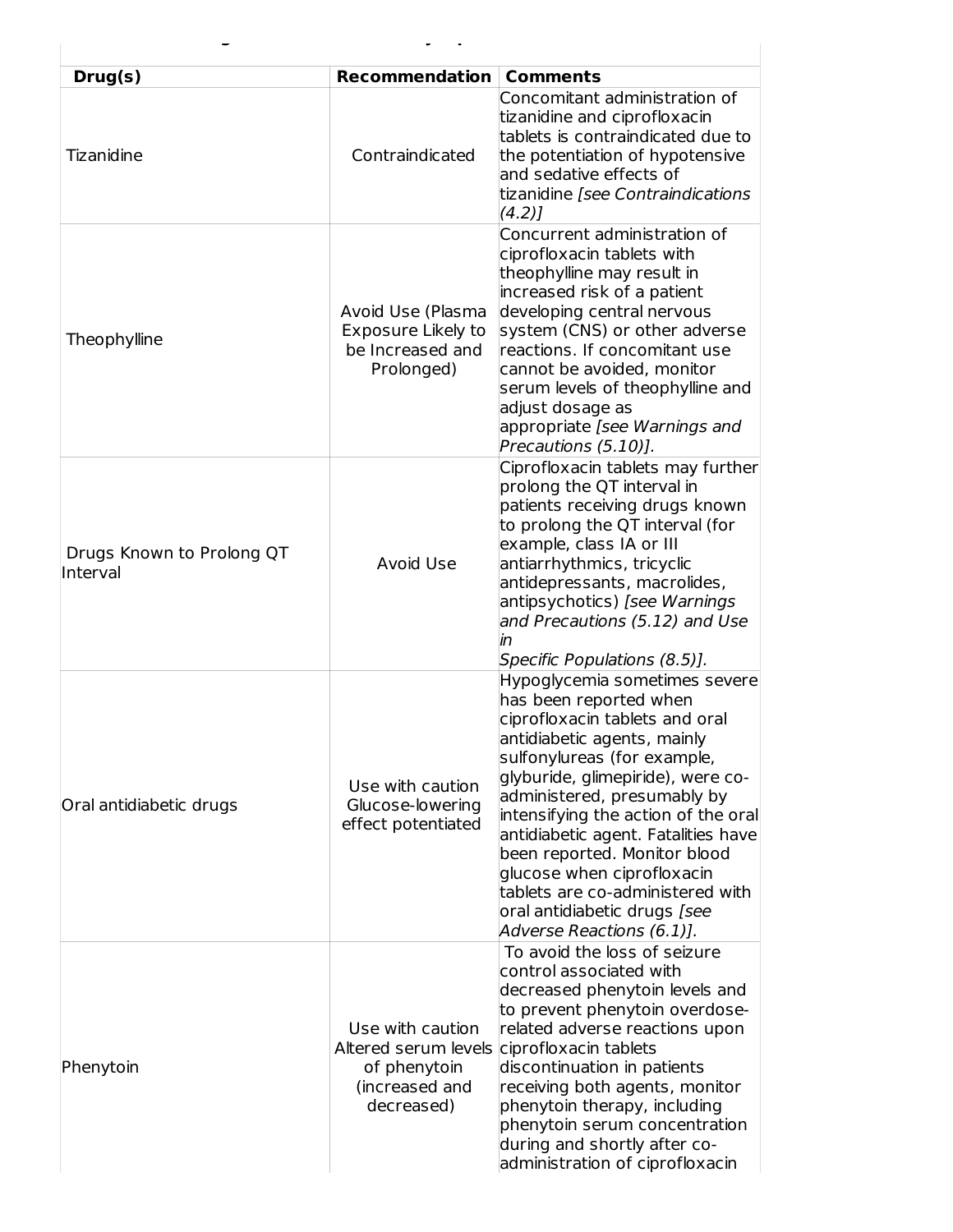| Cyclosporine         | Use with caution<br>(transient elevations<br>in serum creatinine)                                                                                    | tablets with phenytoin.<br>Monitor renal function (in<br>particular serum creatinine)<br>when ciprofloxacin tablets is co-<br>administered with cyclosporine.                                                                                                                                                                                                                                                                          |
|----------------------|------------------------------------------------------------------------------------------------------------------------------------------------------|----------------------------------------------------------------------------------------------------------------------------------------------------------------------------------------------------------------------------------------------------------------------------------------------------------------------------------------------------------------------------------------------------------------------------------------|
| Anti-coagulant drugs | Use with caution<br>(Increase in<br>anticoagulant effect)                                                                                            | The risk may vary with the<br>underlying infection, age and<br>general status of the patient so<br>that the contribution of<br>ciprofloxacin tablets to the<br>increase in INR (international<br>normalized ratio) is difficult to<br>assess. Monitor prothrombin<br>time and INR frequently during<br>and shortly after co-<br>administration of ciprofloxacin<br>tablets with an oral anti-<br>coagulant (for example,<br>warfarin). |
| Methotrexate         | Use with caution<br>Inhibition of<br>methotrexate renal<br>tubular transport<br>potentially leading to<br>increased<br>methotrexate<br>plasma levels | Potential increase in the risk of<br>methotrexate associated toxic<br>reactions. Therefore, carefully<br>monitor patients under<br>methotrexate therapy when<br>concomitant ciprofloxacin<br>tablets therapy is indicated.                                                                                                                                                                                                             |
| Ropinirole           | Use with caution                                                                                                                                     | Monitoring for ropinirole-related<br>adverse reactions and<br>appropriate dose adjustment of<br>ropinirole is recommended<br>during and shortly after co-<br>administration with ciprofloxacin<br>tablets [see Warnings and<br>Precautions (5.16)].                                                                                                                                                                                    |
| Clozapine            | Use with caution                                                                                                                                     | Careful monitoring of clozapine<br>associated adverse reactions<br>and appropriate adjustment of<br>clozapine dosage during and<br>shortly after co-administration<br>with ciprofloxacin tablets are<br>advised.                                                                                                                                                                                                                       |
| <b>NSAIDs</b>        | Use with caution                                                                                                                                     | Non-steroidal anti-inflammatory<br>drugs (but not acetyl salicylic<br>acid) in combination of very high<br>doses of quinolones have been<br>shown to provoke convulsions<br>in pre-clinical studies and in<br>postmarketing.                                                                                                                                                                                                           |
| Sildenafil           | Use with caution<br>Two-fold increase in<br>exposure                                                                                                 | Monitor for sildenafil toxicity [see<br>Clinical Pharmacology (12.3)].                                                                                                                                                                                                                                                                                                                                                                 |
| Duloxetine           | Avoid Use<br>Five-fold increase in<br>duloxetine exposure                                                                                            | If unavoidable, monitor for<br>duloxetine toxicity                                                                                                                                                                                                                                                                                                                                                                                     |
|                      | Use with caution<br>Reduced clearance<br>raculting in alawatad                                                                                       | Ciprofloxacin tablets inhibits the<br>formation of paraxanthine after<br>caffeine administration (or                                                                                                                                                                                                                                                                                                                                   |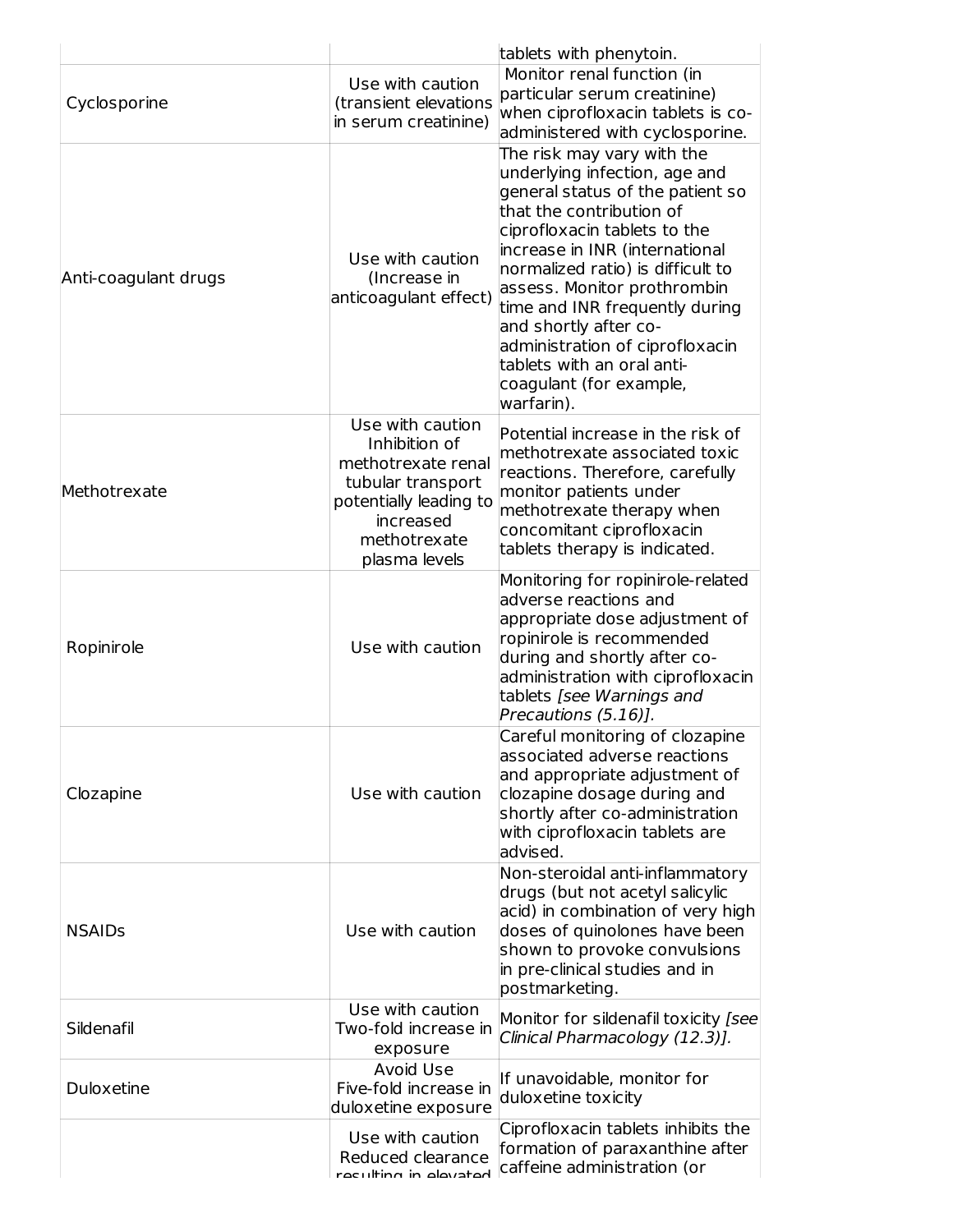| Caffeine/Xanthine Derivatives                                                                                                                                                                                                                                                                                                                                                                                                       | <b>I COUILII IY III CICVALCU</b><br>levels and<br>prolongation of<br>serum half-life                                                                                                                            | pentoxifylline containing<br>products). Monitor for xanthine<br>toxicity and adjust dose as<br>necessary.              |
|-------------------------------------------------------------------------------------------------------------------------------------------------------------------------------------------------------------------------------------------------------------------------------------------------------------------------------------------------------------------------------------------------------------------------------------|-----------------------------------------------------------------------------------------------------------------------------------------------------------------------------------------------------------------|------------------------------------------------------------------------------------------------------------------------|
| Zolpidem                                                                                                                                                                                                                                                                                                                                                                                                                            | Avoid Use                                                                                                                                                                                                       | Co-administration with<br>ciprofloxacin may increase blood<br>levels of zolpidem, concurrent<br>use is not recommended |
|                                                                                                                                                                                                                                                                                                                                                                                                                                     |                                                                                                                                                                                                                 | Drug(s) Affecting Pharmacokinetics of Ciprofloxacin Tablets                                                            |
| Antacids, Sucralfate,<br>Multivitamins and Other Products<br><b>Containing Multivalent Cations</b><br>(magnesium/aluminum antacids;<br>polymeric phosphate binders (for<br>example, sevelamer, lanthanum<br>carbonate); sucralfate;<br>Videx <sup>®</sup> (didanosine)<br>chewable/buffered tablets or<br>pediatric powder; other highly<br>buffered drugs; or products<br>containing calcium, iron, or zinc<br>and dairy products) | Ciprofloxacin tablets<br>should be taken at<br>least two hours<br>before or six hours<br>after Multivalent<br>cation-containing<br>products<br>administration [see<br>Dosage and<br>Administration<br>$(2.4)$ . | Decrease ciprofloxacin tablets<br>absorption, resulting in lower<br>serum and urine levels                             |
| Probenecid                                                                                                                                                                                                                                                                                                                                                                                                                          | Use with caution<br>(interferes with renal<br>tubular secretion of<br>ciprofloxacin tablets<br>and increases<br>ciprofloxacin tablets<br>serum levels)                                                          | Potentiation of ciprofloxacin<br>tablets toxicity may occur.                                                           |

## **8 USE IN SPECIFIC POPULATIONS**

#### **8.1 Pregnancy**

Risk Summary: Prolonged experience with ciprofloxacin in pregnant women over several decades, based on available published information from case reports, case control studies and observational studies on ciprofloxacin administered during pregnancy, have not identified any drug-associated risk of major birth defects, miscarriage or adverse maternal or fetal outcomes (see Data). Oral administration of ciprofloxacin during organogenesis at doses up to 100 mg/kg to pregnant mice and rats, and up to 30 mg/kg to pregnant rabbits did not cause fetal malformations (see Data). These doses were up to 0.3, 0.6, and 0.4 times the maximum recommended clinical oral dose in mice, rats, and rabbits, respectively, based on body surface area. The estimated background risk of major birth defects and miscarriage for the indicated population is unknown. All pregnancies have a background risk of birth defect, loss, or other adverse outcomes. In the U.S. general population, the estimated background risks of major birth defects and miscarriage in clinically recognized pregnancies is 2 to 4% and 15 to 20%, respectively.

Data: Human Data: While available studies cannot definitively establish the absence of risk, published data from prospective observational studies over several decades have not established an association with ciprofloxacin use during pregnancy and major birth defects, miscarriage, or adverse maternal or fetal outcomes. Available studies have methodological limitations including small sample size and some of them are not specific for ciprofloxacin. A controlled prospective observational study followed 200 women exposed to fluoroquinolones (52.5% exposed to ciprofloxacin and 68% first trimester exposures) during gestation. In utero exposure to fluoroquinolones during embryogenesis was not associated with increased risk of major malformations. The reported rates of major congenital malformations were 2.2% for the fluoroquinolone group and 2.6% for the control group (background incidence of major malformations is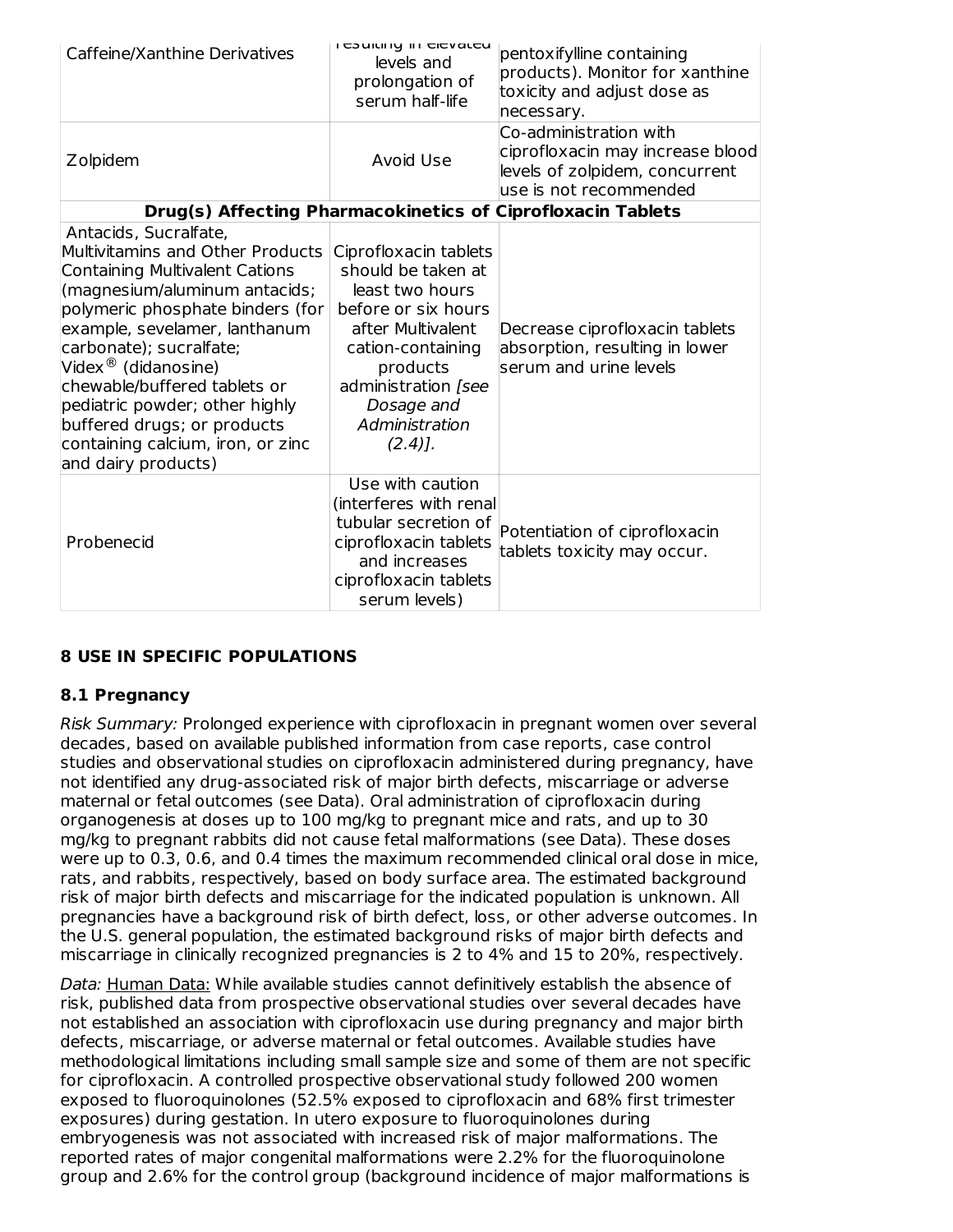1–5%). Rates of spontaneous abortions, prematurity and low birth weight did not differ between the groups and there were no clinically significant musculoskeletal dysfunctions up to one year of age in the ciprofloxacin exposed children.

Another prospective follow-up study reported on 549 pregnancies with fluoroquinolone exposure (93% first trimester exposures). There were 70 ciprofloxacin exposures, all within the first trimester. The malformation rates among live-born babies exposed to ciprofloxacin and to fluoroquinolones overall were both within background incidence ranges. No specific patterns of congenital abnormalities were found. The study did not reveal any clear adverse reactions due to in utero exposure to ciprofloxacin. No differences in the rates of prematurity, spontaneous abortions, or birth weight were seen in women exposed to ciprofloxacin during pregnancy. However, these small postmarketing epidemiology studies, of which most experience is from short term, first trimester exposure, are insufficient to evaluate the risk for less common defects or to permit reliable and definitive conclusions regarding the safety of ciprofloxacin in pregnant women and their developing fetuses.

Animal Data: Developmental toxicology studies have been performed with ciprofloxacin in rats, mice, and rabbits. In rats and mice, oral doses up to 100 mg/kg administered during organogenesis (Gestation Days, GD, 6-17) were not associated with adverse developmental outcomes, including embryofetal toxicity or malformations. In rats and mice, a 100 mg/kg dose is approximately 0.6 and 0.3 times the maximum daily human oral dose (1500 mg/day) based upon body surface area, respectively. In a series of rabbit developmental toxicology studies, does received oral or intravenous ciprofloxacin for one of the following 5 day periods: GD 6 to 10, GD 10 to 14, or GD 14 to 18, intended to cover the period of organogenesis. This was an attempt to mitigate the gastrointestinal intolerance observed in rabbits that receive antibacterials manifested by reduced maternal food consumption and weight loss, that can lead to embryofetal resorption or spontaneous abortion. An oral ciprofloxacin dose of 100 mg/kg (approximately 1.3 times the highest recommended clinical oral dose based on body surface area) caused excessive maternal toxicity confounding evaluation of the fetuses. A 30 mg/kg oral dose (approximately 0.4 times the highest recommended clinical oral dose) was associated with suppression of maternal and fetal body weight gain, but fetal malformations were not observed. Intravenous administration of doses up to 20 mg/kg (approximately 0.3 times the highest recommended clinical oral dose based upon body surface area) to pregnant rabbits was not maternally toxic and neither embryofetal toxicity nor fetal malformations were observed.

In peri-and post-natal studies, rats received ciprofloxacin doses up to 200 mg/kg/day (oral) or up to 30 mg/kg/day (subcutaneous) from GD 16 to 22 days postpartum. The 200 mg/kg dose is approximately 1.3-times the maximum recommended clinical oral dose based on body surface area. Neither maternal toxicity nor adverse effects on growth and development of the pups were observed, including no sign of arthropathy on the rear leg joints of the pups. Ciprofloxacin and other quinolones have been shown to cause arthropathy in immature animals of most species tested when administered directly [see Warnings and Precautions (5.13) and Nonclinical Toxicology 13.2].

## **8.2 Lactation**

Risk Summary: Published literature reports that ciprofloxacin is present in human milk following intravenous and oral administration. There is no information regarding effects of Ciprofloxacin Tablets on milk production or the breastfed infant. Because of the potential risk of serious adverse reactions in breastfed infants, including arthropathy shown in juvenile animal studies [see Use in Specific Populations (8.4), (Clinical Considerations)], for most indications a lactating woman may consider pumping and discarding breast milk during treatment with Ciprofloxacin Tablets and an additional two days (five half-lives) after the last dose. Alternatively, advise a woman that breastfeeding is not recommended during treatment with Ciprofloxacin Tablets and for an additional two days (five half-lives) after the last dose.

However, for inhalation anthrax (post exposure), during an incident resulting in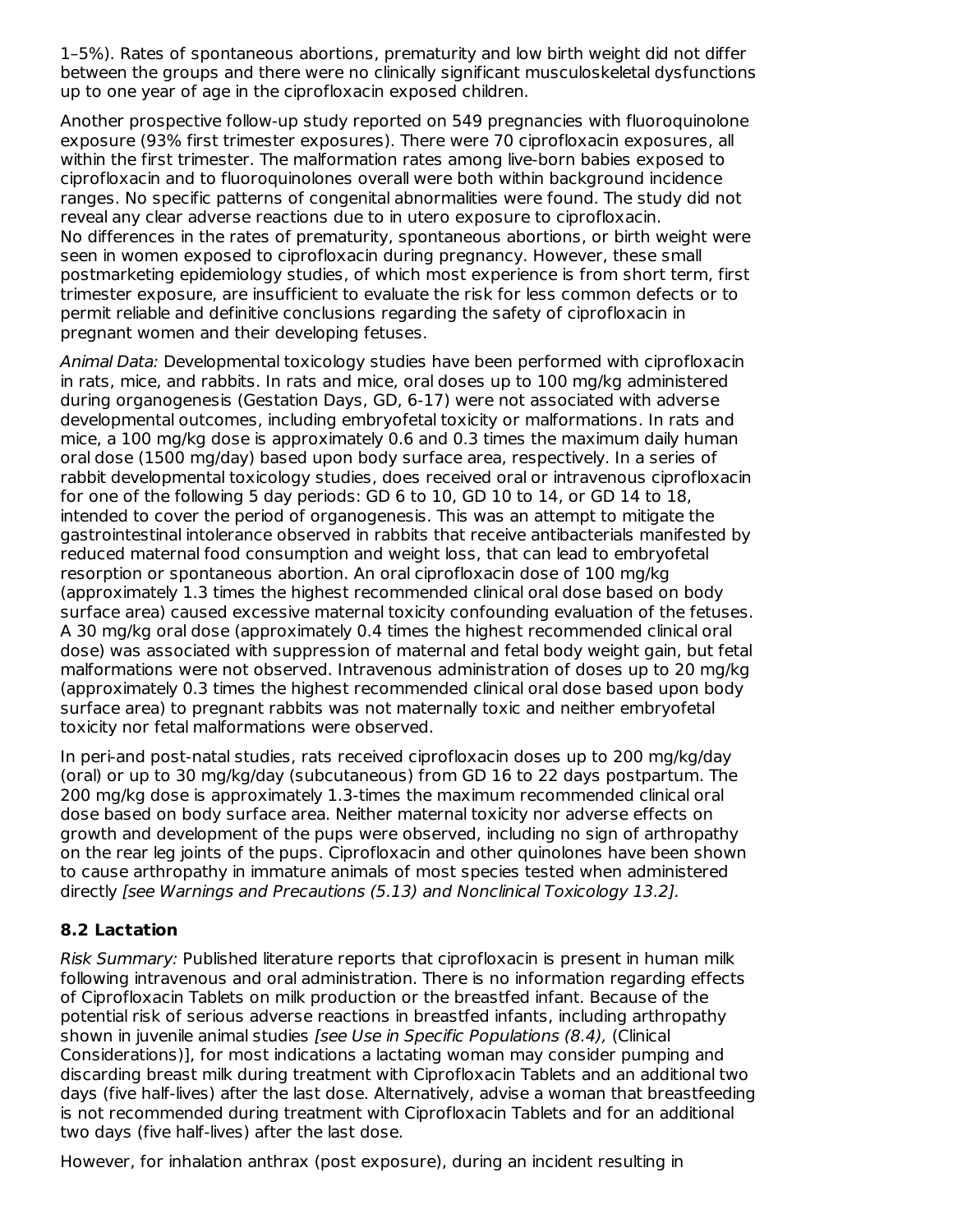exposure to anthrax, the risk-benefit assessment of continuing breastfeeding while the mother (and potentially the infant) is (are) on Ciprofloxacin Tablets may be acceptable [see Dosage and Administration (2.2), Pediatric Use (8.4), and Clinical Studies (14.2)]. The developmental and health benefits of breastfeeding should be considered along with the mother's clinical need for Ciprofloxacin Tablets and any potential adverse effects on the breastfed child from Ciprofloxacin Tablets or from the underlying maternal condition.

Clinical Considerations: Ciprofloxacin may cause intestinal flora alteration of the breastfeeding infant. Advise a woman to monitor the breastfed infant for loose or bloody stools and candidiasis (thrush, diaper rash).

#### **8.4 Pediatric Use**

Although effective in clinical trials, ciprofloxacin tablets are not a drug of first choice in the pediatric population due to an increased incidence of adverse reactions compared to controls. Quinolones, including ciprofloxacin tablets, cause arthropathy (arthralgia, arthritis), in juvenile animals [see Warnings and Precautions (5.13) and Nonclinical Toxicology (13.2)].

Complicated Urinary Tract Infection and Pyelonephritis: Ciprofloxacin tablets are indicated for the treatment of cUTI and pyelonephritis due to Escherichia coli in pediatric patients 1 to 17 years of age. Although effective in clinical trials, ciprofloxacin tablets are not a drug of first choice in the pediatric population due to an increased incidence of adverse reactions compared to the controls, including events related to joints and/or surrounding tissues [see Adverse Reactions (6.1) and Clinical Studies (14.1)].

Inhalational Anthrax (Post-Exposure): Ciprofloxacin tablets are indicated in pediatric patients from birth to 17 years of age, for inhalational anthrax (post-exposure). The risk-benefit assessment indicates that administration of ciprofloxacin to pediatric patients is appropriate [see Dosage and Administration (2.2) and Clinical Studies (14.2)].

Plague: Ciprofloxacin tablets are indicated in pediatric patients from birth to 17 years of age, for treatment of plague, including pneumonic and septicemic plague due to Yersinia pestis (Y. pestis) and prophylaxis for plague. Efficacy studies of ciprofloxacin tablets could not be conducted in humans with pneumonic plague for feasibility reasons. Therefore, approval of this indication was based on an efficacy study conducted in animals. The risk-benefit assessment indicates that administration of ciprofloxacin tablets to pediatric patients is appropriate [see Indications and Usage (1.8), Dosage and Administration (2.2) and Clinical Studies (14.3)].

## **8.5 Geriatric Use**

Geriatric patients are at increased risk for developing severe tendon disorders including tendon rupture when being treated with a fluoroquinolone such as ciprofloxacin tablets. This risk is further increased in patients receiving concomitant corticosteroid therapy. Tendinitis or tendon rupture can involve the Achilles, hand, shoulder, or other tendon sites and can occur during or after completion of therapy; cases occurring up to several months after fluoroquinolone treatment have been reported. Caution should be used when prescribing ciprofloxacin tablets to elderly patients especially those on corticosteroids. Patients should be informed of this potential adverse reaction and advised to discontinue ciprofloxacin tablets and contact their healthcare provider if any symptoms of tendinitis or tendon rupture occur *[see Boxed Warning, Warnings and* Precautions (5.2), and Adverse Reactions (6.2)].

Epidemiologic studies report an increased rate of aortic aneurysm and dissection within two months following use of fluoroguinolones, particularly in elderly patients *[see*] Warnings and Precautions (5.9)].

In a retrospective analysis of 23 multiple-dose controlled clinical trials of ciprofloxacin tablets encompassing over 3500 ciprofloxacin-treated patients, 25% of patients were greater than or equal to 65 years of age and 10% were greater than or equal to 75 years of age. No overall differences in safety or effectiveness were observed between these subjects and younger subjects, and other reported clinical experience has not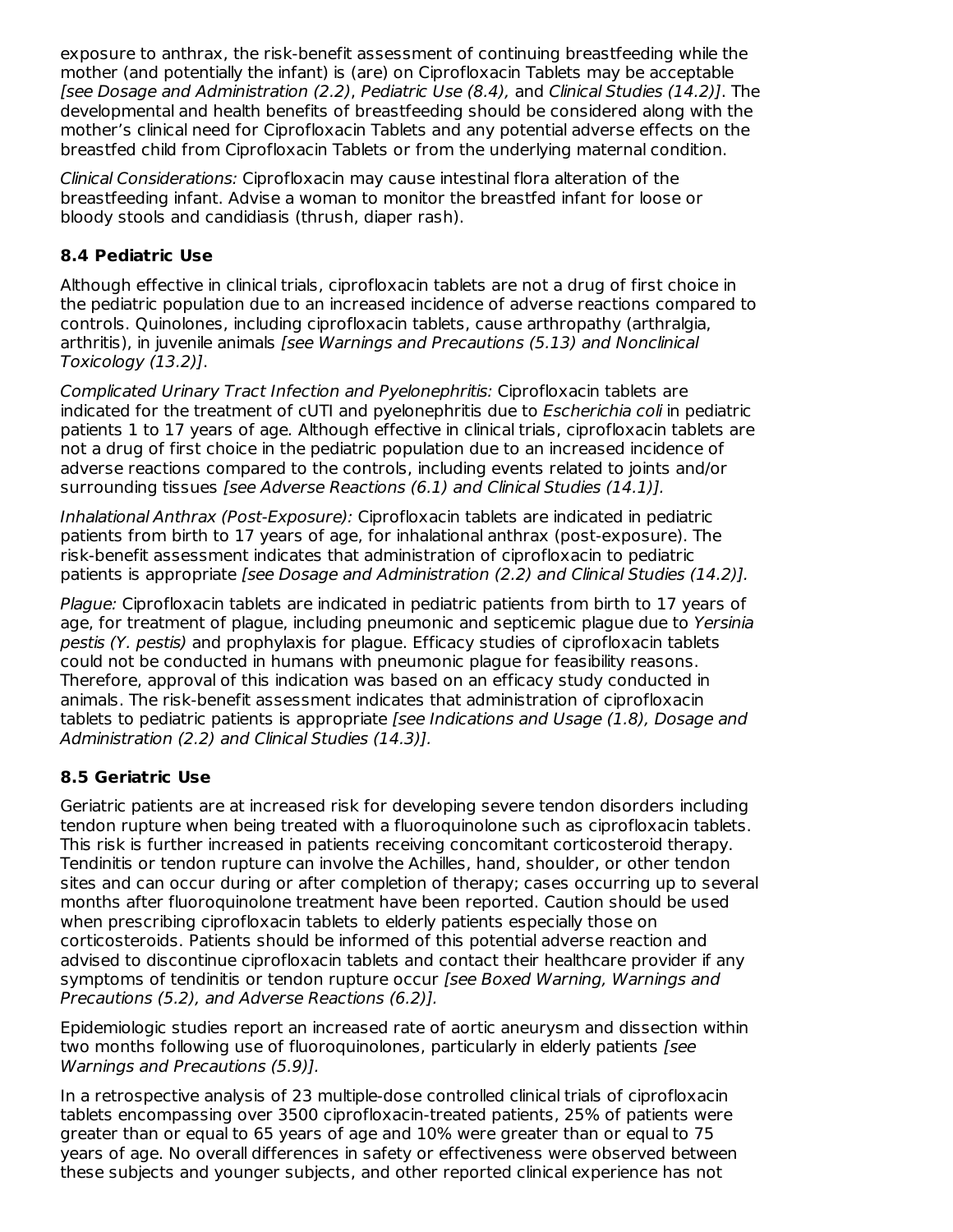identified differences in responses between the elderly and younger patients, but greater sensitivity of some older individuals on any drug therapy cannot be ruled out. Ciprofloxacin is known to be substantially excreted by the kidney, and the risk of adverse reactions may be greater in patients with impaired renal function. No alteration of dosage is necessary for patients greater than 65 years of age with normal renal function. However, since some older individuals experience reduced renal function by virtue of their advanced age, care should be taken in dose selection for elderly patients, and renal function monitoring may be useful in these patients [see Dosage and Administration (2.3) and Clinical Pharmacology (12.3)].

In general, elderly patients may be more susceptible to drug-associated effects on the QT interval. Therefore, precaution should be taken when using ciprofloxacin tablets with concomitant drugs that can result in prolongation of the QT interval (for example, class IA or class III antiarrhythmics) or in patients with risk factors for torsade de pointes (for example, known QT prolongation, uncorrected hypokalemia) [see Warnings and Precautions (5.12)].

## **8.6 Renal Impairment**

Ciprofloxacin is eliminated primarily by renal excretion; however, the drug is also metabolized and partially cleared through the biliary system of the liver and through the intestine. These alternative pathways of drug elimination appear to compensate for the reduced renal excretion in patients with renal impairment. Nonetheless, some modification of dosage is recommended, particularly for patients with severe renal dysfunction [see Dosage and Administration (2.3) and Clinical Pharmacology (12.3)].

# **8.7 Hepatic Impairment**

In preliminary studies in patients with stable chronic liver cirrhosis, no significant changes in ciprofloxacin pharmacokinetics have been observed. The pharmacokinetics of ciprofloxacin in patients with acute hepatic insufficiency, have not been studied.

# **10 OVERDOSAGE**

In the event of acute overdosage, reversible renal toxicity has been reported in some cases. Empty the stomach by inducing vomiting or by gastric lavage. Observe the patient carefully and give supportive treatment, including monitoring of renal function, urinary pH and acidify, if required, to prevent crystalluria and administration of magnesium, aluminum, or calcium containing antacids which can reduce the absorption of ciprofloxacin. Adequate hydration must be maintained. Only a small amount of ciprofloxacin (less than 10%) is removed from the body after hemodialysis or peritoneal dialysis.

# **11 DESCRIPTION**

Ciprofloxacin tablets, USP (ciprofloxacin hydrochloride) are synthetic antimicrobial agents for oral administration. Ciprofloxacin hydrochloride, USP, a fluoroquinolone, is the monohydrochloride monohydrate salt of 1-cyclopropyl-6-fluoro-1, 4-dihydro-4-oxo-7-(1-piperazinyl)-3-quinolinecarboxylic acid. It is a faintly yellowish to light yellow crystalline substance with a molecular weight of 385.8. Its empirical formula is  $C_{17}H_{18}FN_{3}O_{3}$ •HCl•H<sub>2</sub>O and its chemical structure is as follows: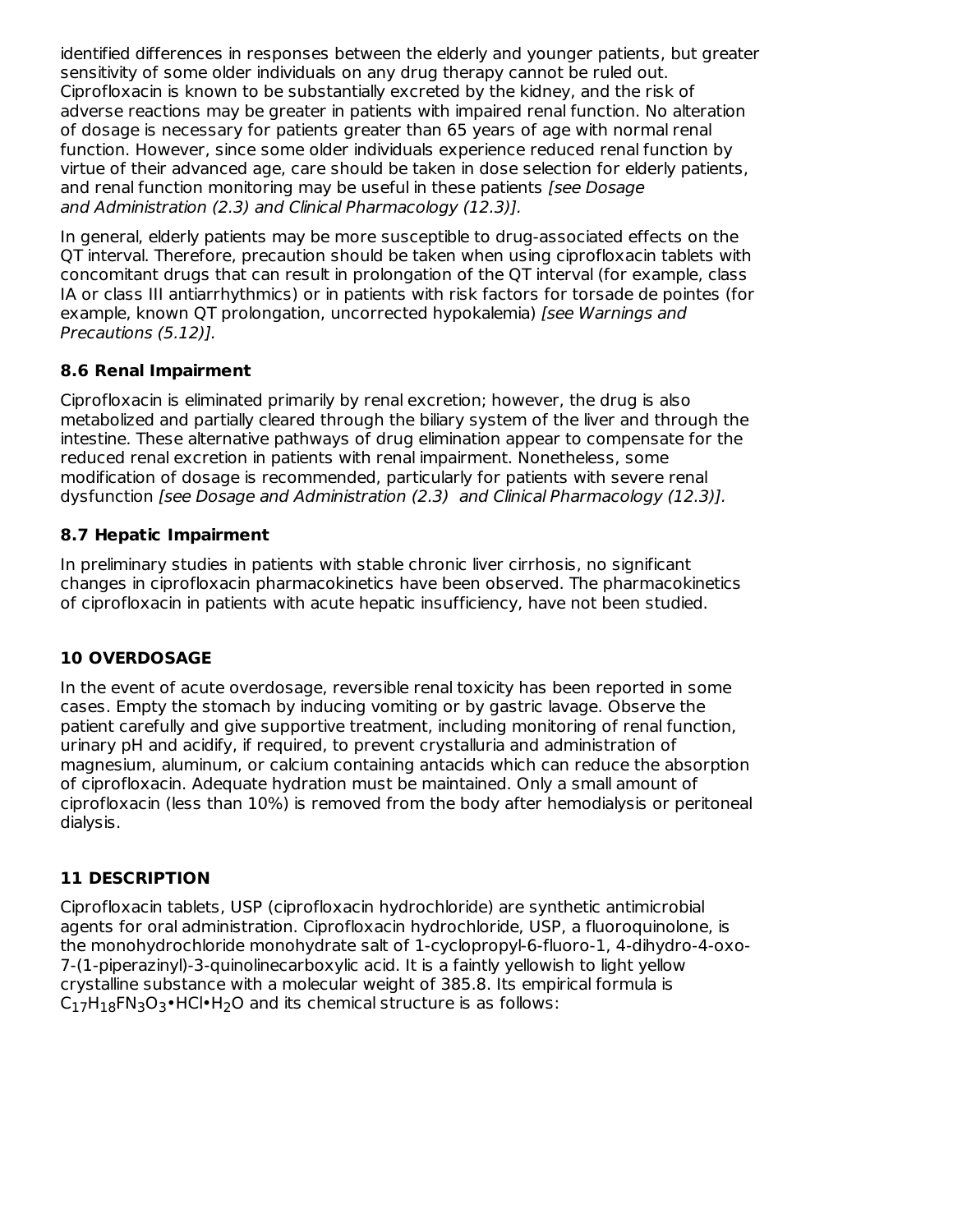

Ciprofloxacin is 1-cyclopropyl-6-fluoro-1,4-dihydro-4-oxo-7-(1-piperazinyl)-3 quinolinecarboxylic acid. Its empirical formula is  ${\sf C}_{17}{\sf H}_{18}{\sf F}{\sf N}_3{\sf O}_3$  and its molecular weight is 331.4. It is a faintly yellowish to light yellow crystalline substance and its chemical structure is as follows:



Ciprofloxacin film-coated tablets are available in 250 mg, 500 mg and 750 mg (ciprofloxacin equivalent) strengths. Ciprofloxacin tablets, USP are white to slightly yellowish. The inactive ingredients are colloidal silicon dioxide, corn starch, hydrogenated vegetable oil, magnesium stearate, microcrystalline cellulose, purified water, sodium starch glycolate. The film-coating suspension (Opadry white 321A180025) contains the following inactive ingredients: glycerol monocaprylocaprate, macrogol (PEG) polyvinyl alcohol graft copolymer, polyvinyl alcohol, talc and titanium dioxide.

#### **12 CLINICAL PHARMACOLOGY**

#### **12.1 Mechanism of Action**

Ciprofloxacin is a member of the fluoroquinolone class of antibacterial agents [see Microbiology (12.4)].

#### **12.3 Pharmacokinetics**

Absorption: The absolute bioavailability of ciprofloxacin when given as an oral tablet is approximately 70% with no substantial loss by first pass metabolism. Ciprofloxacin maximum serum concentrations (C $_{\sf max}$ ) and area under the curve (AUC) are shown in the chart for the 250 mg to 1000 mg dose range (Table 12).

**Table 12: Ciprofloxacin Cmax and AUC Following Administration of Single Doses of Ciprofloxacin Tablets to Healthy Subjects**

| Dose (mg) | Cmax (mcg/mL) | AUC (mcg · hr/mL) |
|-----------|---------------|-------------------|
| 250       |               | 4.8               |
| 500       |               | 11 R              |
| 750       |               | 20.2              |
| 1000      |               | 30.8              |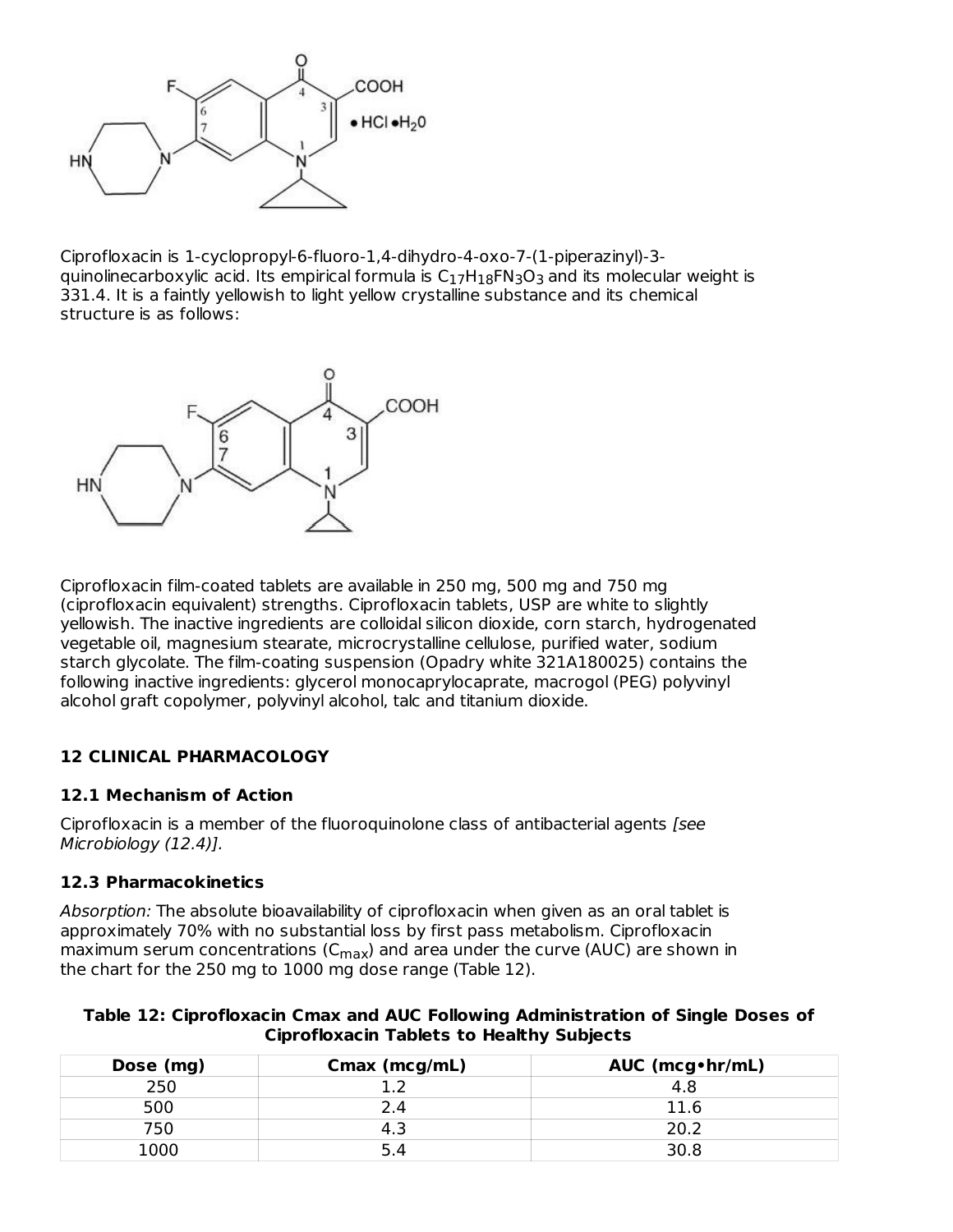Maximum serum concentrations are attained 1 to 2 hours after oral dosing. Mean concentrations 12 hours after dosing with 250, 500, or 750 mg are 0.1, 0.2, and 0.4 mcg/mL, respectively. The serum elimination half-life in subjects with normal renal function is approximately 4 hours. Serum concentrations increase proportionately with doses up to 1000 mg.

A 500 mg oral dose given every 12 hours has been shown to produce an AUC equivalent to that produced by an intravenous infusion of 400 mg ciprofloxacin given over 60 minutes every 12 hours. A 750 mg oral dose given every 12 hours has been shown to produce an AUC at steady-state equivalent to that produced by an intravenous infusion of 400 mg given over 60 minutes every 8 hours. A 750 mg oral dose results in a C<sub>max</sub> similar to that observed with a 400 mg intravenous dose (Table 13). A 250 mg oral dose given every 12 hours produces an AUC equivalent to that produced by an infusion of 200 mg ciprofloxacin given every 12 hours.

| Table 13: Steady-state Pharmacokinetic Parameters Following Multiple Oral and |                                   |  |  |
|-------------------------------------------------------------------------------|-----------------------------------|--|--|
|                                                                               | <b>Intravenous Doses (Adults)</b> |  |  |

| <b>Parameters</b>           | 500 mg          | 400 mg          | 750 mg          | 400 mg         |
|-----------------------------|-----------------|-----------------|-----------------|----------------|
|                             | every 12 hours, | every 12 hours, | every 12 hours, | every 8 hours, |
|                             | orally          | intravenously   | orally          | intravenously  |
| $AUC_{0-24h,ss}$ (µg•h/mL)  | $27.4*$         | $25.4^*$        | $31.6*$         | $32.9***$      |
| C <sub>max,ss</sub> (µg/mL) | 2.97            | 4.56            | 3.59            | 4.07           |

 $^*$ AUC<sub>0–12h</sub> x 2

 $^{\ast\ast}$ AUC $_{0\text{-}8\mathsf{h}}$  x 3

Food When ciprofloxacin tablets are given concomitantly with food, there is a delay in the absorption of the drug, resulting in peak concentrations that occur closer to 2 hours after dosing rather than 1 hour. The overall absorption of ciprofloxacin tablets, however, is not substantially affected. Avoid concomitant administration of ciprofloxacin tablets with dairy products (like milk or yogurt) or calcium-fortified juices alone since decreased absorption is possible; however, ciprofloxacin tablets may be taken with a meal that contains these products.

Distribution: The binding of ciprofloxacin to serum proteins is 20% to 40% which is not likely to be high enough to cause significant protein binding interactions with other drugs.

After oral administration, ciprofloxacin is widely distributed throughout the body. Tissue concentrations often exceed serum concentrations in both men and women, particularly in genital tissue including the prostate. Ciprofloxacin is present in active form in the saliva, nasal and bronchial secretions, mucosa of the sinuses, sputum, skin blister fluid, lymph, peritoneal fluid, bile, and prostatic secretions. Ciprofloxacin has also been detected in lung, skin, fat, muscle, cartilage, and bone. The drug diffuses into the cerebrospinal fluid (CSF); however, CSF concentrations are generally less than 10% of peak serum concentrations. Low levels of the drug have been detected in the aqueous and vitreous humors of the eye.

Metabolism: Four metabolites have been identified in human urine which together account for approximately 15% of an oral dose. The metabolites have antimicrobial activity, but are less active than unchanged ciprofloxacin. Ciprofloxacin is an inhibitor of human cytochrome P450 1A2 (CYP1A2) mediated metabolism. Co-administration of ciprofloxacin with other drugs primarily metabolized by CYP1A2 results in increased plasma concentrations of these drugs and could lead to clinically significant adverse events of the co-administered drug [see Contraindications (4.2), Warnings and Precautions (5.10, 5.16), and Drug Interactions (7)].

Excretion: The serum elimination half-life in subjects with normal renal function is approximately 4 hours. Approximately 40 to 50% of an orally administered dose is excreted in the urine as unchanged drug. After a 250 mg oral dose, urine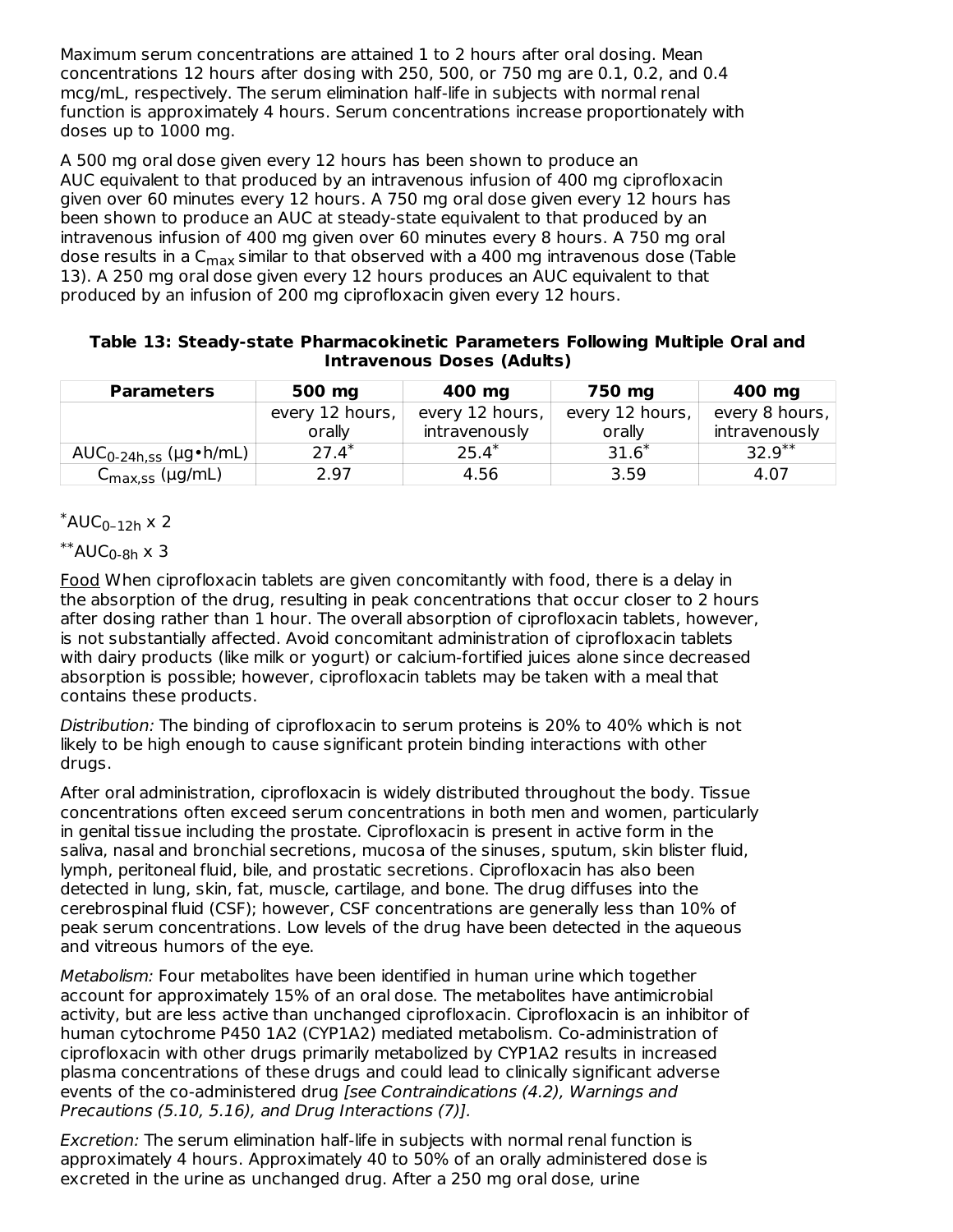concentrations of ciprofloxacin usually exceed 200 mcg/mL during the first two hours and are approximately 30 mcg/mL at 8 to 12 hours after dosing. The urinary excretion of ciprofloxacin is virtually complete within 24 hours after dosing. The renal clearance of ciprofloxacin, which is approximately 300 mL/minute, exceeds the normal glomerular filtration rate of 120 mL/minute. Thus, active tubular secretion would seem to play a significant role in its elimination. Co-administration of probenecid with ciprofloxacin results in about a 50% reduction in the ciprofloxacin renal clearance and a 50% increase in its concentration in the systemic circulation.

Although bile concentrations of ciprofloxacin are several fold higher than serum concentrations after oral dosing, only a small amount of the dose administered is recovered from the bile as unchanged drug. An additional 1% to 2% of the dose is recovered from the bile in the form of metabolites. Approximately 20% to 35% of an oral dose is recovered from the feces within 5 days after dosing. This may arise from either biliary clearance or transintestinal elimination.

**Specific Populations:** Elderly: Pharmacokinetic studies of the oral (single dose) and intravenous (single and multiple dose) forms of ciprofloxacin indicate that plasma concentrations of ciprofloxacin are higher in elderly subjects (older than 65 years) as compared to young adults. Although the C<sub>max</sub> is increased 16% to 40%, the increase in mean AUC is approximately 30%, and can be at least partially attributed to decreased renal clearance in the elderly. Elimination half-life is only slightly (~20%) prolonged in the elderly. These differences are not considered clinically significant [see Use in Specific Populations (8.5)].

Renal Impairment: In patients with reduced renal function, the half-life of ciprofloxacin is slightly prolonged. Dosage adjustments may be required [see Use in Specific Populations (8.6) and Dosage and Administration (2.3)].

Hepatic Impairment: In preliminary studies in patients with stable chronic liver cirrhosis, no significant changes in ciprofloxacin pharmacokinetics have been observed. The kinetics of ciprofloxacin in patients with acute hepatic insufficiency, have not been fully studied.

Pediatrics: Table 14 summarizes pharmacokinetic parameters in pediatric patients aged less than 1 to less than 12 years of age receiving intravenous treatment.

| Age                     | <b>AUC<sub>0-24, ss</sub></b> (mg h/L) | $C_{\text{max, ss}}$ (mg/L) |
|-------------------------|----------------------------------------|-----------------------------|
| Less than 1 year        | $30.9*$                                | $2.8*$                      |
| 1 to less than 2 years  | 27.8*                                  | $3.6*$                      |
| 2 to less than 6 years  | 28.9*                                  | $27*$                       |
| 6 to less than 12 years | $20.4*$                                | ን በ*                        |

| Table 14: Estimated $AUC_{0-24,ss}$ and $C_{max,ss}$ for Intravenous |
|----------------------------------------------------------------------|
| Treatment (1-h infusion) in Pediatric Patients Following a Multiple  |
| Dosing Regimen of 10 mg/kg, Three Times Daily                        |

#### \* 3 x AUC 0-8, ss

These values are within the range reported for adults at therapeutic doses. Based on population pharmacokinetic analysis of pediatric patients with various infections, the predicted mean half-life in children is approximately 4 hours –5 hours, and the bioavailability of the oral suspension is approximately 60%.

Drug-Drug Interactions: Antacids: Concurrent administration of antacids containing magnesium hydroxide or aluminum hydroxide may reduce the bioavailability of ciprofloxacin by as much as 90% [see Dosage and Administration (2.4) and Drug Interactions (7)].

<u>Histamine H2-receptor antagonists:</u> Histamine H<sub>2</sub>-receptor antagonists appear to have no significant effect on the bioavailability of ciprofloxacin.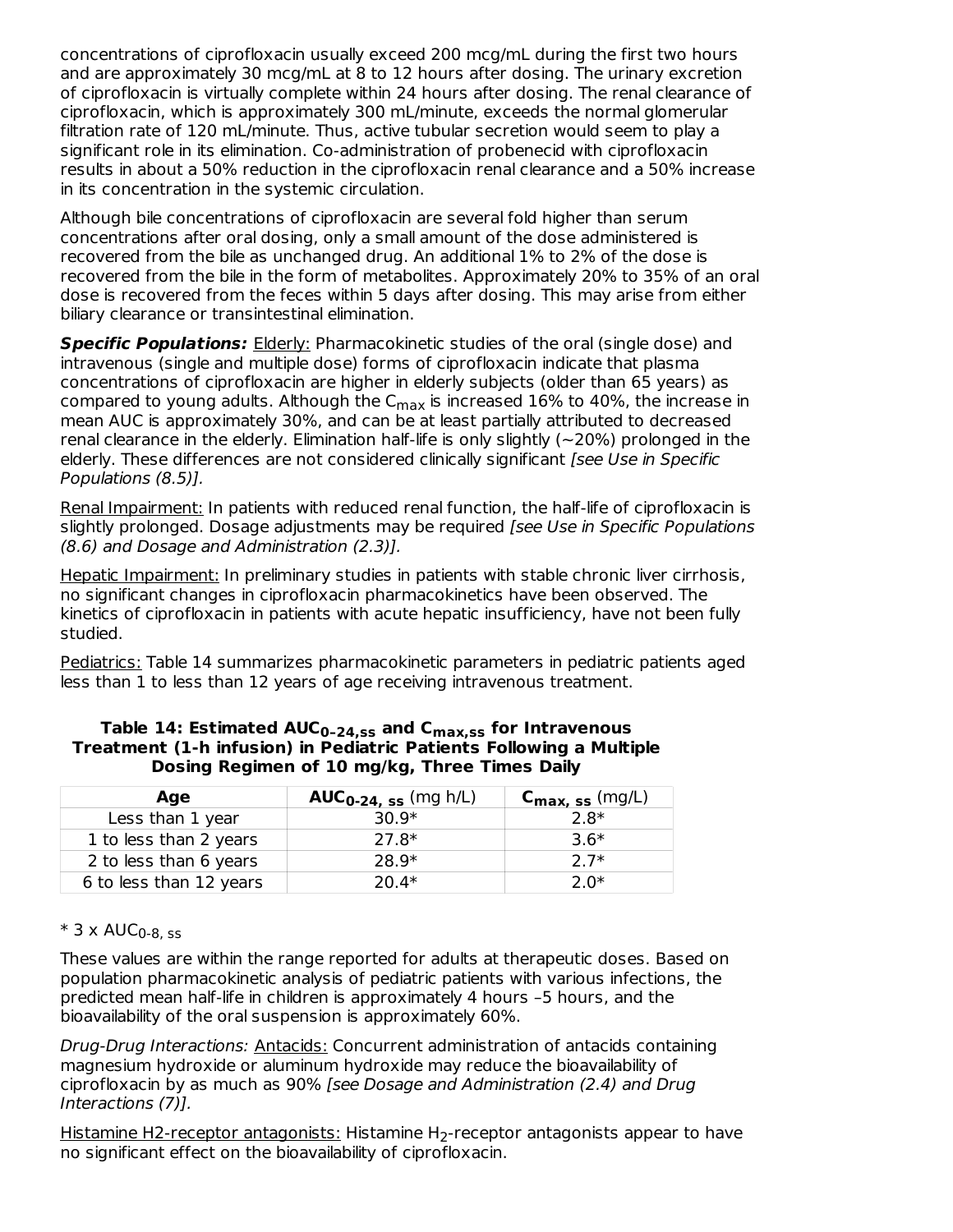Metronidazole: The serum concentrations of ciprofloxacin and metronidazole were not altered when these two drugs were given concomitantly.

Tizanidine: In a pharmacokinetic study, systemic exposure of tizanidine (4 mg single dose) was significantly increased (C<sub>max</sub> 7-fold, AUC 10-fold) when the drug was given concomitantly with ciprofloxacin tablets (500 mg twice a day for 3 days). Concomitant administration of tizanidine and ciprofloxacin tablets is contraindicated due to the potentiation of hypotensive and sedative effects of tizanidine [see Contraindications  $(4.2)$ ].

Ropinirole: In a study conducted in 12 patients with Parkinson's disease who were administered 6 mg ropinirole once daily with 500 mg ciprofloxacin tablets twice-daily, the mean C $_{\sf max}$  and mean AUC of ropinirole were increased by 60% and 84%, respectively. Monitoring for ropinirole-related adverse reactions and appropriate dose adjustment of ropinirole is recommended during and shortly after co-administration with ciprofloxacin tablets [see Warnings and Precautions (5.10)].

Clozapine: Following concomitant administration of 250 mg ciprofloxacin tablets with 304 mg clozapine for 7 days, serum concentrations of clozapine and N-desmethylclozapine were increased by 29% and 31%, respectively. Careful monitoring of clozapine associated adverse reactions and appropriate adjustment of clozapine dosage during and shortly after co-administration with ciprofloxacin tablets are advised.

Sildenafil: Following concomitant administration of a single oral dose of 50 mg sildenafil with 500 mg ciprofloxacin tablets to healthy subjects, the mean  $\mathsf{C}_{\mathsf{max}}$  and mean AUC of sildenafil were both increased approximately two-fold. Use sildenafil with caution when co-administered with ciprofloxacin tablets due to the expected two-fold increase in the exposure of sildenafil upon co-administration of ciprofloxacin tablets.

Duloxetine: In clinical studies it was demonstrated that concomitant use of duloxetine with strong inhibitors of the CYP450 1A2 isozyme such as fluvoxamine, may result in a 5-fold increase in mean AUC and a 2.5-fold increase in mean  $\mathsf{C}_{\mathsf{max}}$  of duloxetine.

Lidocaine: In a study conducted in 9 healthy volunteers, concomitant use of 1.5 mg/kg IV lidocaine with ciprofloxacin tablets 500 mg twice daily resulted in an increase of lidocaine C<sub>max</sub> and AUC by 12% and 26%, respectively. Although lidocaine treatment was well tolerated at this elevated exposure, a possible interaction with ciprofloxacin tablets and an increase in adverse reactions related to lidocaine may occur upon concomitant administration.

Metoclopramide: Metoclopramide significantly accelerates the absorption of oral ciprofloxacin resulting in a shorter time to reach maximum plasma concentrations. No significant effect was observed on the bioavailability of ciprofloxacin.

Omeprazole: When ciprofloxacin tablets was administered as a single 1000 mg dose concomitantly with omeprazole (40 mg once daily for three days) to 18 healthy volunteers, the mean AUC and C<sub>max</sub> of ciprofloxacin were reduced by 20% and 23%, respectively. The clinical significance of this interaction has not been determined.

## **12.4 Microbiology**

Mechanism of Action: The bactericidal action of ciprofloxacin results from inhibition of the enzymes topoisomerase II (DNA gyrase) and topoisomerase IV (both Type II topoisomerases), which are required for bacterial DNA replication, transcription, repair, and recombination.

Mechanism of Resistance: The mechanism of action of fluoroquinolones, including ciprofloxacin, is different from that of penicillins, cephalosporins, aminoglycosides, macrolides, and tetracyclines; therefore, microorganisms resistant to these classes of drugs may be susceptible to ciprofloxacin. Resistance to fluoroquinolones occurs primarily by either mutations in the DNA gyrases, decreased outer membrane permeability, or drug efflux. In vitro resistance to ciprofloxacin develops slowly by multiple step mutations. Resistance to ciprofloxacin due to spontaneous mutations occurs at a general frequency of between  $< 10^{-9}$  to  $1x10^{-6}$ .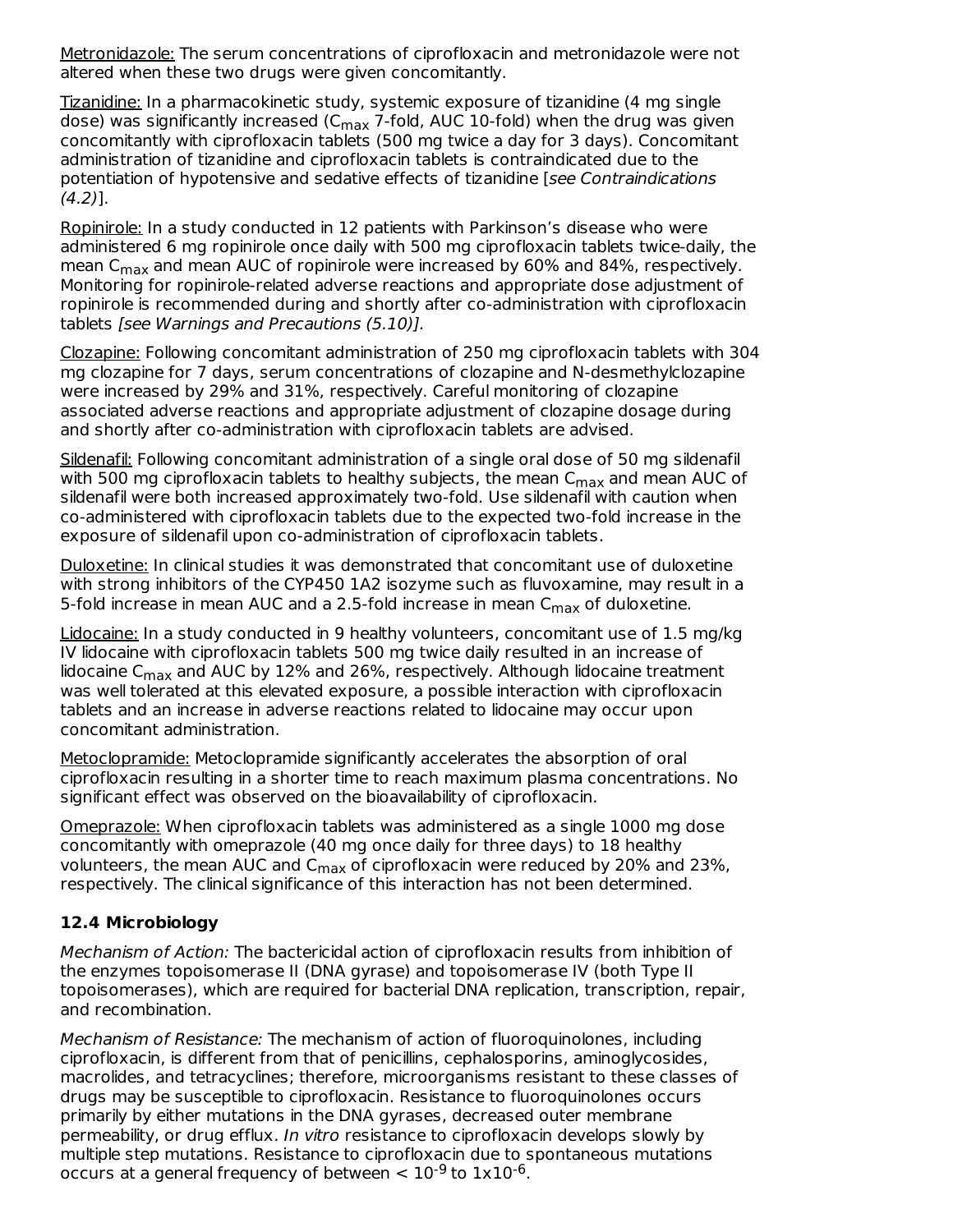Cross Resistance: There is no known cross-resistance between ciprofloxacin and other classes of antimicrobials.

Ciprofloxacin has been shown to be active against most isolates of the following bacteria, both in vitro and in clinical infections [see Indications and Usage (1)].

Gram-positive bacteria

Bacillus anthracis Enterococcus faecalis Staphylococcus aureus (methicillin-susceptible isolates only) Staphylococcus epidermidis (methicillin-susceptible isolates only) Staphylococcus saprophyticus Streptococcus pneumoniae Streptococcus pyogenes

Gram-negative bacteria Campylobacter jejuni Citrobacter koseri Citrobacter freundii Enterobacter cloacae Escherichia coli Haemophilus influenzae Haemophilus parainfluenzae Klebsiella pneumoniae Moraxella catarrhalis Morganella morganii Neisseria gonorrhoeae Proteus mirabilis Proteus vulgaris Providencia rettgeri Providencia stuartii Pseudomonas aeruginosa Salmonella typhi Serratia marcescens Shigella boydii Shigella dysenteriae Shigella flexneri Shigella sonnei Yersinia pestis

The following *in vitro* data are available, but their clinical significance is unknown. At least 90 percent of the following bacteria exhibit an *in vitro* minimum inhibitory concentration (MIC) less than or equal to the susceptible breakpoint for ciprofloxacin against isolates of similar genus or organism group. However, the efficacy of ciprofloxacin in treating clinical infections caused by these bacteria has not been established in adequate and well-controlled clinical trials.

#### Gram-positive bacteria

Staphylococcus haemolyticus (methicillin-susceptible isolates only) Staphylococcus hominis (methicillin-susceptible isolates only)

Gram-negative bacteria Acinetobacter lwoffi Aeromonas hydrophila Edwardsiella tarda Enterobacter aerogenes Klebsiella oxytoca Legionella pneumophila Pasteurella multocida Salmonella enteritidis Vibrio cholerae Vibrio parahaemolyticus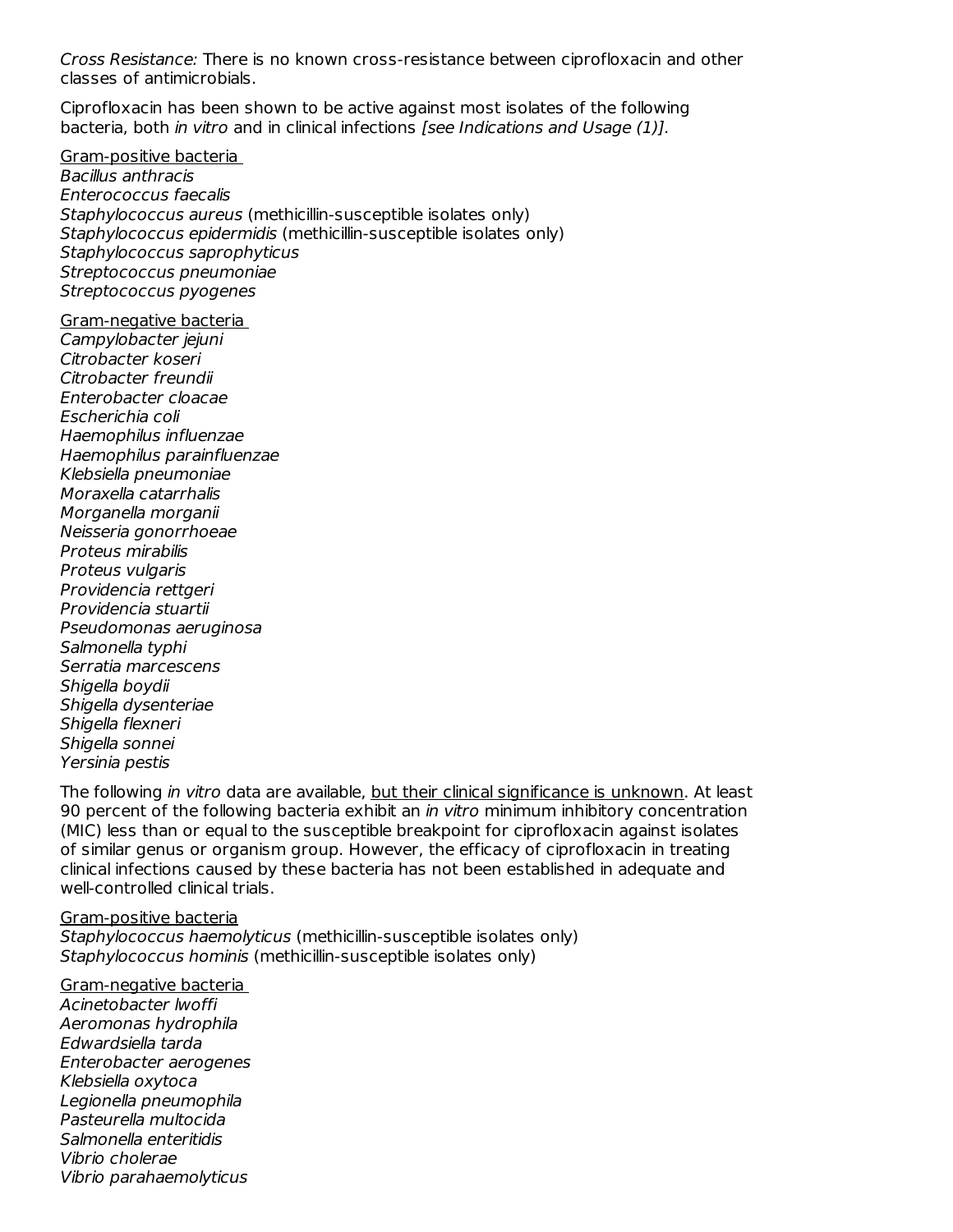Vibrio vulnificus Yersinia enterocolitica

Susceptibility Testing: For specific information regarding susceptibility test interpretive criteria and associated test methods and quality control standards recognized by FDA for this drug, please see: https://www.fda.gov/STIC.

## **13 NONCLINICAL TOXICOLOGY**

## **13.1 Carcinogenesis, Mutagenesis, Impairment of Fertility**

Eight in vitro mutagenicity tests have been conducted with ciprofloxacin and the test results are listed below:

- Salmonella/Microsome Test (Negative)
- E. coli DNA Repair Assay (Negative)
- Mouse Lymphoma Cell Forward Mutation Assay (Positive)
- Chinese Hamster  $V_{79}$  Cell HGPRT Test (Negative)
- Syrian Hamster Embryo Cell Transformation Assay (Negative)
- Saccharomyces cerevisiae Point Mutation Assay (Negative)
- Saccharomyces cerevisiae Mitotic Crossover and Gene Conversion Assay (Negative)
- Rat Hepatocyte DNA Repair Assay (Positive)
- Thus, 2 of the 8 tests were positive, but results of the following 3 in vivo test systems gave negative results:
- Rat Hepatocyte DNA Repair Assay
- Micronucleus Test (Mice)
- Dominant Lethal Test (Mice)

Long-term carcinogenicity studies in rats and mice resulted in no carcinogenic or tumorigenic effects due to ciprofloxacin tablets at daily oral dose levels up to 250 mg/kg and 750 mg/kg to rats and mice, respectively (approximately 1.7-and 2.5-times the highest recommended therapeutic dose based upon body surface area, respectively).

Results from photo co-carcinogenicity testing indicate that ciprofloxacin does not reduce the time to appearance of UV-induced skin tumors as compared to vehicle control. Hairless (Skh-1) mice were exposed to UVA light for 3.5 hours five times every two weeks for up to 78 weeks while concurrently being administered ciprofloxacin. The time to development of the first skin tumors was 50 weeks in mice treated concomitantly with UVA and ciprofloxacin (mouse dose approximately equal to maximum recommended human dose based upon body surface area), as opposed to 34 weeks when animals were treated with both UVA and vehicle. The times to development of skin tumors ranged from 16 weeks to 32 weeks in mice treated concomitantly with UVA and other quinolones. 5

In this model, mice treated with ciprofloxacin alone did not develop skin or systemic tumors. There are no data from similar models using pigmented mice and/or fully haired mice. The clinical significance of these findings to humans is unknown.

Fertility studies performed in male and female rats at oral doses of ciprofloxacin up to 100 mg/kg (approximately 0.6-times the highest recommended therapeutic oral dose based upon body surface area) revealed no evidence of impairment. Male rats received oral ciprofloxacin for 10 weeks prior to mating and females were dosed for 3 weeks prior to mating through Gestation Day 7.

## **13.2 Animal Toxicology and/or Pharmacology**

Ciprofloxacin and other quinolones have been shown to cause arthropathy in immature animals of most species tested [see Warnings and Precautions (5.13)]. Damage of weight bearing joints was observed in juvenile dogs and rats. In young beagles, 100 mg/kg ciprofloxacin, given daily for 4 weeks, caused degenerative articular changes of the knee joint. At 30 mg/kg, the effect on the joint was minimal. In a subsequent study in young beagle dogs, oral ciprofloxacin doses of 30 mg/kg and 90 mg/kg ciprofloxacin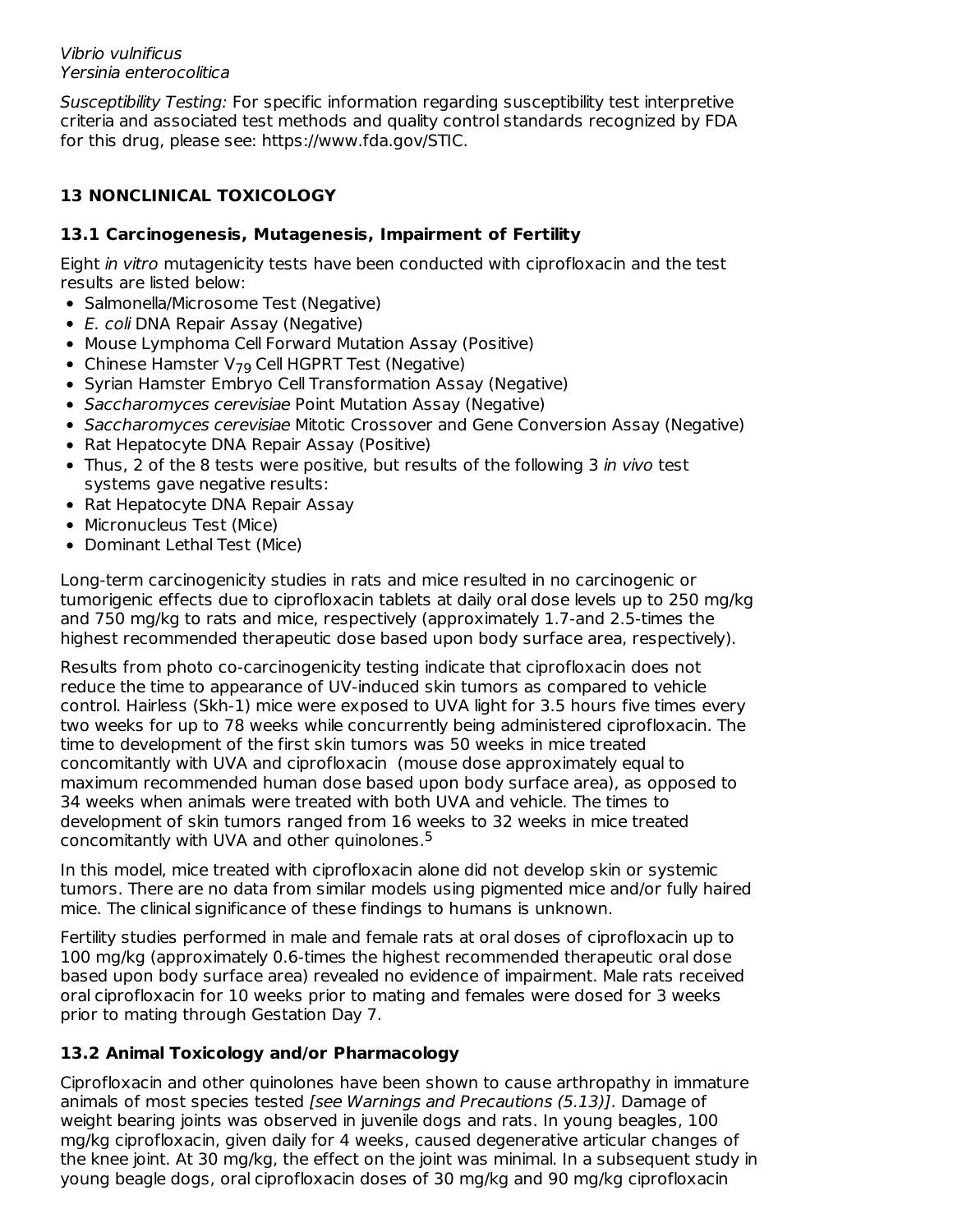(approximately 1.3-times and 3.5-times the pediatric dose based upon comparative plasma AUCs) given daily for 2 weeks caused articular changes which were still observed by histopathology after a treatment-free period of 5 months. At 10 mg/kg (approximately 0.6-times the pediatric dose based upon comparative plasma AUCs), no effects on joints were observed. This dose was also not associated with arthrotoxicity after an additional treatment-free period of 5 months. In another study, removal of weight bearing from the joint reduced the lesions but did not totally prevent them.

Crystalluria, sometimes associated with secondary nephropathy, occurs in laboratory animals dosed with ciprofloxacin. This is primarily related to the reduced solubility of ciprofloxacin under alkaline conditions, which predominate in the urine of test animals; in man, crystalluria is rare since human urine is typically acidic. In rhesus monkeys, crystalluria without nephropathy was noted after single oral doses as low as 5 mg/kg. (approximately 0.07-times the highest recommended therapeutic dose based upon body surface area). After 6 months of intravenous dosing at 10 mg/kg/day, no nephropathological changes were noted; however, nephropathy was observed after dosing at 20 mg/kg/day for the same duration (approximately 0.2-times the highest recommended therapeutic dose based upon body surface area).

In dogs, ciprofloxacin at 3 mg/kg and 10 mg/kg by rapid intravenous injection (15 sec.) produces pronounced hypotensive effects. These effects are considered to be related to histamine release, since they are partially antagonized by pyrilamine, an antihistamine. In rhesus monkeys, rapid intravenous injection also produces hypotension but the effect in this species is inconsistent and less pronounced.

In mice, concomitant administration of nonsteroidal anti-inflammatory drugs such as phenylbutazone and indomethacin with quinolones has been reported to enhance the CNS stimulatory effect of quinolones.

Ocular toxicity seen with some related drugs has not been observed in ciprofloxacintreated animals

## **14 CLINICAL STUDIES**

#### **14.1 Complicated Urinary Tract Infection and Pyelonephritis–Efficacy in Pediatric Patients**

Ciprofloxacin tablets administered intravenously and/or orally were compared to a cephalosporin for treatment of cUTI and pyelonephritis in pediatric patients 1 to 17 years of age (mean age of  $6 \pm 4$  years). The trial was conducted in the US, Canada, Argentina, Peru, Costa Rica, Mexico, South Africa, and Germany. The duration of therapy was 10 to 21 days (mean duration of treatment was 11 days with a range of 1 to 88 days). The primary objective of the study was to assess musculoskeletal and neurological safety.

Patients were evaluated for clinical success and bacteriological eradication of the baseline organism(s) with no new infection or superinfection at 5 to 9 days post-therapy (Test of Cure or TOC). The Per Protocol population had a causative organism(s) with protocol specified colony count(s) at baseline, no protocol violation, and no premature discontinuation or loss to follow-up (among other criteria).

The clinical success and bacteriologic eradication rates in the Per Protocol population were similar between ciprofloxacin tablets and the comparator group as shown below.

#### **Table 15: Clinical Success and Bacteriologic Eradication at Test of Cure (5 to 9 Days Post-Therapy)**

|                       | Ciprofloxacin<br><b>Tablets</b> | Comparator |
|-----------------------|---------------------------------|------------|
| Randomized Patients   | 337                             | 352        |
| Per Protocol Patients | ור ר                            | 231        |
|                       |                                 | 02.501     |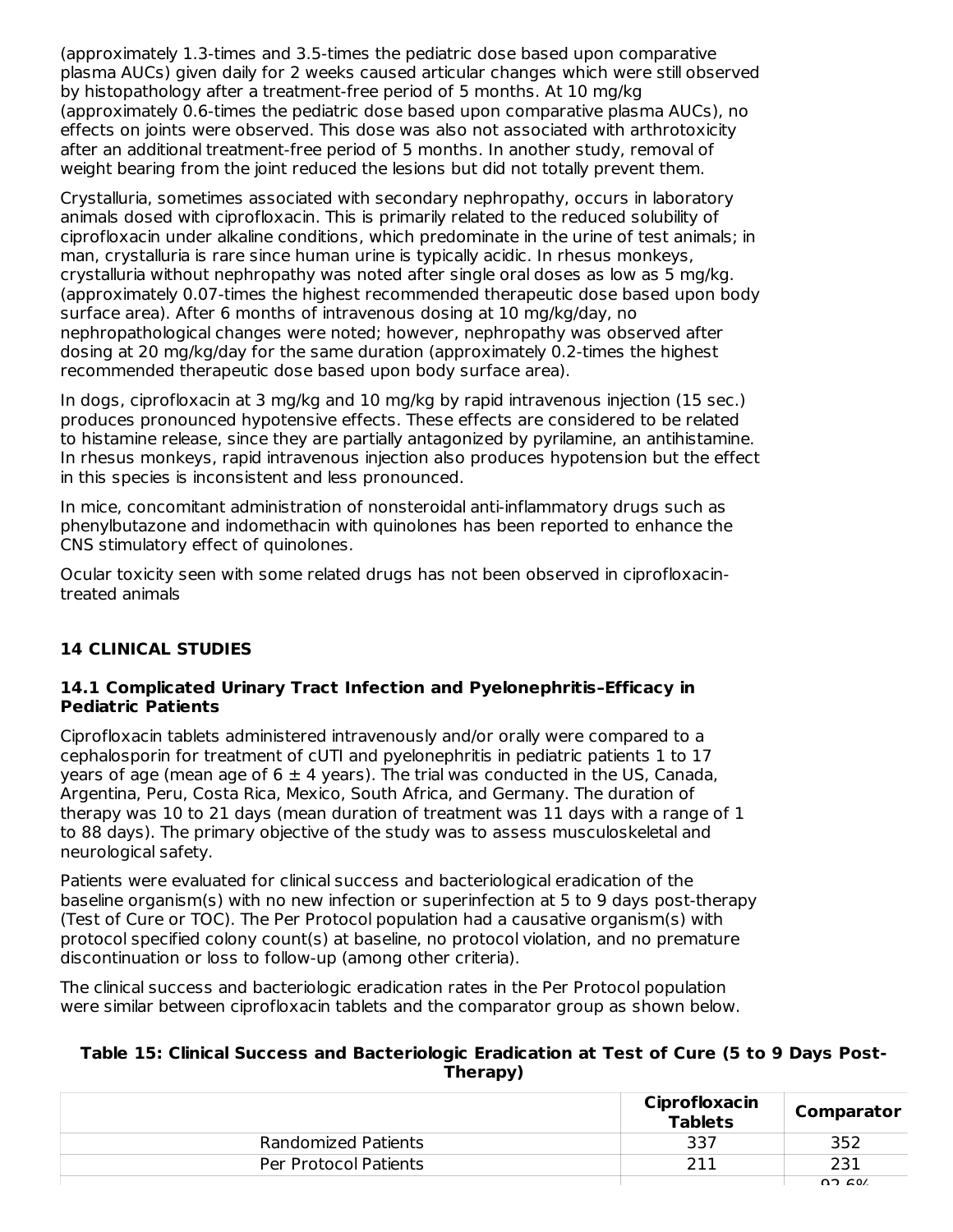| Clinical Response at 5 to 9 Days Post-Treatment                                     | 95.7% (202/211)       | <b>JZ.U70</b><br>(214/231) |
|-------------------------------------------------------------------------------------|-----------------------|----------------------------|
|                                                                                     | 95% CI [-1.3%, 7.3%]  |                            |
| Bacteriologic Eradication by Patient at 5 to 9 Days Post-Treatment*                 | 84.4% (178/211)       | 78.3%<br>(181/231)         |
|                                                                                     | 95% CI [-1.3%, 13.1%] |                            |
| Bacteriologic Eradication of the Baseline Pathogen at 5 to 9 Days<br>Post-Treatment |                       |                            |
| Escherichia coli                                                                    | 156/178 (88%)         | 161/179<br>$(90\%)$        |

Patients with baseline pathogen(s) eradicated and no new infections or \* superinfections/total number of patients. There were 5.5% (6/211) ciprofloxacin and 9.5% (22/231) comparator patients with superinfections or new infections.

## **14.2 Inhalational Anthrax in Adults and Pediatrics**

The mean serum concentrations of ciprofloxacin associated with a statistically significant improvement in survival in the rhesus monkey model of inhalational anthrax are reached or exceeded in adult and pediatric patients receiving oral and intravenous regimens. Ciprofloxacin pharmacokinetics have been evaluated in various human populations. The mean peak serum concentration achieved at steady-state in human adults receiving 500 mg orally every 12 hours is 2.97 mcg/mL, and 4.56 mcg/mL following 400 mg intravenously every 12 hours. The mean trough serum concentration at steady-state for both of these regimens is 0.2 mcg/mL. In a study of 10 pediatric patients between 6 and 16 years of age, the mean peak plasma concentration achieved is 8.3 mcg/mL and trough concentrations range from 0.09 mcg/mL to 0.26 mcg/mL, following two 30 minute intravenous infusions of 10 mg/kg administered 12 hours apart. After the second intravenous infusion patients switched to 15 mg/kg orally every 12 hours achieve a mean peak concentration of 3.6 mcg/mL after the initial oral dose. Long-term safety data, including effects on cartilage, following the administration of ciprofloxacin tablets to pediatric patients are limited. Ciprofloxacin serum concentrations achieved in humans serve as a surrogate endpoint reasonably likely to predict clinical benefit and provide the basis for this indication. $^{\rm 1}$ 

A placebo-controlled animal study in rhesus monkeys exposed to an inhaled mean dose of 11 LD<sub>50</sub> ( $\sim$ 5.5 x 10<sup>5</sup> spores (range 5-30 LD<sub>50</sub>) of *B. anthracis* was conducted. The minimal inhibitory concentration (MIC) of ciprofloxacin for the anthrax strain used in this study was 0.08 mcg/mL. In the animals studied, mean serum concentrations of ciprofloxacin achieved at expected  $\mathsf{T}_{\mathsf{max}}$  (1 hour post-dose) following oral dosing to steady-state ranged from 0.98 mcg/mL to 1.69 mcg/mL. Mean steady-state trough concentrations at 12 hours post-dose ranged from 0.12 mcg/mL to 0.19 mcg/mL.  $6$  Mortality due to anthrax for animals that received a 30-day regimen of oral ciprofloxacin beginning 24 hours post-exposure was significantly lower (1/9), compared to the placebo group  $(9/10)$  [p= 0.001]. The one ciprofloxacin-treated animal that died of anthrax did so following the 30-day drug administration period.<sup>7</sup>

More than 9300 persons were recommended to complete a minimum of 60 days of antibacterial prophylaxis against possible inhalational exposure to B. anthracis during 2001. Ciprofloxacin tablets were recommended to most of those individuals for all or part of the prophylaxis regimen. Some persons were also given anthrax vaccine or were switched to alternative antibacterial drugs. No one who received ciprofloxacin tablets or other therapies as prophylactic treatment subsequently developed inhalational anthrax. The number of persons who received ciprofloxacin tablets as all or part of their postexposure prophylaxis regimen is unknown.

## **14.3 Plague**

A placebo-controlled animal study in African green monkeys exposed to an inhaled mean dose of 110 LD<sub>50</sub> (range 92 to 127 LD<sub>50</sub>) of *Yersinia pestis* (CO92 strain) was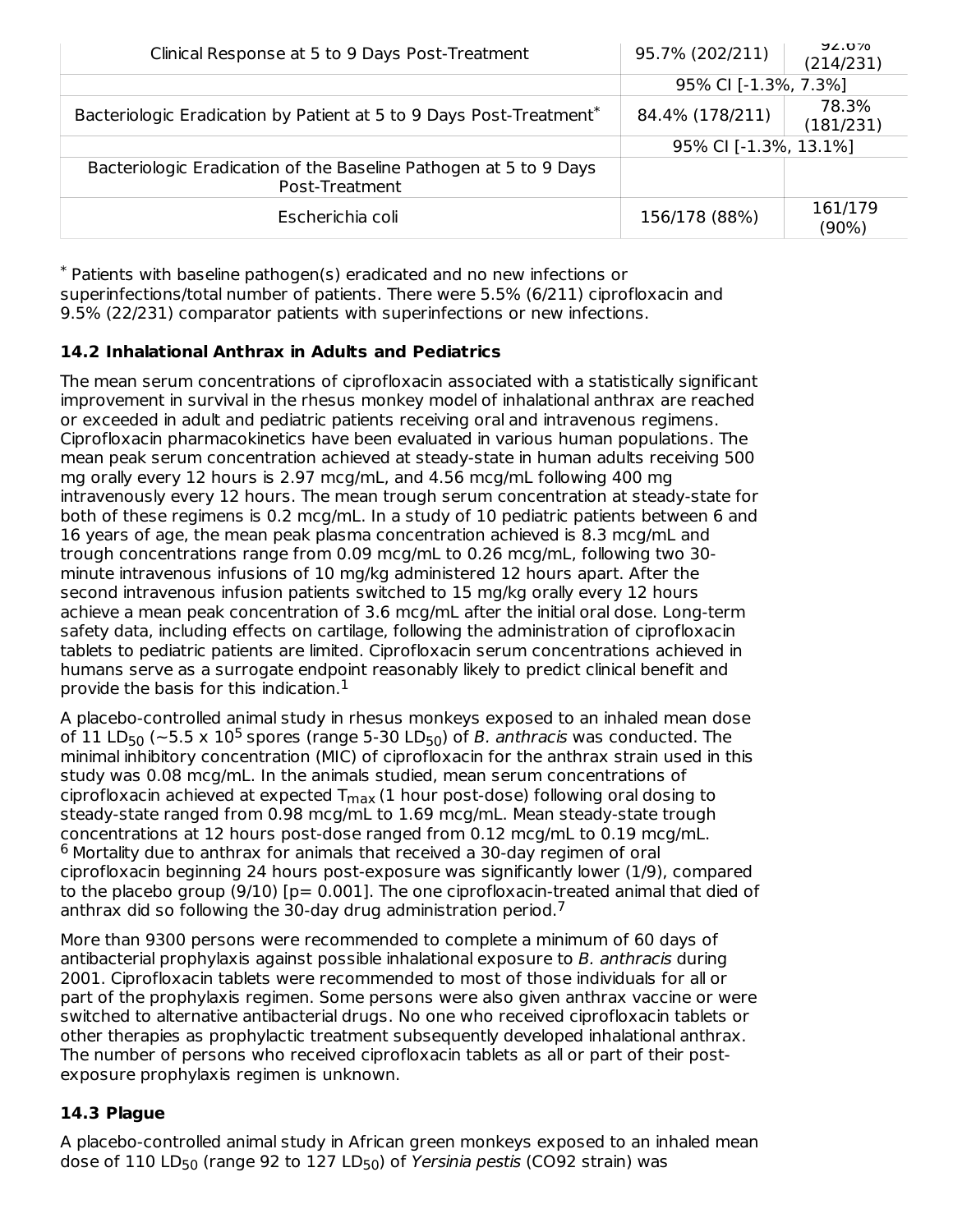conducted. The minimal inhibitory concentration (MIC) of ciprofloxacin for the Y. pestis strain used in this study was 0.015 mcg/mL. Mean peak serum concentrations of ciprofloxacin achieved at the end of a single 60 minute infusion were 3.49  $\pm$  mcg/mL 0.55 mcg/mL, 3.91 mcg/mL  $\pm$  0.58 mcg/mL and 4.03 mcg/mL  $\pm$  1.22 mcg/mL on Day 2, Day 6 and Day 10 of treatment in African green monkeys, respectively All trough concentrations (Day 2, Day 6 and Day 10) were <0.5 mcg/mL. Animals were randomized to receive either a 10-day regimen of intravenous ciprofloxacin 15 mg/kg, or placebo beginning when animals were found to be febrile (a body temperature greater than 1.5°C over baseline for two hours), or at 76 hours post-challenge, whichever occurred sooner. Mortality in the ciprofloxacin group was significantly lower (1/10) compared to the placebo group (2/2) [difference: -90.0%, 95% exact confidence interval: -99.8% to -5.8%]. The one ciprofloxacin-treated animal that died did not receive the proposed dose of ciprofloxacin due to a failure of the administration catheter. Circulating ciprofloxacin concentration was below 0.5 mcg/mL at all timepoints tested in this animal. It became culture negative on Day 2 of treatment, but had a resurgence of low grade bacteremia on Day 6 after treatment initiation. Terminal blood culture in this animal was negative.<sup>8</sup>

# **15 REFERENCES**

1. 21 CFR 314.510 (Subpart H–Accelerated Approval of New Drugs for Life-Threatening Illnesses).

2. Friedman J, Polifka J. Teratogenic effects of drugs: a resource for clinicians (TERIS). Baltimore, Maryland: Johns Hopkins University Press, 2000:149-195.

3. Loebstein R, Addis A, Ho E, et al. Pregnancy outcome following gestational exposure to fluoroquinolones: a multicenter prospective controlled study. Antimicrob Agents Chemother. 1998;42(6):1336-1339.

4. Schaefer C, Amoura-Elefant E, Vial T, et al. Pregnancy outcome after prenatal quinolone exposure. Evaluation of a case registry of the European network of teratology information services (ENTIS). Eur J Obstet Gynecol Reprod Biol. 1996;69:83-89.

5. Report presented at the FDA's Anti-Infective Drug and Dermatological Drug Product's Advisory Committee meeting, March 31, 1993, Silver Spring, MD. Report available from FDA, CDER, Advisors and Consultants Staff, HFD-21, 1901 Chapman Avenue, Room 200, Rockville, MD 20852, USA.

6. Kelly DJ, et al. Serum concentrations of penicillin, doxycycline, and ciprofloxacin during prolonged therapy in rhesus monkeys. J Infect Dis 1992; 166:1184-7.

7. Friedlander AM, et al. Postexposure prophylaxis against experimental inhalational anthrax. J Infect Dis 1993; 167:1239-42.

8. Anti-infective Drugs Advisory Committee Meeting, April 3, 2012 -The efficacy of Ciprofloxacin for treatment of Pneumonic Plague.

## **16 HOW SUPPLIED/STORAGE AND HANDLING**

Ciprofloxacin Tablets, USP are available as white, round, film-coated tablets containing 250 mg ciprofloxacin. The 250 mg tablet is imprinted with "WW927" on one side.

Ciprofloxacin Tablets, USP are available as white medium capsule shape film-coated tablet containing 500 mg ciprofloxacin. The 500 mg tablet is engraved with "WW928" from one side and plain from the other side.

Ciprofloxacin Tablets, USP are available as white, large capsule shaped, film-coated tablets containing 750 mg ciprofloxacin. The 750 mg tablet is imprinted with " WW929'' on one side.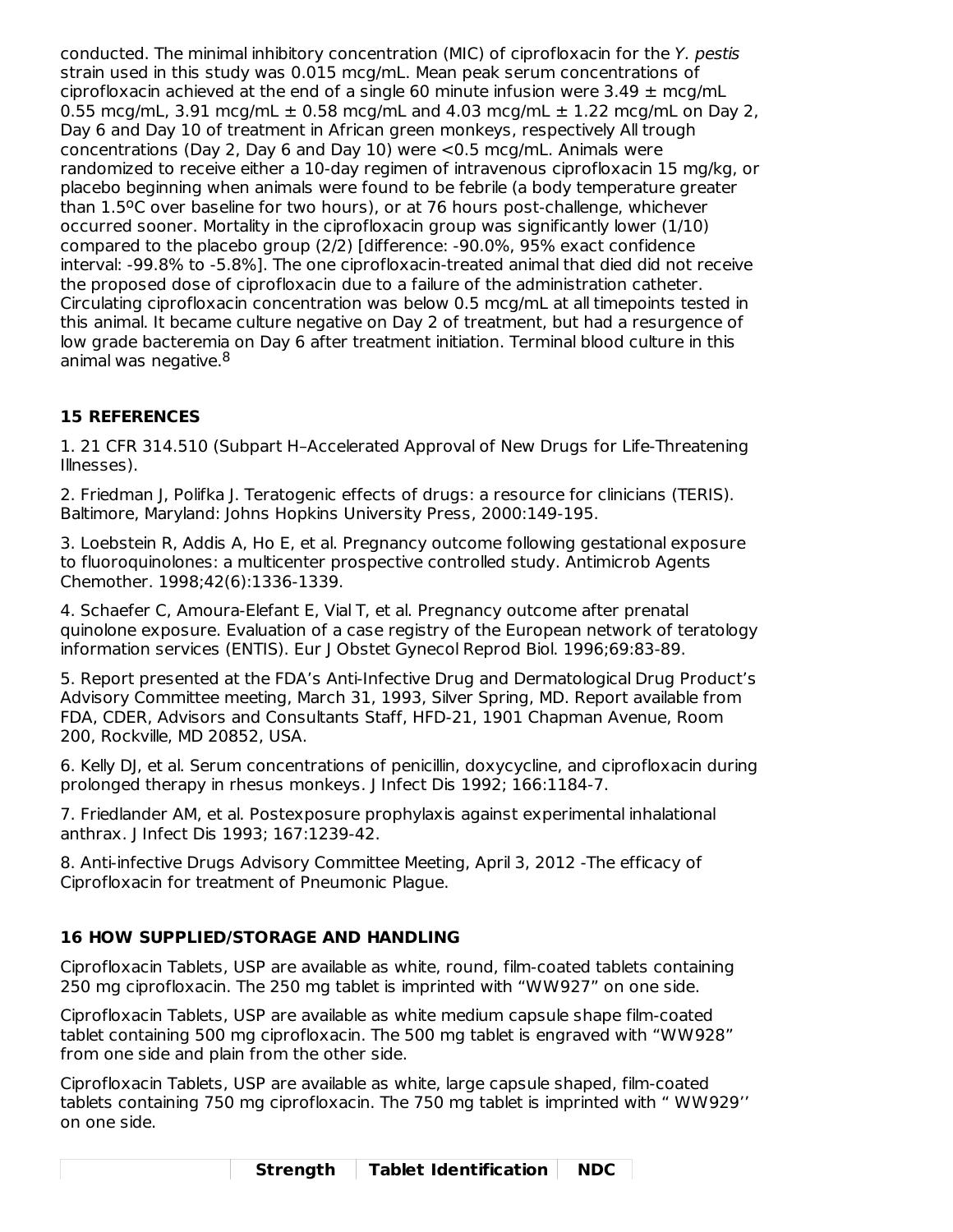|                      |        |       | <b>CODE</b> |
|----------------------|--------|-------|-------------|
| Blistercards of 14's | 500 mg | WW928 | 0615-       |
|                      |        |       | 8367-14     |

Store at 20° to 25°C (68° to 77°F) [see USP Controlled Room Temperature].

Dispense in a tight, light-resistant container as defined in the USP using a child-resistant closure.

## **17 PATIENT COUNSELING INFORMATION**

Advise the patient to read the FDA-approved patient labeling (Medication Guide)

Serious Adverse Reactions: Advise patients to stop taking ciprofloxacin tablets if they experience an adverse reaction and to call their healthcare provider for advice on completing the full course of treatment with another antibacterial drug.

Inform patients of the following serious adverse reactions that have been associated with ciprofloxacin tablets or other fluoroquinolone use:

- **Disabling and potentially irreversible serious adverse reactions that may occur together:** Inform patients that disabling and potentially irreversible serious adverse reactions, including tendinitis and tendon rupture, peripheral neuropathies, and central nervous system effects, have been associated with use of ciprofloxacin tablets and may occur together in the same patient. Inform patients to stop taking ciprofloxacin tablets immediately if they experience an adverse reaction and to call their healthcare provider.
- **Tendinitis and tendon rupture:** Instruct patients to contact their healthcare provider if they experience pain, swelling, or inflammation of a tendon, or weakness or inability to use one of their joints; rest and refrain from exercise; and discontinue ciprofloxacin tablets treatment. Symptoms may be irreversible. The risk of severe tendon disorder with fluoroquinolones is higher in older patients usually over 60 years of age, in patients taking corticosteroid drugs, and in patients with kidney, heart or lung transplants.
- **Peripheral Neuropathies:** Inform patients that peripheral neuropathies have been associated with ciprofloxacin use, symptoms may occur soon after initiation of therapy and may be irreversible. If symptoms of peripheral neuropathy including pain, burning, tingling, numbness and/or weakness develop, immediately discontinue ciprofloxacin tablets and tell them to contact their physician.
- **Central nervous system effects** (for example, convulsions, dizziness, lightheadedness, increased intracranial pressure)**:** Inform patients that convulsions have been reported in patients receiving fluoroquinolones, including ciprofloxacin. Instruct patients to notify their physician before taking this drug if they have a history of convulsions. Inform patients that they should know how they react to ciprofloxacin tablets before they operate an automobile or machinery or engage in other activities requiring mental alertness and coordination. Instruct patients to notify their physician if persistent headache with or without blurred vision occurs.
- **Exacerbation of Myasthenia Gravis:** Instruct patients to inform their physician of any history of myasthenia gravis. Instruct patients to notify their physician if they experience any symptoms of muscle weakness, including respiratory difficulties.
- **Hypersensitivity Reactions:** Inform patients that ciprofloxacin can cause hypersensitivity reactions, even following a single dose, and to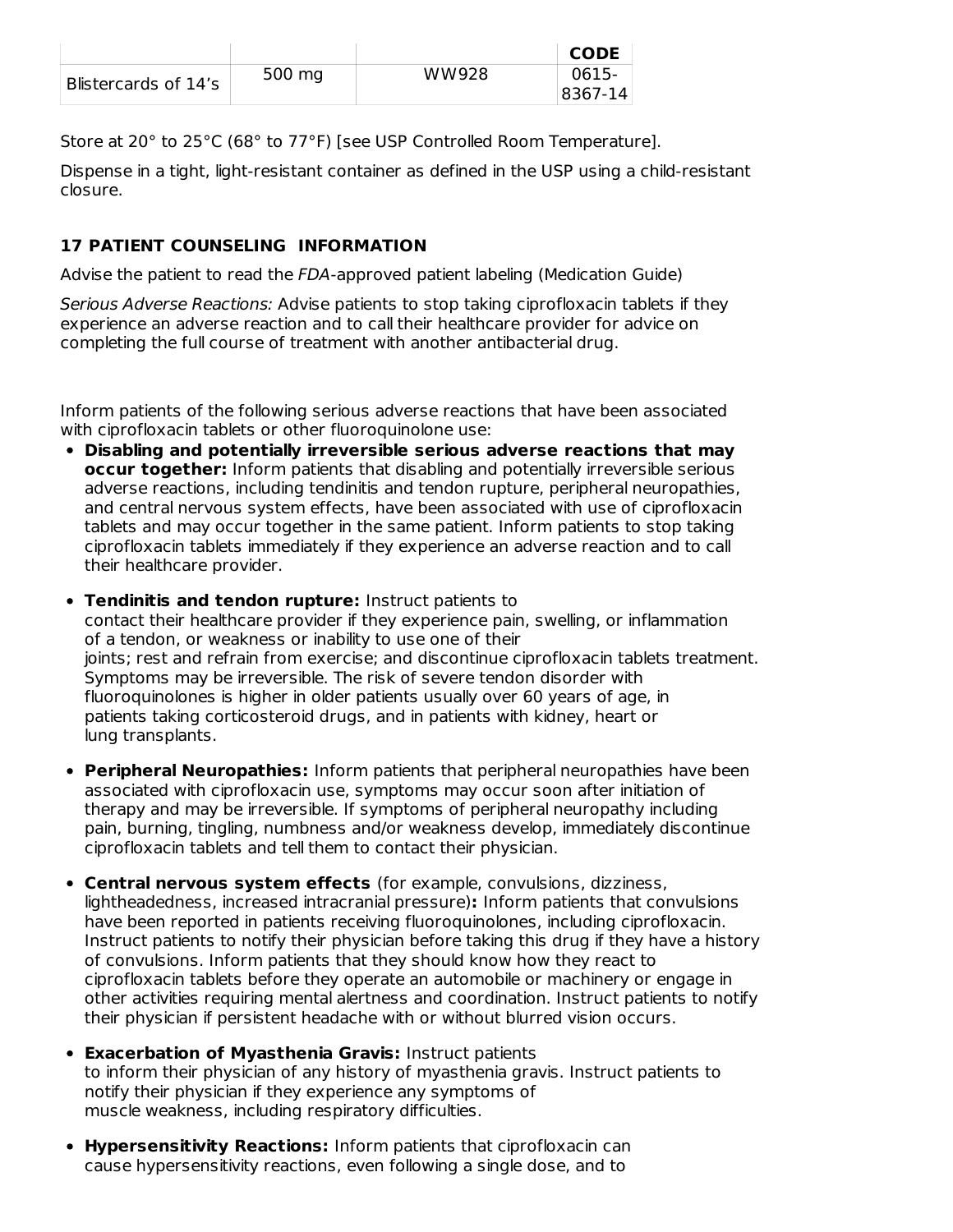discontinue the drug at the first sign of a skin rash, hives or other skin reactions, a rapid heartbeat, difficulty in swallowing or breathing, any swelling suggesting angioedema (for example, swelling of the lips, tongue, face, tightness of the throat, hoarseness), or other symptoms of an allergic reaction.

- **Hepatotoxicity:** Inform patients that severe hepatotoxicity (including acute hepatitis and fatal events) has been reported in patients taking ciprofloxacin tablets. Instruct patients to inform their physician if they experience any signs or symptoms of liver injury including: loss of appetite, nausea, vomiting, fever, weakness, tiredness, right upper quadrant tenderness, itching, yellowing of the skin and eyes, light colored bowel movements or dark colored urine.
- **Aortic aneurysm and dissection:** Inform patients to seek emergency medical care if they experience sudden chest, stomach, or back pain.
- **Diarrhea:** Diarrhea is a common problem caused by antibiotics which usually ends when the antibiotic is discontinued. Sometimes after starting treatment with antibiotics, patients can develop watery and bloody stools (with or without stomach cramps and fever) even as late as two or more months after having taken the last dose of the antibiotic. If this occurs, instruct patients to contact their physician as soon as possible.
- **Prolongation of the QT Interval:** Instruct patients to inform their physician of any personal or family history of QT prolongation or proarrhythmic conditions such as hypokalemia, bradycardia, or recent myocardial ischemia; if they are taking any Class IA (quinidine, procainamide), or Class III (amiodarone, sotalol) antiarrhythmic agents. Instruct patients to notify their physician if they have any symptoms of prolongation of the QT interval, including prolonged heart palpitations or a loss of consciousness.
- **Musculoskeletal Disorders in Pediatric Patients:** Instruct parents to inform their child's physician if the child has a history of joint-related problems before taking this drug. Inform parents of pediatric patients to notify their child's physician of any joint-related problems that occur during or following ciprofloxacin therapy [see Warnings and Precautions (5.13) and Use in Specific Populations (8.4)].
- **Tizanidine:** Instruct patients not to use ciprofloxacin if they are already taking tizanidine. Ciprofloxacin tablets increases the effects of tizanidine (Zanaflex $^{\circledR}$ ).
- **Theophylline:** Inform patients that ciprofloxacin tablets may increase the effects of theophylline. Life-threatening CNS effects and arrhythmias can occur. Advise the patients to immediately seek medical help if they experience seizures, palpitations, or difficulty breathing.
- **Caffeine:** Inform patients that ciprofloxacin tablets may increase the effects of caffeine. There is a possibility of caffeine accumulation when products containing caffeine are consumed while taking quinolones.
- **Photosensitivity/Phototoxicity:** Inform patients that photosensitivity/phototoxicity has been reported in patients receiving fluoroquinolones. Inform patients to minimize or avoid exposure to natural or artificial sunlight (tanning beds or UVA/B treatment) while taking quinolones. If patients need to be outdoors while using quinolones, instruct them to wear loose-fitting clothes that protect skin from sun exposure and discuss other sun protection measures with their physician. If a sunburn-like reaction or skin eruption occurs, instruct patients to contact their physician.
- **Blood Glucose Disturbances:** Inform the patients that if they are diabetic and are being treated with insulin or an oral hypoglycemic agent and a hypoglycemic reaction occurs, they should discontinue ciprofloxacin tablets and consult a physician.
- **Lactation:** For indications other than inhalational anthrax (post exposure), advise a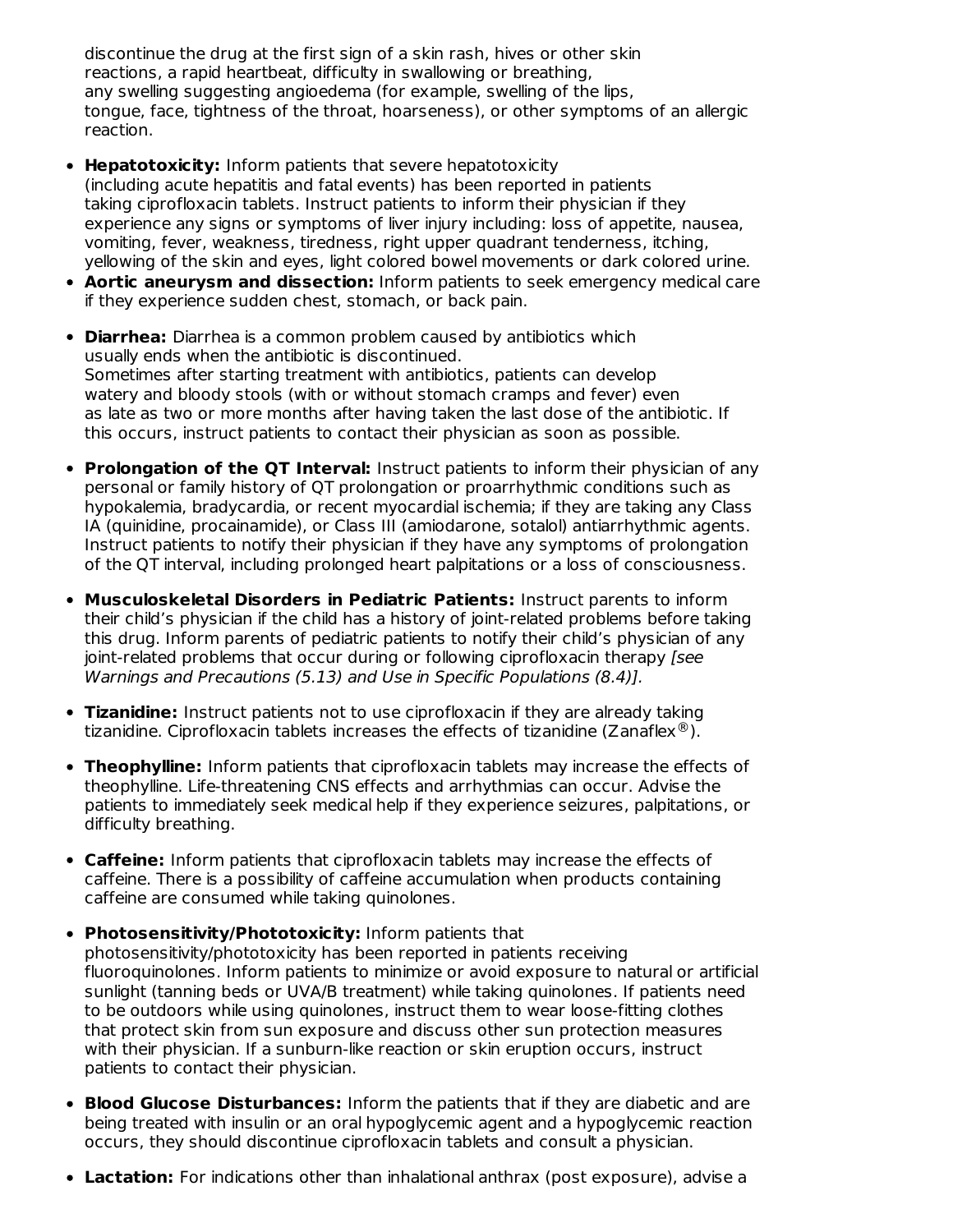woman that breastfeeding is not recommended during treatment with ciprofloxacin tablets and for an additional 2 days after the last dose. Alternatively, a woman may pump and discard during treatment and for additional 2 days after the last dose [see Use in Specific Populations (8.2)].

Antibacterial Resistance: Inform patients that antibacterial drugs including ciprofloxacin tablets should only be used to treat bacterial infections. They do not treat viral infections (for example, the common cold). When ciprofloxacin tablets are prescribed to treat a bacterial infection, patients should be told that although it is common to feel better early in the course of therapy, the medication should be taken exactly as directed. Skipping doses or not completing the full course of therapy may (1) decrease the effectiveness of the immediate treatment and (2) increase the likelihood that bacteria will develop resistance and will not be treatable by ciprofloxacin tablets or other antibacterial drugs in the future.

Administration Instructions: Inform patients that ciprofloxacin tablets may be taken with or without food.

Inform patients to drink fluids liberally while taking ciprofloxacin tablets to avoid formation of highly concentrated urine and crystal formation in the urine.

Inform patients that antacids containing magnesium, or aluminum, as well as sucralfate, metal cations such as iron, and multivitamin preparations with zinc or didanosine should be taken at least two hours before or six hours after ciprofloxacin tablets administration. Ciprofloxacin tablets should not be taken with dairy products (like milk or yogurt) or calcium-fortified juices alone since absorption of ciprofloxacin may be significantly reduced; however, ciprofloxacin tablets may be taken with a meal that contains these products.

Advise patients that if a dose is missed, it should be taken anytine but not later than 6 hours prior to the next scheduled dose. If less than 6 hours remain before the next dose, the missed dose should not be taken and treatment should be continued as prescribed with the next scheduled dose. Double doses should not be taken to compensate for a missed dose.

Drug Interactions Oral Antidiabetic Agents: Inform patients that hypoglycemia has been reported when ciprofloxacin and oral antidiabetic agents were co-administered; if low blood sugar occurs with ciprofloxacin tablets, instruct them to consult their physician and that their antibacterial medicine may need to be changed.

Anthrax and Plague Studies: Inform patients given ciprofloxacin tablets for these conditions that efficacy studies could not be conducted in humans for feasibility reasons. Therefore, approval for these conditions was based on efficacy studies conducted in animals.

Distributed by: **Hikma Pharmaceuticals USA Inc.** Berkeley Heights, NJ 07922 Manufactured by:

**HIKMA Pharmaceuticals** P.O. Box 182400 Amman 11118 – Jordan

**2INCPXN-E**

**Revised June 2021**

#### **MEDICATION GUIDE**

**Ciprofloxacin Tablets USP (sip-roh-flok-suh-sin)**

**Rx only**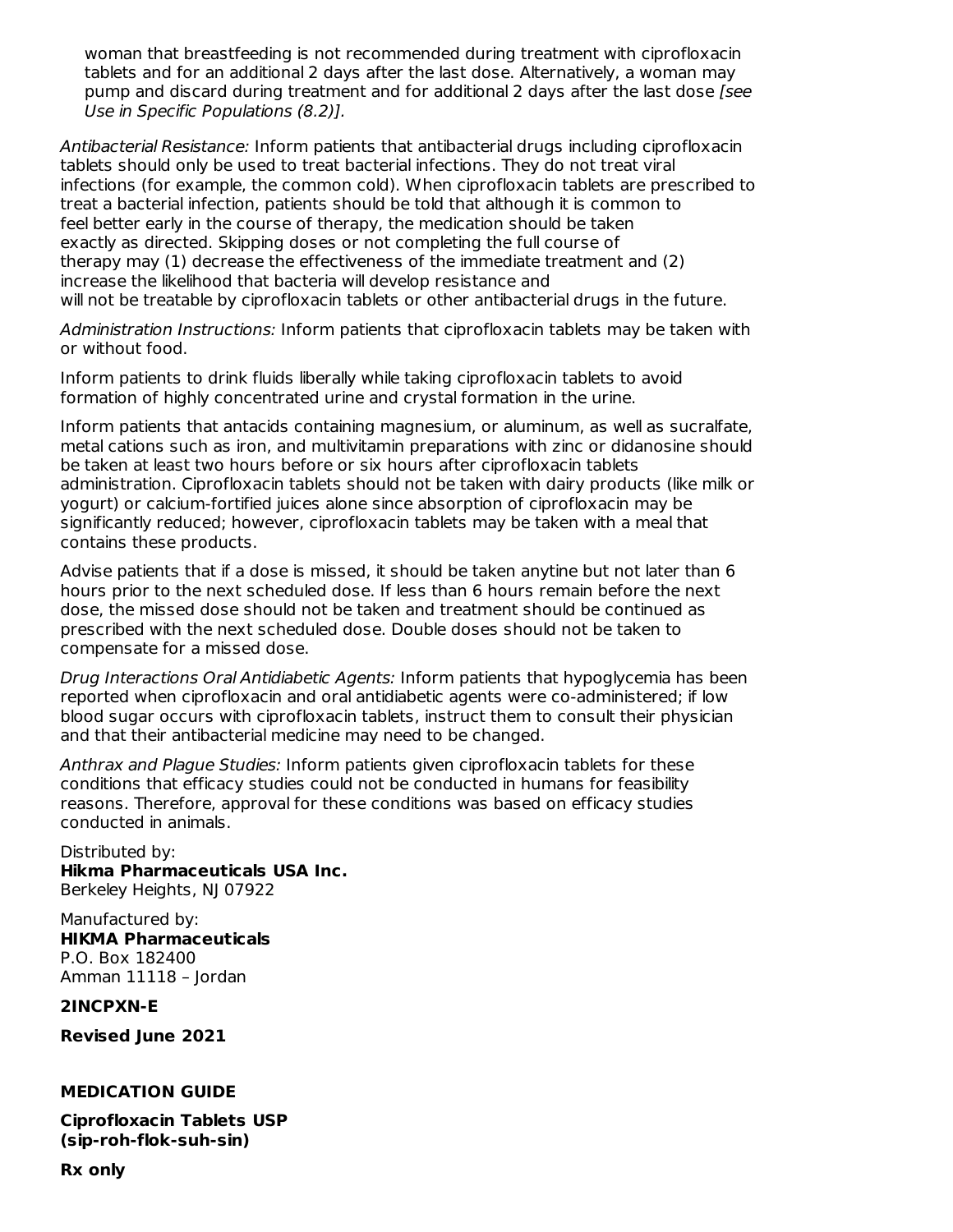Read this Medication Guide before you start taking ciprofloxacin tablets and each time you get a refill. There may be new information. This information does not take the place of talking to your healthcare provider about your medical condition or your treatment.

#### **What is the most important information I should know about ciprofloxacin tablets?**

#### **Ciprofloxacin tablets, a fluoroquinolone antibacterial medicine, can cause serious side effects. Some of these serious side effects can happen at the same time and could result in death.**

If you get any of the following serious side effects while you take ciprofloxacin tablets, you should stop taking ciprofloxacin tablets immediately and get medical help right away.

# **1. Tendon rupture or swelling of the tendon (tendinitis).**

• **Tendon problems can happen in people of all ages who take ciprofloxacin tablets.** Tendons are tough cords of tissue that connect muscles to bones. **Symptoms of tendon problems may include:**

 $\bigcirc$  pain

 $\bigcirc$  swelling

○ tears and swelling of the tendons including the back of the ankle (Achilles), shoulder, hand, thumb, or other tendon sites.

#### **• The risk of getting tendon problems while you take ciprofloxacin tablets is higher if you:**

 $\circ$  are over 60 years of age

 $\bigcirc$  are taking steroids (corticosteroids)

 $\circ$  have had a kidney, heart or lung transplant

#### **• Tendon problems can happen in people who do not have the above risk factors when they take ciprofloxacin tablets.**

**• Other reasons that can increase your risk of tendon problems can include:**

 $\circ$  physical activity or exercise

 $\bigcirc$  kidney failure

 $\bigcirc$  tendon problems in the past, such as in people with rheumatoid arthritis (RA)

#### • **Stop taking ciprofloxacin tablets immediately and get medical help right away at the first sign of tendon pain, swelling or inflammation.**

The most common area of pain and swelling is the Achilles tendon at the back of your ankle. This can also happen with other tendons.

• **Tendon rupture can happen while you are taking or after you have finished taking ciprofloxacin tablets. Tendon ruptures can happen within hours or days of taking ciprofloxacin tablets and have happened up to several months after people have finished taking their fluoroquinolone.**

#### • **Stop taking ciprofloxacin tablets immediately and get medical help right away if you get any of the following signs or symptoms of a tendon rupture:**

 $\circ$  hear or feel a snap or pop in a tendon area

 $\circ$  bruising right after an injury in a tendon area

 $\circ$  unable to move the affected area or bear weight

The tendon problems may be permanent.

## **2. Changes in sensation and possible nerve damage (Peripheral Neuropathy).**

Damage to the nerves in arms, hands, legs, or feet can happen in people who take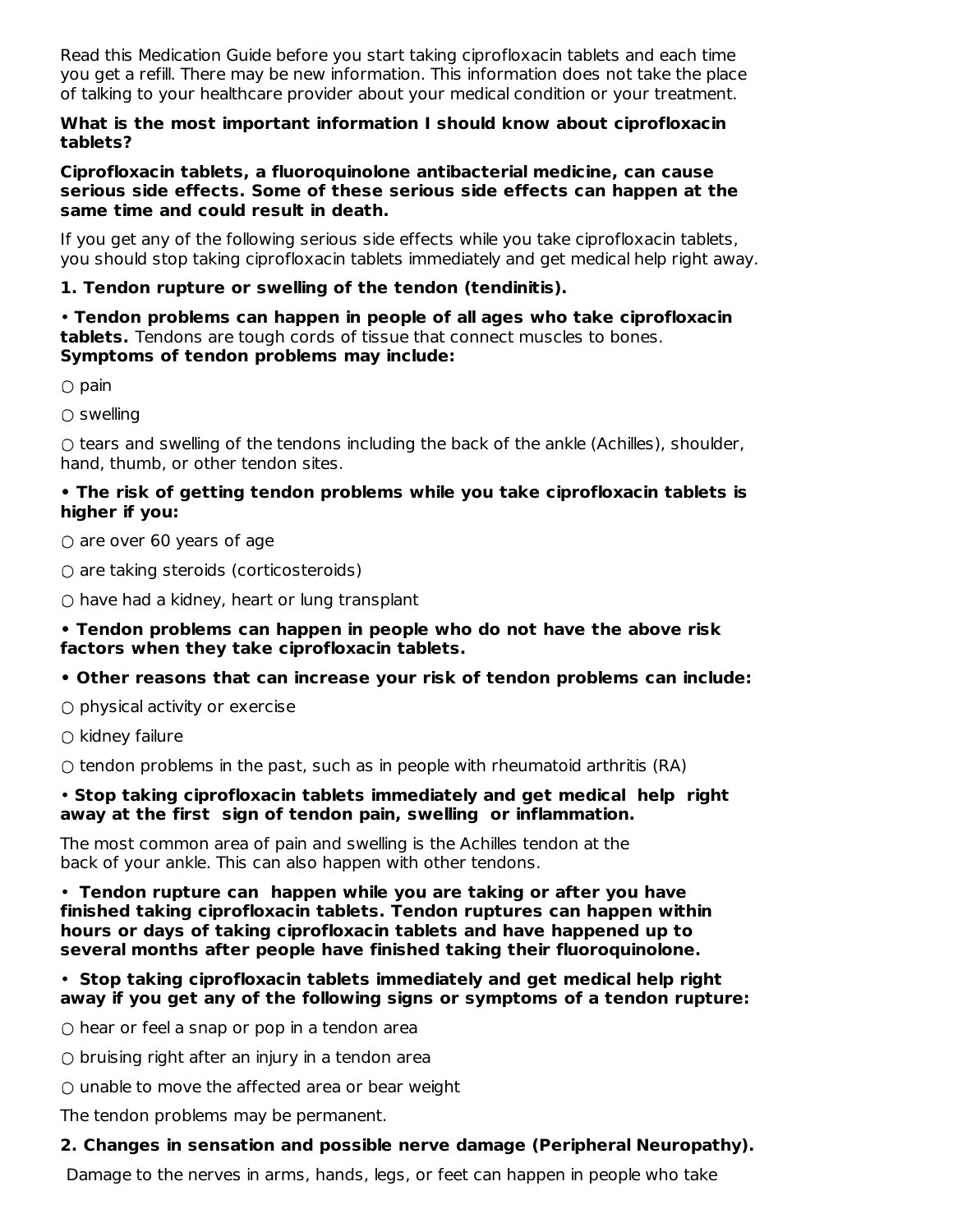fluoroquinolones, including ciprofloxacin tablets. Stop taking ciprofloxacin tablets immediately and talk to your healthcare provider right away if you get any of the following symptoms of peripheral neuropathy in your arms, hands, legs, or feet:

- pain
- numbness
- burning
- weakness
- tingling

Ciprofloxacin tablets may need to be stopped to prevent permanent nerve damage.

## **3. Central Nervous System (CNS) effects.**

Mental health problems and seizures have been reported in people who take fluoroquinolone antibacterial medicines, including ciprofloxacin tablets. Tell your healthcare provider if you have a history of seizures before you start taking ciprofloxacin tablets. CNS side effects may happen as soon as after taking the first dose of ciprofloxacin tablets. Stop taking ciprofloxacin tablets immediately and talk to your healthcare provider right away if you get any of these side effects, or other changes in mood or behavior:

- seizures
- hear voices, see things, or sense things that are not there (hallucinations)
- feel restless or agitated
- tremors
- feel anxious or nervous
- confusion
- depression
- reduced awareness of surroundings
- trouble sleeping
- nightmares
- feel light-headed or dizzy
- feel more suspicious (paranoia)
- suicidal thoughts or acts
- headaches that will not go away, with or without blurred vision
- memory problems
- false or strange thoughts or beliefs (delusions)

The CNS changes may be permanent.

#### **4. Worsening of myasthenia gravis (a problem that causes muscle weakness).**

Fluoroquinolones like ciprofloxacin tablets may cause worsening of myasthenia gravis symptoms, including muscle weakness and breathing problems. Tell your healthcare provider if you have a history of myasthenia gravis before you start taking ciprofloxacin tablets. Call your healthcare provider right away if you have any worsening muscle weakness or breathing problems.

## **What are ciprofloxacin tablets?**

Ciprofloxacin tablets are a fluoroquinolone antibacterial medicine used in adults age 18 years and older to treat certain infections caused by certain germs called bacteria. These bacterial infections include:

- $\Box$  urinary tract infection
- $\Box$  chronic prostate infection
- $\square$  lower respiratory tract infection
- $\square$  sinus infection
- $\Box$  skin infection
- $\Box$  bone and joint infection
- $\Box$  nosocomial pneumonia
- $\Box$  intra-abdominal infection, complicated
- $\Box$  infectious diarrhea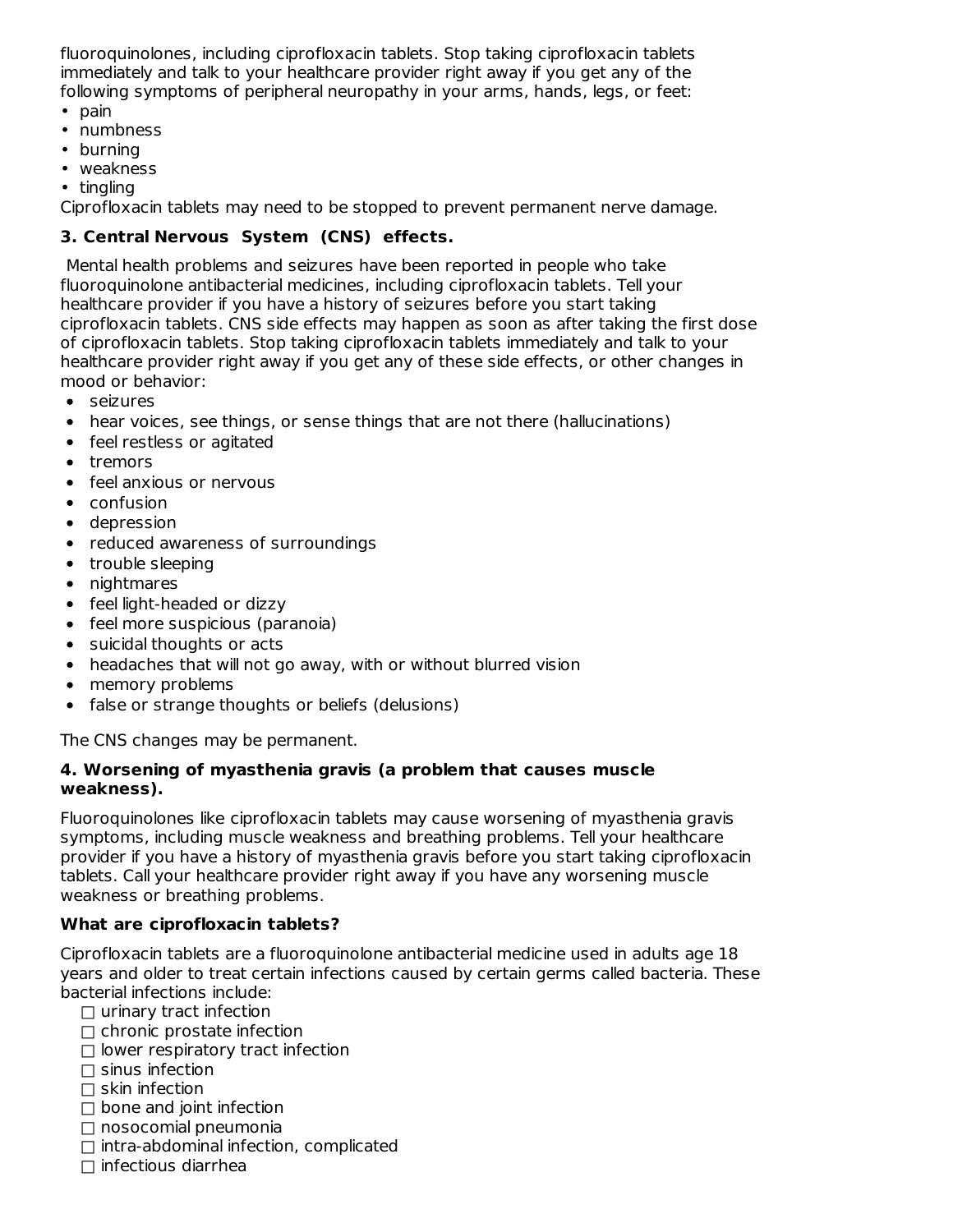$\Box$  typhoid (enteric) fever

- $\Box$  cervical and urethral gonorrhea, uncomplicated
- $\Box$  people with a low white blood cell count and a fever
- $\Box$  inhalational anthrax
- $\Box$  plaque

• Studies of ciprofloxacin tablets for use in the treatment of plague and anthrax were done in animals only, because plague and anthrax could not be studied in people.

• Ciprofloxacin tablets should not be used in patients with acute

exacerbation of chronic bronchitis, acute uncomplicated cystitis, and sinus infections, if there are other treatment options available.

• Ciprofloxacin tablets should not be used as the first choice of antibacterial medicine to treat lower respiratory tract infections caused by a certain type of bacterial called Streptococcus pneumoniae.

**• Ciprofloxacin tablets are also used in children younger than 18 years of age** to treat complicated urinary tract and kidney infections or who may have breathed in anthrax germs, have plague or have been exposed to plague germs.

• Children younger than 18 years of age have a higher chance of getting bone, joint, or tendon (musculoskeletal) problems such as pain or swelling while taking ciprofloxacin tablets. Ciprofloxacin tablets should not be used as the first choice of antibacterial medicine in children under 18 years of age.

#### **Who should not take ciprofloxacin tablets?**

#### **Do not take ciprofloxacin tablets if you:**

- Have ever had a severe allergic reaction to an antibacterial medicine known as a fluoroquinolone, or are allergic to ciprofloxacin hydrochloride or any of the ingredients in ciprofloxacin tablets. See the end of this Medication Guide for a complete list of ingredients in ciprofloxacin tablets.
- Also take a medicine called tizanidine (Zanaflex $^{\circledR}$ ).

Ask your healthcare provider if you are not sure.

#### **What should I tell my healthcare provider before taking ciprofloxacin tablets?**

#### **Before you take ciprofloxacin tablets, tell your healthcare provider about all your medical conditions, including if you:**

• have tendon problems; ciprofloxacin tablets should not be used in patients who have a history of tendon problems

• have a disease that causes muscle weakness (myasthenia gravis); ciprofloxacin tablets should not be used in patients who have a known history of history myasthenia gravis

- have liver problems
- have central nervous system problems (such as epilepsy)

• have nerve problems. Ciprofloxacin tablets should not be used in patients who have a history of a nerve problem called peripheral neuropathy have or anyone in your family has an irregular heartbeat, or heart attack, especially a condition called "QT prolongation".

- have low blood potassium (hypokalemia) or low magnesium (hypomagnesemia).
- have or have had seizures.
- have kidney problems. You may need a lower dose of ciprofloxacin tablets if your kidneys do not work well.
- have diabetes or problems with low blood sugar (hypoglycemia).
- have joint problems including rheumatoid arthritis (RA)
- have trouble swallowing pills.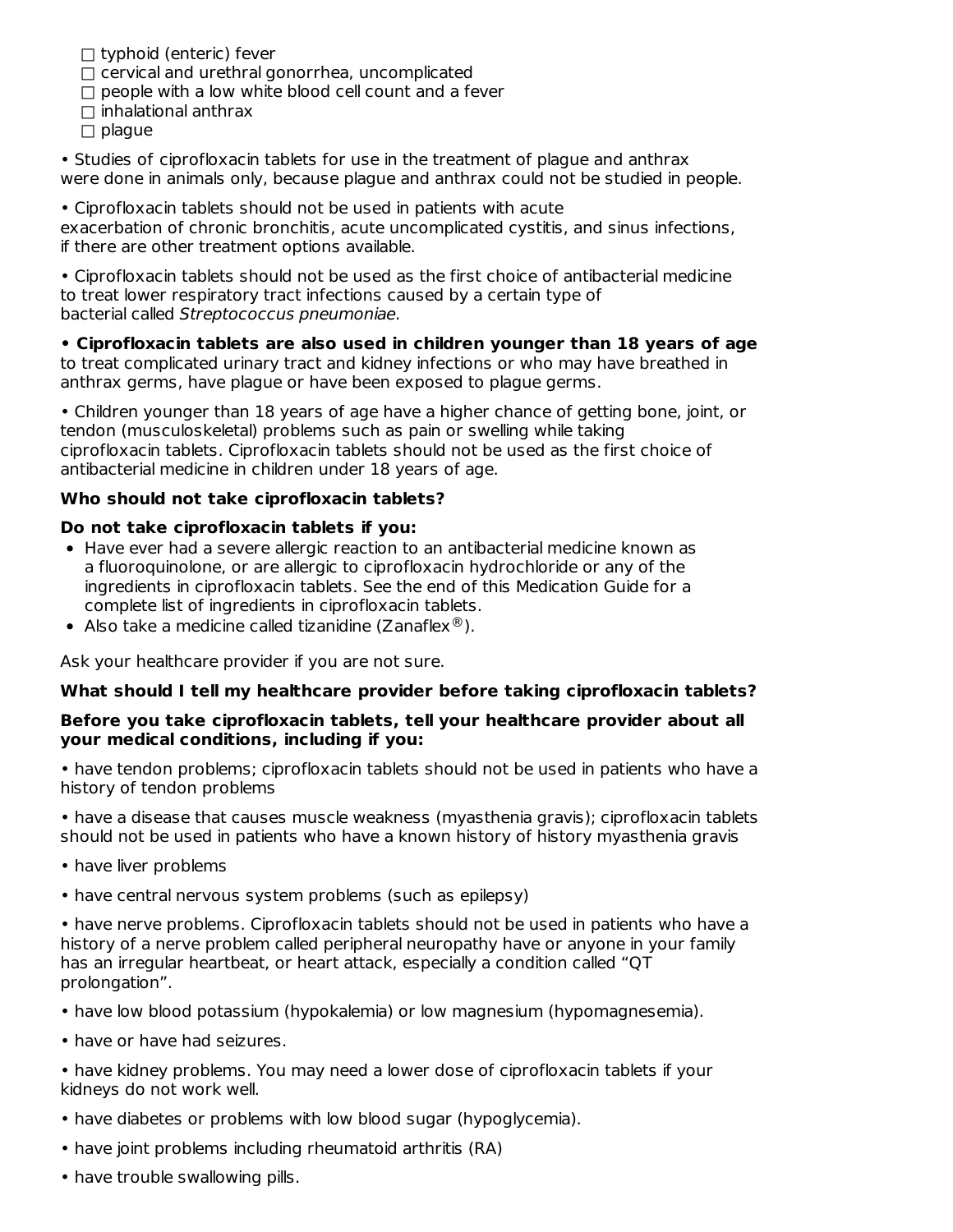• are pregnant or plan to become pregnant. It is not known if ciprofloxacin tablets will harm your unborn baby.

• are breastfeeding or plan to breastfeed. Ciprofloxacin tablets passes into your breast milk.

o you should not breastfeed during treatment with ciprofloxacin tablets and for 2 days after taking your last dose of ciprofloxacin tablets. You may pump your breast milk and throw it away during treatment with ciprofloxacin tablets and for 2 days after taking your last dose of ciprofloxacin tablets.

o If you are taking ciprofloxacin tablets for inhalation anthrax, you and your healthcare provider should decide whether you can continue breastfeeding while taking ciprofloxacin tablets.

## **Tell your healthcare provider about all the medicines you take,** including

prescription and over-the-counter medicines, vitamins, and herbal supplements.

- Ciprofloxacin tablets and other medicines can affect each other causing side effects.
- Especially tell your healthcare provider if you take:
	- o a steroid medicine

o an anti-psychotic medicine

- o a tricyclic antidepressant
- o a water pill (diuretic)
- o theophylline (such as Theo-24®, Elixophyllin®, Theochron®, Uniphyl®, Theolair®)
- o a medicine to control your heart rate or rhythm (antiarrhythmics)
- o an oral anti-diabetes medicine

o phenytoin (Fosphenytoin Sodium®, Cerebyx®, Dilantin-125®, Dilantin® , Extended Phenytoin Sodium®, Prompt Phenytoin Sodium®, Phenytek®)

- o cyclosporine (Gengraf®, Neoral®, Sandimmune®, Sangcya®).
- o a blood thinner (such as warfarin, Coumadin $^@$ , Jantoven $^@$ )
- o methotrexate (Trexall®)
- o ropinirole (Requip $^{\circledR}$ )

o clozapine (Clozaril®, Fazaclo® ODT®)

o a Non-Steroidal Anti-Inflammatory Drug (NSAID). Many common medicines for pain relief are NSAIDs. Taking an NSAID while you take ciprofloxacin tablets or other fluoroquinolones may increase your risk of central nervous system effects and seizures.

- o sildenafil (Viagra®, Revatio®)
- o duloxetine
- o products that contain caffeine
- o probenecid (Probalan®, Col-probenecid ®)
- Certain medicines may keep ciprofloxacin tablets, from working correctly. Take ciprofloxacin tablets either 2 hours before or 6 hours after taking these medicines, vitamins, or supplements: o an antacid, multivitamin, or other medicine or supplements that has magnesium,

calcium, aluminum, iron, or zinc

- o sucralfate (Carafate®)
- o didanosine (Videx $^{\circledR}$ , Videx EC $^{\circledR}$ )

Ask your healthcare provider for a list of these medicines if you are not sure.

Know the medicines you take. Keep a list of them to show your healthcare provider and pharmacist when you get a new medicine.

# **How should I take ciprofloxacin tablets?**

- Take ciprofloxacin tablets exactly as your healthcare provider tells you to take it.
- Your healthcare provider will tell you how much ciprofloxacin tablets to take and when to take it.
- Take ciprofloxacin tablets in the morning and evening at about the same time each day. Swallow the tablet whole. Do not split, crush or chew the tablet. Tell your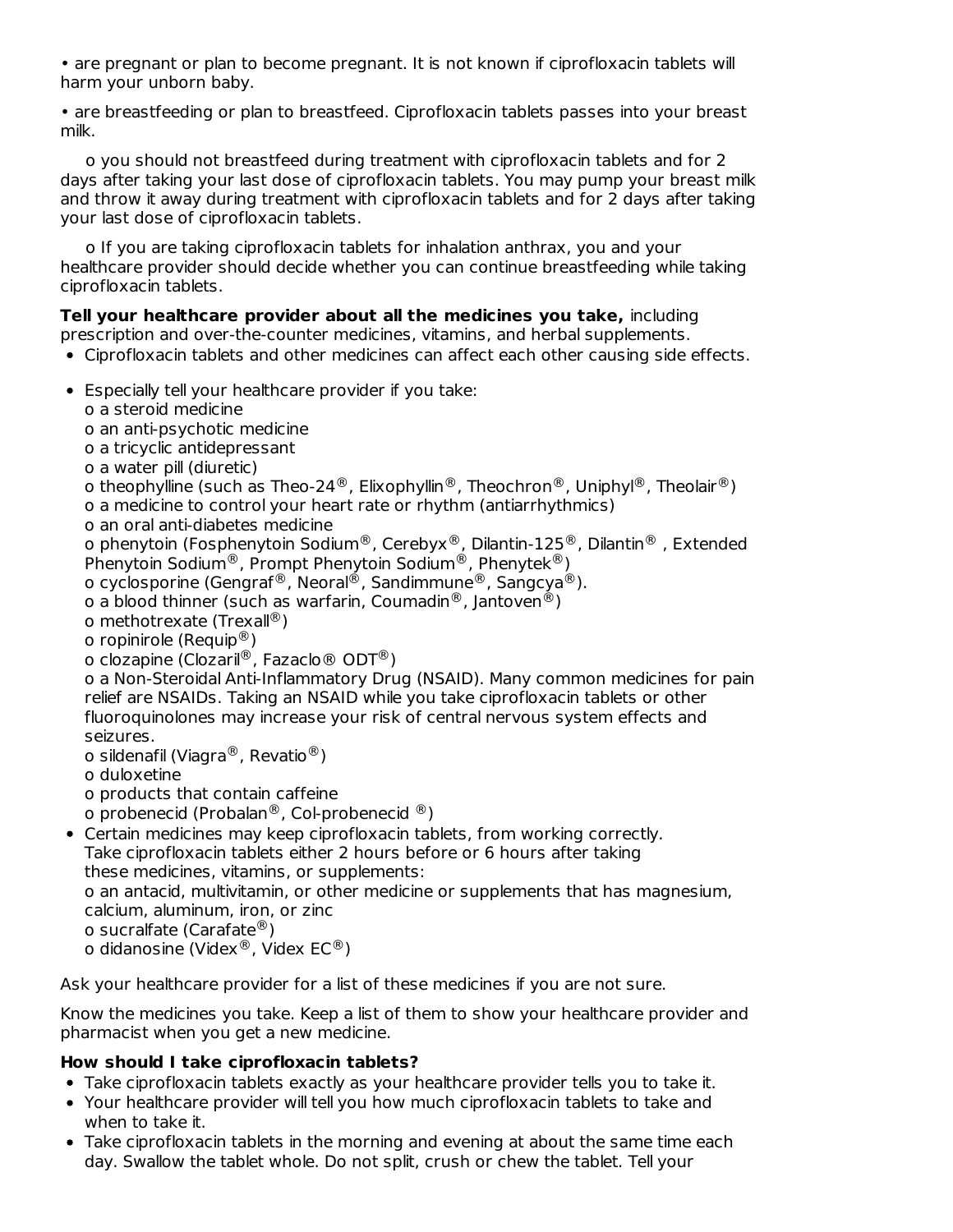healthcare provider if you cannot swallow the tablet whole.

- Ciprofloxacin tablets can be taken with or without food.
- If you miss a dose of Ciprofloxacin Tablets and it is:
	- **6 hours or more** until your next scheduled dose, take your missed dose right away. Then take the next dose at your regular time.
	- **less than 6 hours** until your next scheduled dose, do not take the missed dose. Take the next dose at your regular time.
- Do not take 2 doses of Ciprofloxacin Tablets at one time to make up for a missed dose. If you are not sure about when to take Ciprofloxacin Tablets after a missed dose, ask your doctor or pharmacist.
- Ciprofloxacin tablets should not be taken with dairy products (like milk or yogurt) or calcium-fortified juices alone, but may be taken with a meal that contains these products.
- Drink plenty of fluids while taking ciprofloxacin tablets.
- Do not skip any doses of ciprofloxacin tablets, or stop taking it, even if you begin to feel better, until you finish your prescribed treatment unless:

○ you have tendon problems. See **"What is the most important information I should know about ciprofloxacin tablets?"**

○ you have nerve problems**.** See **"What is the most important information I should know about ciprofloxacin tablets?"**

○ you have central nervous system problems. See **"What is the most important information I should know about ciprofloxacin tablets?"**

○ you have a serious allergic reaction. See "**What are the possible side effects of ciprofloxacin tablets?"**

○ your healthcare provider tells you to stop taking ciprofloxacin tablets.

Taking all of your ciprofloxacin tablets doses will help make sure that all of the bacteria are killed. Taking all of your ciprofloxacin tablets doses will help lower the chance that the bacteria will become resistant to ciprofloxacin tablets. If you become resistant to ciprofloxacin tablets, ciprofloxacin tablets and other antibacterial medicines may not work for you in the future.

• If you take too much ciprofloxacin tablets, call your healthcare provider or get medical help right away.

## **What should I avoid while taking ciprofloxacin tablets?**

- Ciprofloxacin tablets can make you feel dizzy and lightheaded. **Do not** drive, operate machinery, or do other activities that require mental alertness or coordination until you know how ciprofloxacin tablets affects you.
- $\bullet$  Avoid sunlamps, tanning beds, and try to limit your time in the sun. Ciprofloxacin tablets can make your skin sensitive to the sun (photosensitivity) and the light from sunlamps and tanning beds. You could get a severe sunburn, blisters or swelling of your skin. If you get any of these symptoms while you take ciprofloxacin tablets, call your healthcare provider right away. You should use a sunscreen and wear a hat and clothes that cover your skin if you have to be in sunlight.

## **What are the possible side effects of ciprofloxacin tablets?**

## **Ciprofloxacin tablets may cause serious side effects, including:**

- See, **"What is the most important information I should know about ciprofloxacin tablets?"**
- **Serious allergic reactions.** Serious allergic reactions, including death, can happen in people taking fluoroquinolones, including ciprofloxacin tablets, even after only 1 dose. Stop taking ciprofloxacin tablets and get emergency medical help right away if you get any of the following symptoms of a severe allergic reaction: ○ hives
	- $\bigcirc$  trouble breathing or swallowing
	- $\circ$  swelling of the lips, tongue, face
	- throat tightness, hoarseness
	- $\cap$  rapid heartbeat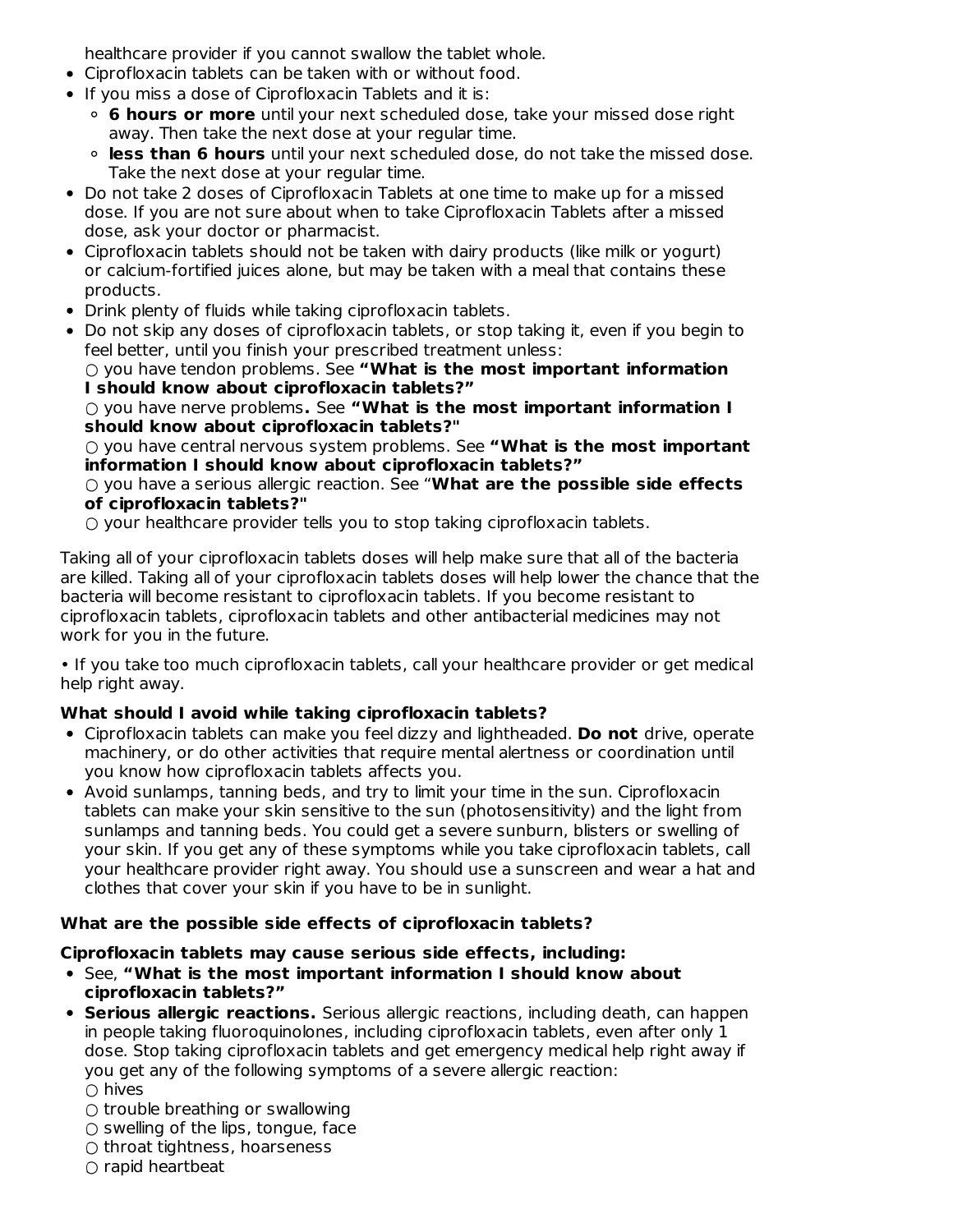$\cap$  faint  $\cap$  skin rash

Skin rash may happen in people taking ciprofloxacin tablets even after only 1 dose. Stop taking ciprofloxacin tablets at the first sign of a skin rash and call your healthcare provider. Skin rash may be a sign of a more serious reaction to ciprofloxacin tablets.

# **Liver damage (hepatotoxicity).**

Hepatotoxicity can happen in people who take ciprofloxacin tablets. Call your healthcare provider right away if you have unexplained symptoms such as:  $\bigcirc$  nausea or vomiting

- $\circ$  stomach pain
- fever
- weakness
- $\bigcirc$  abdominal pain or tenderness
- $\bigcirc$  itching
- unusual tiredness
- $\circ$  loss of appetite
- $\bigcirc$  light colored bowel movements
- $\bigcirc$  dark colored urine
- $\circ$  yellowing of the skin and whites of your eyes

Stop taking ciprofloxacin tablets and tell your healthcare provider right away if you have yellowing of your skin or white part of your eyes, or if you have dark urine. These can be signs of a serious reaction to ciprofloxacin tablets (a liver problem).

#### **Aortic aneurysm and dissection.**

Tell your healthcare provider if you have ever been told that you have an aortic aneurysm, a swelling of the large artery that carries blood from the heart to the body. Get emergency medical help right away if you have sudden chest, stomach, or back pain.

#### I**ntestine infection (Clostridioides difficile – associated diarrhea)**.

Clostridiodes difficile-associated diarrhea (CDAD) can happen with many antibacterial medicines, including ciprofloxacin tablets. Call your healthcare provider right away if you get watery diarrhea, diarrhea that does not go away, or bloody stools. You may have stomach cramps and a fever. CDAD can happen 2 or more months after you have finished your antibacterial medicine.

## **Serious heart rhythm changes (QT prolongation and torsade de pointes).**

Tell your healthcare provider right away if you have a change in your heart beat (a fast or irregular heartbeat), or if you faint. Ciprofloxacin tablets may cause a rare heart problem known as prolongation of the QT interval. This condition can cause an abnormal heartbeat and can be very dangerous. The chances

of this event are higher in people:

 $\bigcirc$  who are elderly.

○ with a family history of prolonged QT interval.

 $\circ$  with low blood potassium (hypokalemia) or low magnesium (hypomagnesemia).

 $\circ$  who take certain medicines to control heart rhythm (antiarrhythmics).

## **Joint Problems.**

Increased chance of problems with joints and tissues around joints in children under 18 years old can happen. Tell your child's healthcare provider if your child has any joint problems during or after treatment with ciprofloxacin tablets.

#### **Sensitivity to sunlight (photosensitivity).** See **"What should I avoid while taking ciprofloxacin tablets?**"

## **5. Changes in blood sugar.**

People who take ciprofloxacin tablets and other fluoroquinolone medicines with oral antidiabetes medicines or with insulin can get low blood sugar (hypoglycemia) and high blood sugar (hyperglycemia). Follow your healthcare provider's instructions for how often to check your blood sugar. If you have diabetes and you get low blood sugar while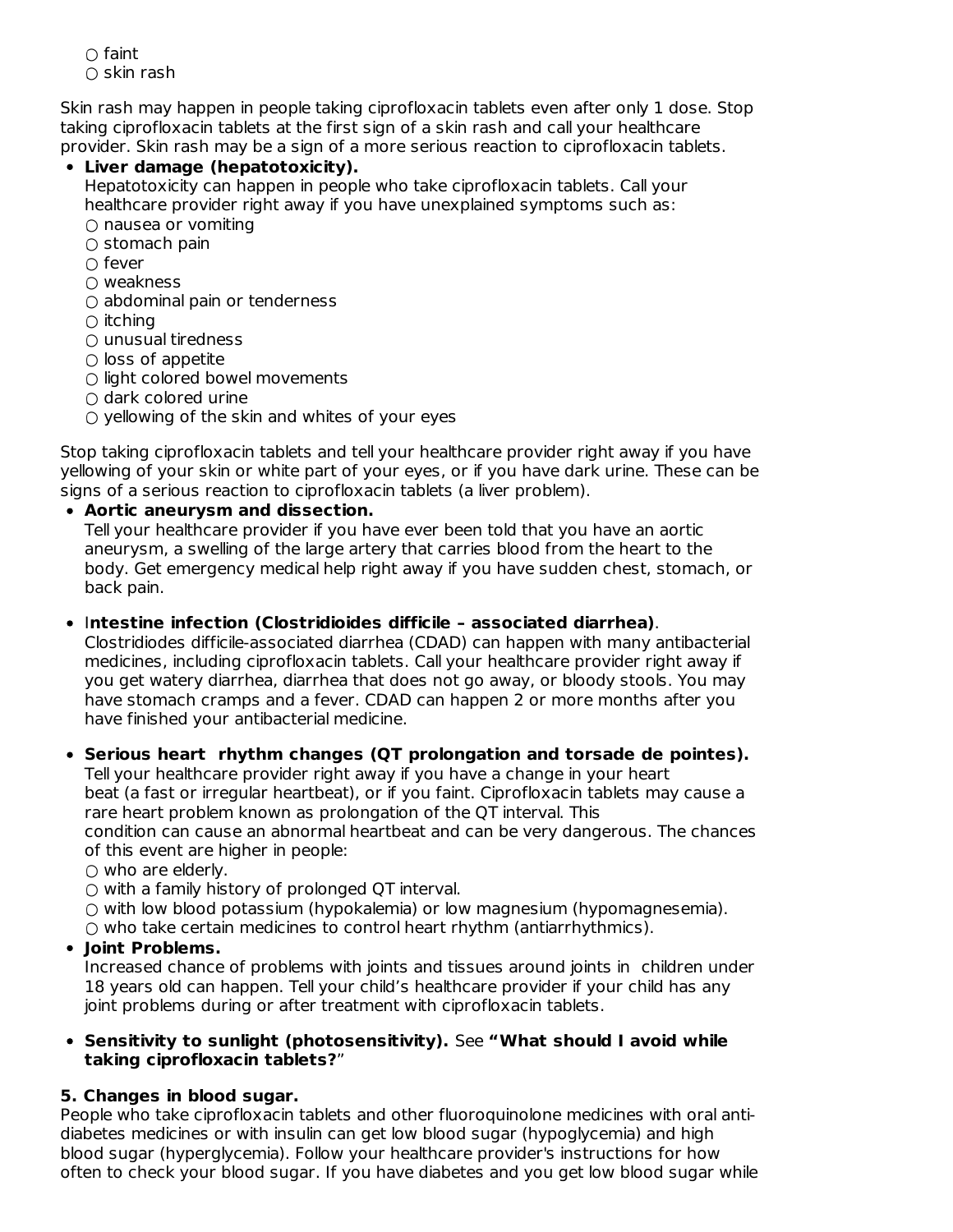taking ciprofloxacin tablets, stop taking ciprofloxacin tablets and call your healthcare provider right away. Your antibiotic medicine may need to be changed.

#### **The most common side effects of ciprofloxacin tablets include:**

- nausea
- diarrhea
- changes in liver function tests
- vomiting
- $\bullet$  rash

Tell your healthcare provider about any side effect that bothers you, or that does not go away.

These are not all the possible side effects of ciprofloxacin tablets. For more information, ask your healthcare provider or pharmacist.

Call your doctor for medical advice about side effects. You may report side effects to FDA at 1-800-FDA-1088.

#### **How should I store ciprofloxacin tablets?**

• Store at room temperature between 20° to 25°C (68° to 77°F) [See USP Controlled Room Temperature].

#### **Keep ciprofloxacin tablets and all medicines out of the reach of children.**

#### **General information about the safe and effective use of ciprofloxacin tablets.**

Medicines are sometimes prescribed for purposes other than those listed in a Medication Guide. Do not use ciprofloxacin tablets for a condition for which it is not prescribed. Do not give ciprofloxacin tablets to other people, even if they have the same symptoms that you have. It may harm them.

This Medication Guide summarizes the most important information about ciprofloxacin tablets. If you would like more information about ciprofloxacin tablets, talk with your healthcare provider. You can ask your healthcare provider or pharmacist for information about ciprofloxacin tablets that is written for healthcare professionals.

#### **For more Information contact Hikma Pharmaceuticals USA Inc. at 1-877-233- 2001.**

#### **What are the ingredients in ciprofloxacin tablets?**

- **Active ingredient:** ciprofloxacin hydrochloride
- **Inactive ingredients:** colloidal silicon dioxide, corn starch, hydrogenated vegetable oil, magnesium stearate, microcrystalline cellulose, purified water, sodium starch glycolate. The film-coating suspension (Opadry white 321A180025) contains the following inactive ingredients: glycerol monocaprylocaprate, macrogol (PEG) polyvinyl alcohol graft copolymer, polyvinyl alcohol, talc and titanium dioxide.

This Medication Guide has been approved by the U.S. Food and Drug Administration.

Distributed by:

**Hikma Pharmaceuticals USA Inc.** Berkely Heights, NJ 07922

Manufactured by: **HIKMA Pharmaceuticals** P.O. Box 182400 Amman 11118 – Jordan

**Revised August 2021**

#### **PACKAGE LABEL-PRINCIPAL DISPLAY PANEL - 500 MG**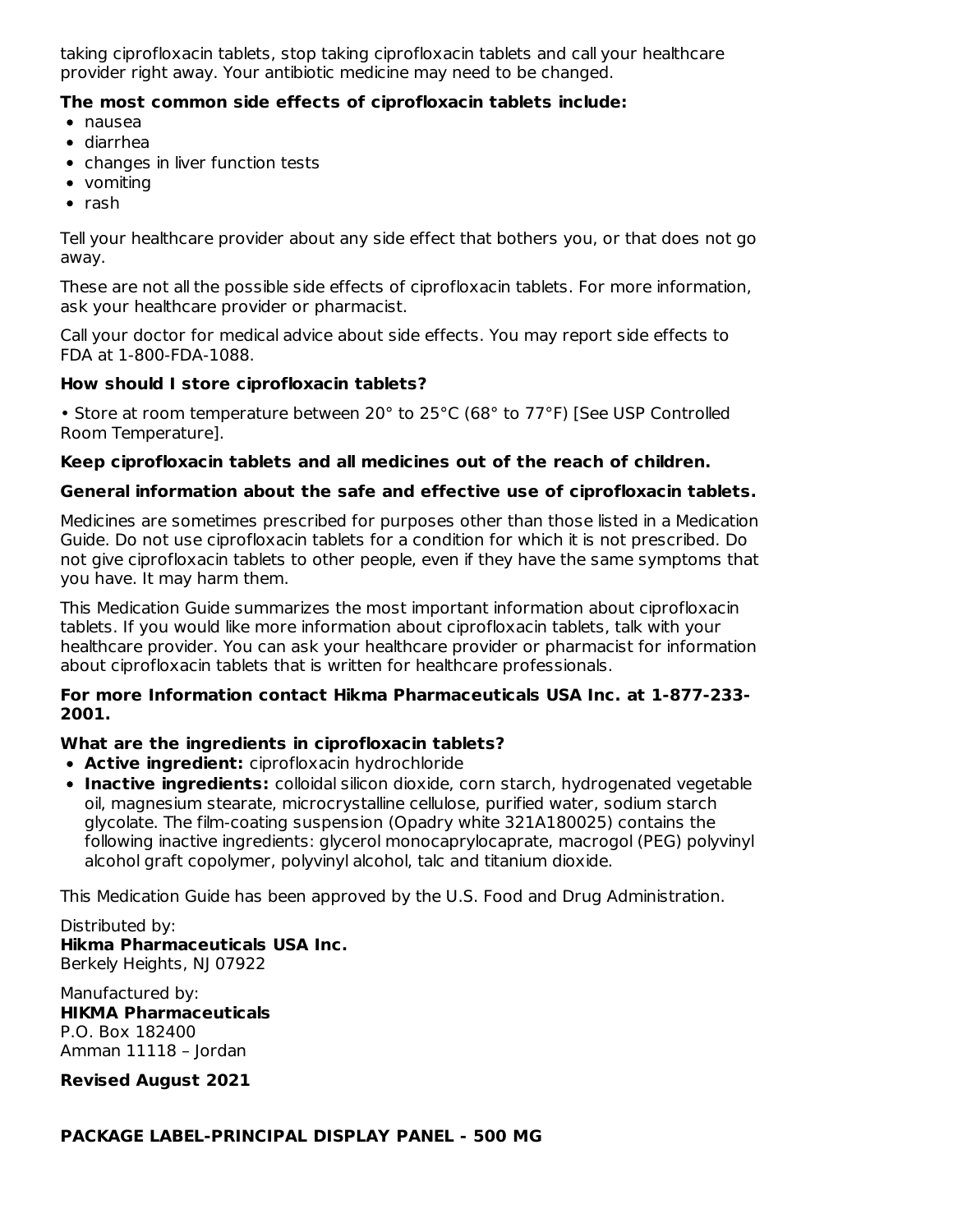| VLI NDC 0615-8367-14<br>Ciprofloxacin<br>Tabs USP 500 mg<br>Rx only                                                                         | (Hikma NDC 0143-9928-01)<br>Ciprofloxacin<br>Tabs USP 500 mg |                | Received:<br>24 16 8<br>$31 \t 23 \t 15 \t 7 \t 7$<br>30 22 14 6                                                                                                                                                                                                                                                                                                                                                                              | STORE AT 20° - 25°C (68° - 77° F)<br>(SEE USP CONTROLLED ROOM TEMPERATURE)                                                                                                                                                                                                                                                                                 |
|---------------------------------------------------------------------------------------------------------------------------------------------|--------------------------------------------------------------|----------------|-----------------------------------------------------------------------------------------------------------------------------------------------------------------------------------------------------------------------------------------------------------------------------------------------------------------------------------------------------------------------------------------------------------------------------------------------|------------------------------------------------------------------------------------------------------------------------------------------------------------------------------------------------------------------------------------------------------------------------------------------------------------------------------------------------------------|
| $\begin{array}{r}\n\hline\n\text{Tools} \cup \text{SP } 5 \\ \hline\n\text{SLOI} \text{ } 8367\n\end{array}$<br>8367-AA-14 v01<br>QTY<br>14 |                                                              |                | $29 \t 21 \t 13 \t 5$<br>$28 \t 20 \t 12 \t 4$<br>$27 \t 19 \t 11 \t 3$<br>$26$ 18 10 2<br>$25 \t 17 \t 9 \t 1$<br>Start Date<br>Start Time<br>Pkg by Vangard, Glasgow, KY 42141<br>Pkg by Vangard, Glasgow, KY 42141                                                                                                                                                                                                                         | Dispense in a tight, light-resistant container.<br>Each tablet contains ciprofloxacin hydrochloride<br>equivalent to 500 mg of ciprofloxacin.<br>See package insert or label for dosage information.<br><b>FOR INSTITUTIONAL USE ONLY</b><br>Pkg by Vangard, Glasgow, KY 42141                                                                             |
| Mfg By Hikma<br>(NDC 0143-9928-01)<br>PKG BY VANGARD<br>GLASGOW, KY 42141                                                                   |                                                              |                | Ciprofloxacin<br>Ciprofloxacin<br>Tab USP 500 mg<br>Tab USP 500 mg<br>LOT 8367 -<br>EXP<br>LOT 8367 -<br>EXP                                                                                                                                                                                                                                                                                                                                  | 8367-AA-B-v00<br>Vangard Labs<br>Glasgow, KY 42141<br>Ciprofloxacin<br>Tab USP 500 mg<br>EXP<br>LOT 8367 -<br>LOT 8367 -<br><b>EXP</b>                                                                                                                                                                                                                     |
|                                                                                                                                             | 14                                                           | $\overline{7}$ | Pkg by Vangard, Glasgow, KY 42141<br>Pkg by Vangard, Glasgow, KY 42141<br>Ciprofloxacin<br>Ciprofloxacin<br>Tab USP 500 mg<br>Tab USP 500 mg<br>LOT 8367 -<br>LOT 8367 -<br><b>FXP</b><br><b>EXP</b>                                                                                                                                                                                                                                          | Rigity Vangard, Glasgow, KY 42141<br>Pkg by Vangard, Glasgow, KY 42141<br>Ciprofloxacin<br>Ciprofloxacin<br>Tab USP 500 mg<br>Tab USP 500 mg<br>LOT 8367 -<br>LOT 8367 - EXP<br><b>FYP</b><br><u> A BENDARI DI BILI DI BILI DI BILI DI BILI DI BILI DI BILI DI BILI DI BILI DI BILI DI BILI DI BILI DI BILI DI </u><br><u> III o in dheer in dheer in </u> |
|                                                                                                                                             | 13                                                           | 6              | Pkg by Vangard, Glasgow, KY 42141<br>Pkg by Vongard, Glasgow, KY 42141<br>Ciprofloxacin<br>Ciprofloxacin<br>Tab USP 500 ma<br>Tab USP 500 mg<br>LOT 8367- EXP<br>LOT 8367-<br>EXP                                                                                                                                                                                                                                                             | Plig by Vangard, Glasgow, KY 42141<br>Pag by Vangard, Glasgow, KY 42141<br>Ciprofloxacin<br>Ciprofloxacin<br>Tab USP 500 ma<br>Tab USP 500 ma<br>LOT 8367- EXP<br>LOT 8367- EXP<br><u> ALLIAN ANTILIAN TAI</u>                                                                                                                                             |
|                                                                                                                                             | 12                                                           | 5              | Pkg by Vangard, Glasgow, KY 42141<br>Pkg by Vangard, Glasgow, KY 42141<br>Ciprofloxacin<br>Ciprofloxacin<br>Tab USP 500 mg<br>Tab USP 500 mg<br>LOT 8367 -<br>LOT 8367 -<br><b>FYP</b><br><b>FYP</b>                                                                                                                                                                                                                                          | Pkg by Vangard, Glasgow, KY 42141<br>Pkg by Vangard, Glasgow, KY 42141<br>Ciprofloxacin<br>Ciprofloxacin<br>Tab USP 500 mg<br>Tab USP 500 mg<br>LOT 8367 -<br>LOT 8367 -<br><b>EYP</b><br><b>EYD</b>                                                                                                                                                       |
|                                                                                                                                             | 11                                                           | 4              | Pkg by Vangard, Glasgow, KY 42141<br>Pkg by Vangard, Glasgow, KY 42141<br>Ciprofloxacin<br>Ciprofloxacin<br>Tab USP 500 mg<br>Tab USP 500 mg<br>LOT 8367 -<br>LOT 8367 -<br><b>FXP</b><br><b>FYP</b><br><u> A BELIA DI BIBLIO DI BIBLIO DI BIBLIO DI BIBLIO DI BIBLIO DI BIBLIO DI BIBLIO DI BIBLIO DI BIBLIO DI BIBLIO D</u><br><u> A BELLA ALBERTA DE ALBERT</u><br>Pleg by Vangard, Glasgow, KY-42141<br>Plg by Vangard, Glasgow, KY 42141 | Pkg by Vangard, Glasgow, KY 42141<br>Pig by Vangard, Glasgow, KY 42141<br>Ciprofloxacin<br>Ciprofloxacin<br>Tab USP 500 mg<br>Tab USP 500 mg<br>LOT 8367 -<br>LOT 8367 -<br>EXP<br>EXP<br><u> MATHIA ANTARIAN ANI AN</u><br><u> A BELIA ANDEREN HAN DIL</u><br>Plig by Vangard, Glasgow, KY 42141<br>Pleg by Vangard, Glasgow, KY 42141                    |
|                                                                                                                                             | 10                                                           | 3              | Ciprofloxacin<br>Ciprofloxacin<br>Tab USP 500 mg<br>Tab USP 500 mg<br>LOT 8367 -<br>LOT 8367 -<br>EXP<br>EXP<br>Rig by Vangard, Glasgow, KY 42141<br>Pkg by Vangard, Glasgow, KY 42141                                                                                                                                                                                                                                                        | Ciprofloxacin<br>Ciprofloxacin<br>Tab USP 500 mg<br>Tab USP 500 mg<br><b>EXP</b><br>LOT 8367 -<br>LOT 8367 -<br><b>EXP</b><br>Pkg by Vangard, Glasgow, KY 42141<br>Peg by Vangard, Glasgow, KY 42141                                                                                                                                                       |
|                                                                                                                                             | 9                                                            | $\overline{2}$ | Ciprofloxacin<br>Ciprofloxacin<br>Tab USP 500 mg<br>Tab USP 500 mg<br>LOT 8367 -<br>LOT 8367 -<br><b>FXP</b><br><b>FXP</b><br><u> A BELLA ALBERTA DE DIE BIB</u>                                                                                                                                                                                                                                                                              | Ciprofloxacin<br>Ciprofloxacin<br>Tab USP 500 mg<br>Tab USP 500 ma<br>LOT 8367 -<br>LOT 8367- EXP<br><b>FYP</b><br><u> A BELIA A BELIA BELIA BILI DI </u>                                                                                                                                                                                                  |
| Omnicare The overall configuration of this package is a trademark of Omnicare, Inc.                                                         | 8                                                            | $\mathbf{1}$   | Rig by Vangard, Glasgow, KY-42141<br>Rig by Vangard, Glasgow, KY 42141<br>Ciprofloxacin<br>Ciprofloxacin<br>Tab USP 500 mg<br>Tab USP 500 mg<br>LOT 8367 - EXP<br>LOT 8367 - EXP                                                                                                                                                                                                                                                              | Plig by Vangard, Glasgow, KY 42141<br>Plig by Vangard, Glasgow, KY 42141<br>Ciprofloxacin<br>Ciprofloxacin<br>Tab USP 500 mg<br>Tab USP 500 ma<br>LOT 8367 - EXP<br>LOT 8367 - EXP<br><u> ALLIAN ANTILIAN MINI DI</u>                                                                                                                                      |

ı

| <b>CIPROFLOXACIN</b>                                                                |                                                                                                              |  |                                    |                 |  |
|-------------------------------------------------------------------------------------|--------------------------------------------------------------------------------------------------------------|--|------------------------------------|-----------------|--|
| ciprofloxacin tablet, film coated                                                   |                                                                                                              |  |                                    |                 |  |
|                                                                                     |                                                                                                              |  |                                    |                 |  |
| <b>Product Information</b>                                                          |                                                                                                              |  |                                    |                 |  |
| <b>Product Type</b>                                                                 | <b>Item Code</b><br><b>HUMAN PRESCRIPTION</b><br>NDC:0615-8367(NDC:0143-<br><b>DRUG</b><br>9928)<br>(Source) |  |                                    |                 |  |
| <b>Route of Administration</b>                                                      | ORAL                                                                                                         |  |                                    |                 |  |
|                                                                                     |                                                                                                              |  |                                    |                 |  |
|                                                                                     |                                                                                                              |  |                                    |                 |  |
| <b>Active Ingredient/Active Moiety</b>                                              |                                                                                                              |  |                                    |                 |  |
|                                                                                     | <b>Ingredient Name</b>                                                                                       |  | <b>Basis of</b><br><b>Strength</b> | <b>Strength</b> |  |
| CIPROFLOXACIN HYDROCHLORIDE (UNII: 4BA73M5E37) (CIPROFLOXACIN -<br>UNII:5E8K9I0O4U) |                                                                                                              |  | <b>CIPROFLOXACIN</b>               | 500 mg          |  |
|                                                                                     |                                                                                                              |  |                                    |                 |  |
| <b>Inactive Ingredients</b>                                                         |                                                                                                              |  |                                    |                 |  |
|                                                                                     | <b>Ingredient Name</b>                                                                                       |  |                                    | <b>Strength</b> |  |
| <b>SILICON DIOXIDE (UNII: ETJ7Z6XBU4)</b>                                           |                                                                                                              |  |                                    |                 |  |
| STARCH, CORN (UNII: 08232NY3SJ)                                                     |                                                                                                              |  |                                    |                 |  |
| <b>CORN OIL (UNII: 8470G57WFM)</b>                                                  |                                                                                                              |  |                                    |                 |  |
| HYPROMELLOSES (UNII: 3NXW29V3WO)                                                    |                                                                                                              |  |                                    |                 |  |
| MAGNESIUM STEARATE (UNII: 70097M6I30)                                               |                                                                                                              |  |                                    |                 |  |
| CELLULOSE, MICROCRYSTALLINE (UNII: OP1R32D61U)                                      |                                                                                                              |  |                                    |                 |  |
| POLYETHYLENE GLYCOL, UNSPECIFIED (UNII: 3WQ0SDWIA)                                  |                                                                                                              |  |                                    |                 |  |
| <b>WATER (UNII: 059QF0KO0R)</b>                                                     |                                                                                                              |  |                                    |                 |  |
| SODIUM STARCH GLYCOLATE TYPE A POTATO (UNII: 5856 3G2A2)                            |                                                                                                              |  |                                    |                 |  |
| <b>TALC (UNII: 7SEV7J4R1U)</b>                                                      |                                                                                                              |  |                                    |                 |  |